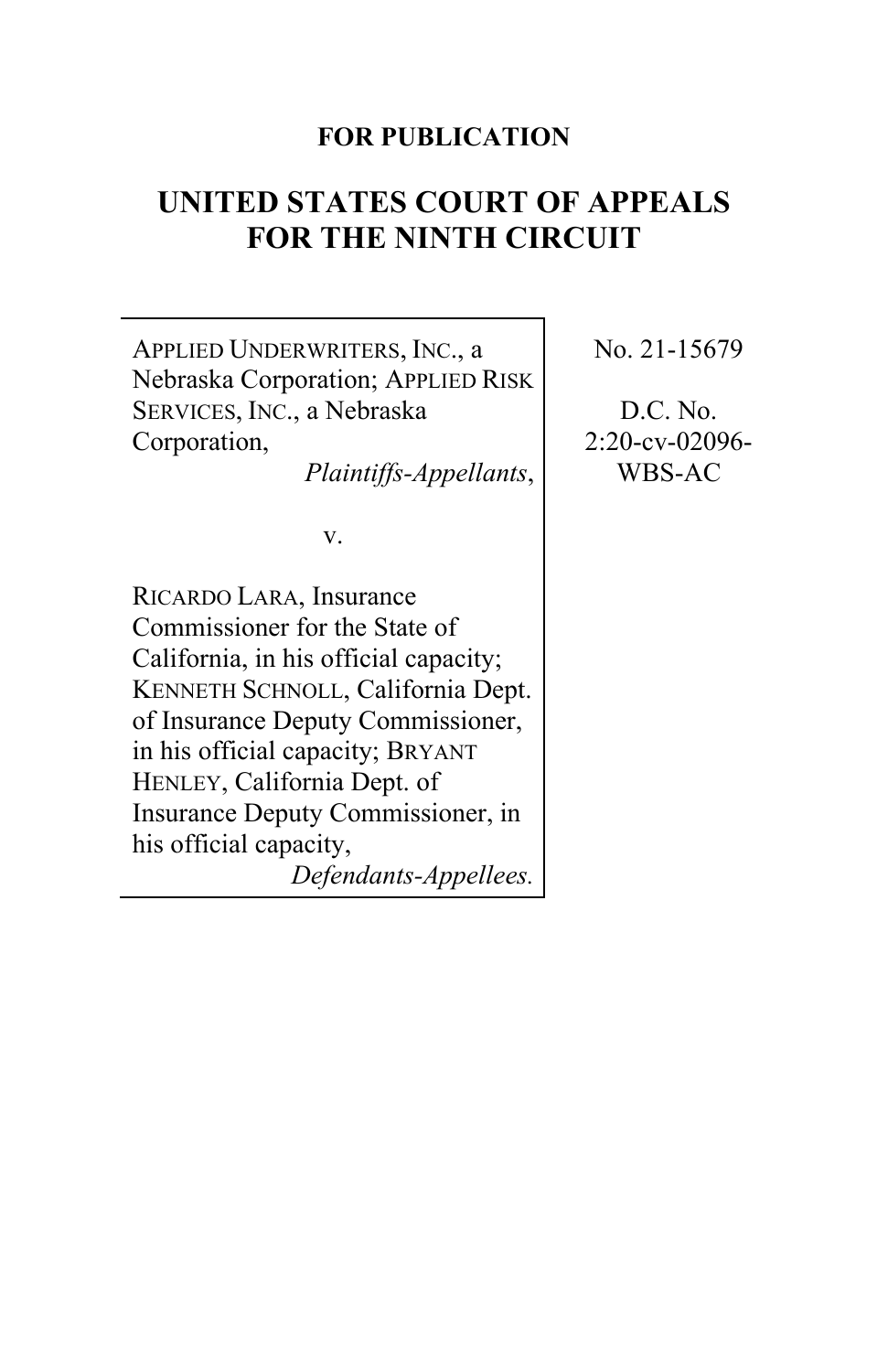CALIFORNIA INSURANCE COMPANY, a New Mexico corporation, *Plaintiff-Appellant*, v.

RICARDO LARA, Insurance Commissioner for the State of California, in his official capacity; KENNETH SCHNOLL, California Department of Insurance Deputy Commissioner, in his official capacity; BRYANT HENLEY, California Department of Insurance Deputy Commissioner, in his official capacity,

No. 21-16159

D.C. No. 2:21-cv-00030- WBS-AC

OPINION

Appeal from the United States District Court

*Defendants-Appellees.*

for the Eastern District of California William B. Shubb, District Judge, Presiding

Argued and Submitted December 7, 2021 Pasadena, California

Filed June 10, 2022

Before: Marsha S. Berzon, Carlos T. Bea, and Jacqueline H. Nguyen, Circuit Judges.

> Opinion by Judge Bea; Concurrence by Judge Nguyen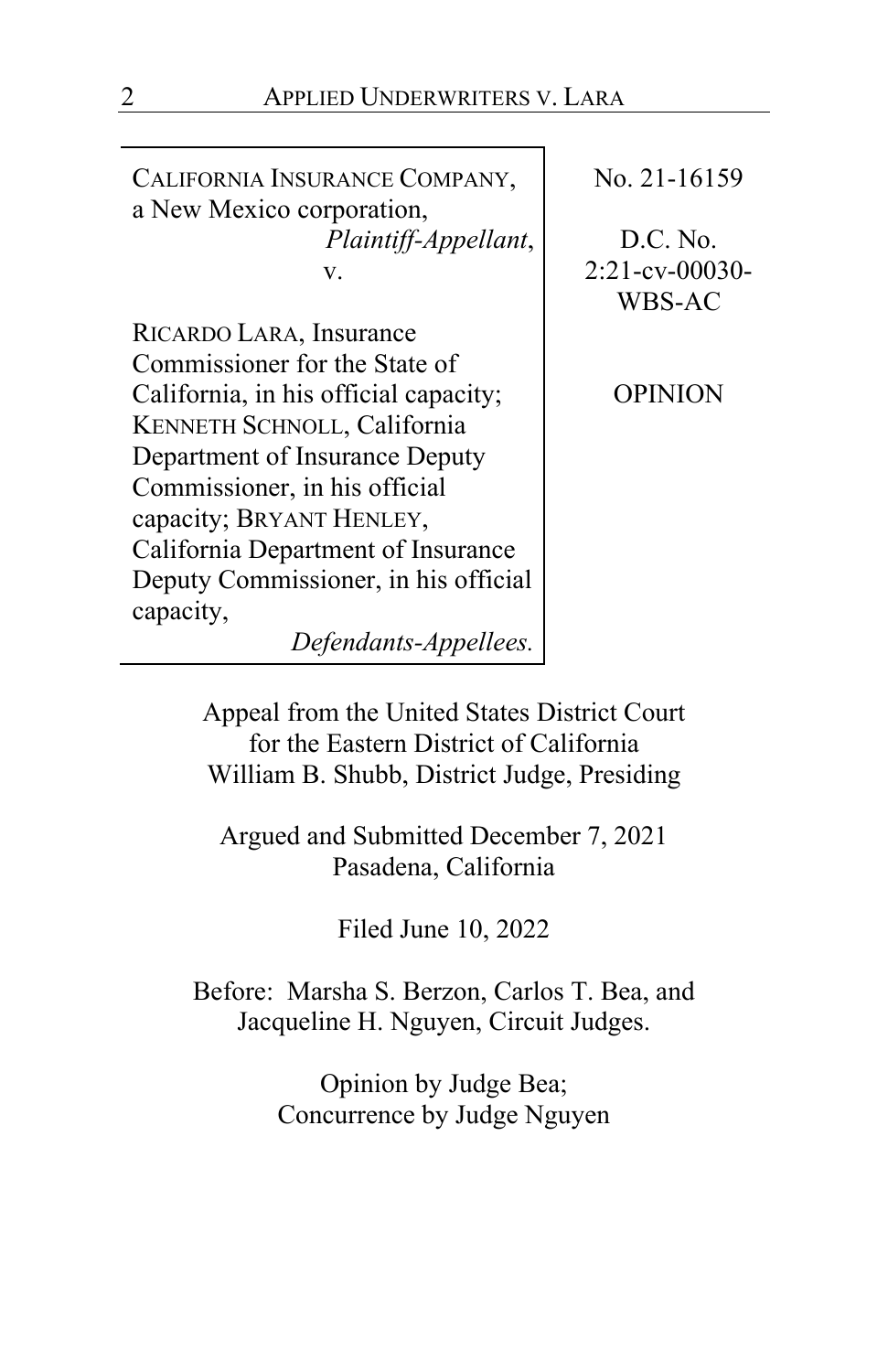# **SUMMARY[\\*](#page-2-0)**

### **Civil Rights/Federal Judicial Abstention**

The panel affirmed the district court's dismissal of an action brought under 42 U.S.C. § 1983 against the California Insurance Commissioner alleging various constitutional violations arising out of the conservatorship of the California Insurance Company, an insurance company in the State of California which partnered with appellants to sell, among other things, workers' compensation insurance.

The California Insurance Commissioner filed an ex parte conservation application in the Superior Court of San Mateo to place the California Insurance Company (CIC I) in a conservatorship after CIC I's president, Steven Menzies, attempted to consummate a purchase transaction with Berkshire Hathaway without the Commissioner's approval, and then attempted to bypass the California insurance regulatory scheme by merging CIC I with the California Insurance Company (CIC II), a New Mexico-domesticated shell company formed by Menzies. The Superior Court granted the Commissioner's conservatorship application and appointed the Commissioner as Conservator of CIC I. After CIC I unsuccessfully challenged the bases of the conservatorship in state court, Applied Underwriters, of which Menzies is the Chief Executive Officer, and CIC II filed separate actions in federal court asserting causes of actions under § 1983.

<span id="page-2-0"></span>**<sup>\*</sup>** This summary constitutes no part of the opinion of the court. It has been prepared by court staff for the convenience of the reader.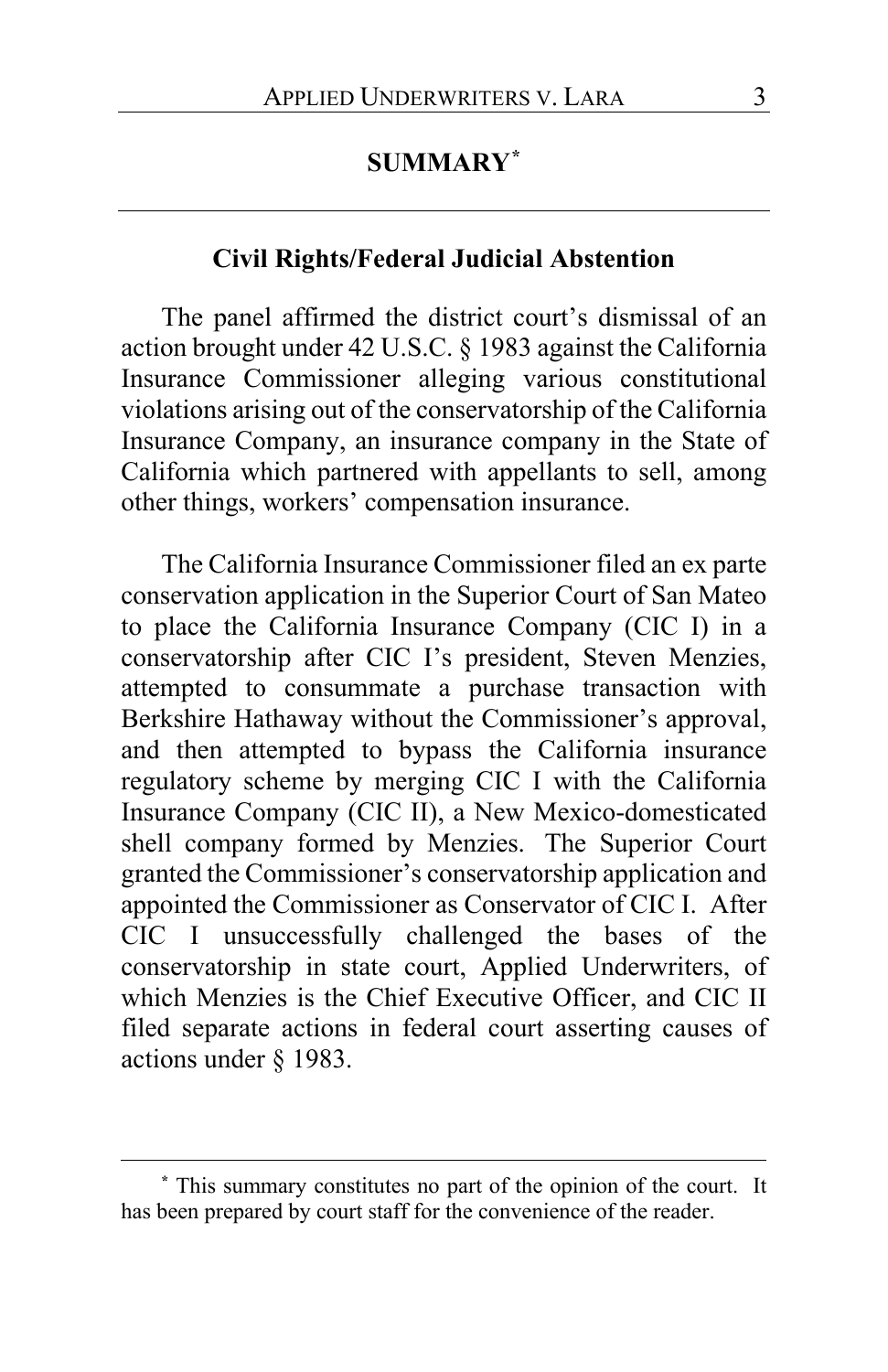The district court dismissed both actions pursuant to Federal Rule of Civil Procedure 12(b)(1) on the basis that it lacked jurisdiction to hear the cases under both the *Younger*  abstention doctrine and the prior exclusive jurisdiction rule.

The panel held that because important considerations of federalism were at stake, the district court's reliance on *Younger* abstention as a ground for dismissal was in error. The panel held that an insurance conservatorship is not sufficiently akin to a criminal prosecution to bring it within the purview of the Supreme Court's current understanding of what constitutes a similar, *Younger*-eligible "civil enforcement proceeding," making the application of *Younger* improper in this case.

The panel nevertheless held that dismissal of appellants' claims was warranted on account of the prior exclusive jurisdiction rule, which holds that when a court of competent jurisdiction has obtained possession, custody, or control of particular property, that possession may not be disturbed by any other court. In applying the prior exclusive jurisdiction rule, the panel determined that the insurance conservatorship was an in rem proceeding and that the federal actions seeking to end the conservatorship's control over CIC I's assets were either in rem or quasi in rem proceedings.

To the panel's knowledge, this was the first case in this Court implicating the prior exclusive jurisdiction rule in connection with a § 1983 action. The panel noted that limitations on the exclusive jurisdiction rule may be necessary in unusual circumstances in which the adjudication of constitutional rights might be compromised but concluded that this case did not present any such circumstances. Thus, appellants' interests were well represented in the conservatorship action; they had an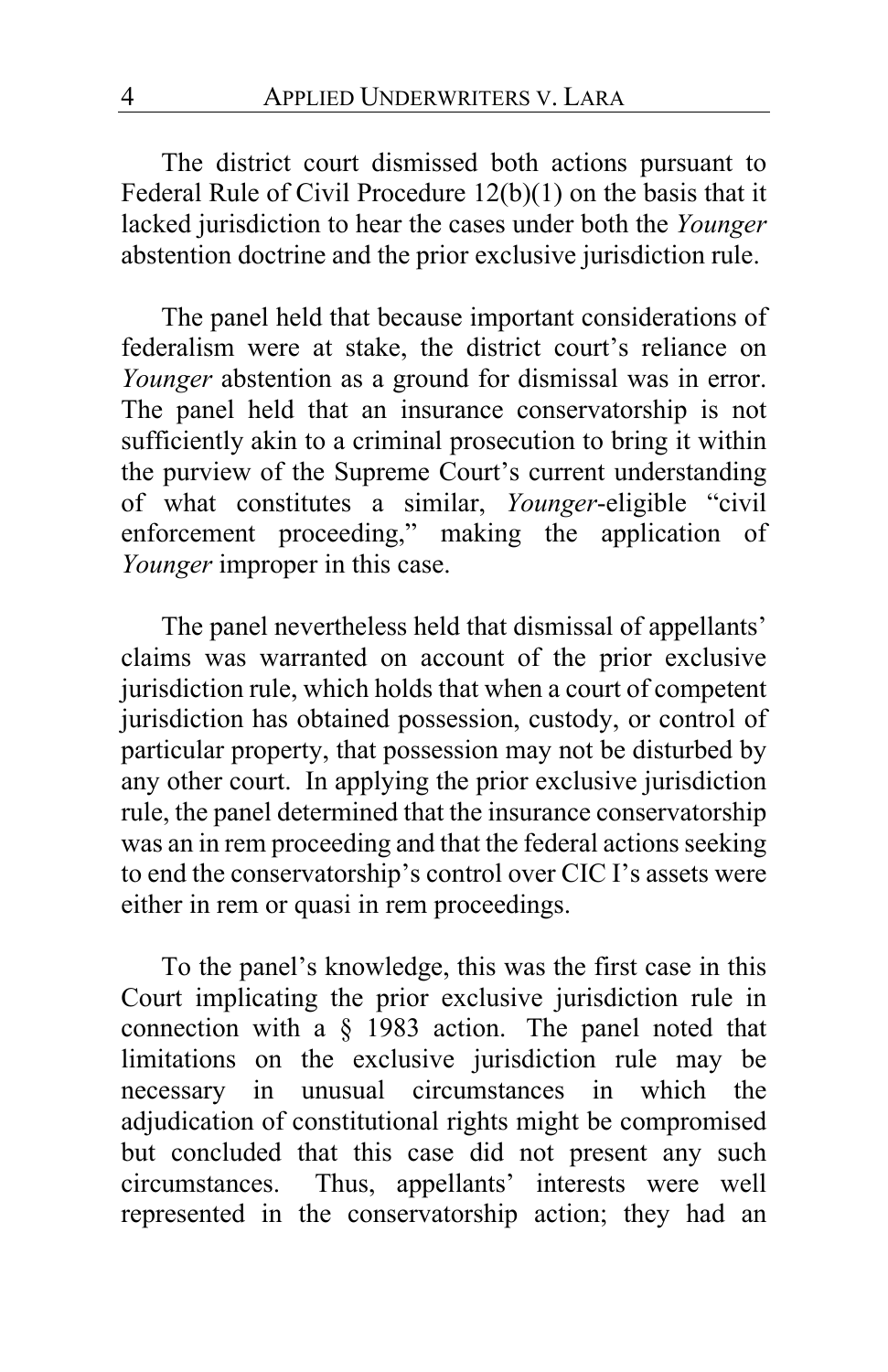adequate opportunity to raise constitutional challenges; they failed to sufficiently allege that the conservatorship action was brought in bad faith; and they failed to demonstrate irreparable injury arising from extraordinary circumstances which might justify an exception to the prior exclusive jurisdiction rule. Accordingly, federal judicial abstention due to the San Mateo Superior Court's prior exclusive jurisdiction of the CIC I res was warranted.

Concurring in the result, Judge Nguyen agreed that affirming the district court's dismissal of these federal actions was warranted. But she wrote separately because, in her view, the district court correctly dismissed under *Younger* abstention. In reversing the district court's dismissal on this ground, the majority held that insurance conservatorships were not the type of civil enforcement proceedings to which *Younger* abstention applies. Judge Nguyen wrote that to the contrary, insurance conservatorships embody all of the characteristics which define that category. Rather than applying the *Younger* doctrine, which was tailor-made for this situation, the majority instead attempted to modernize the doctrine of prior exclusive jurisdiction. Because Judge Nguyen believed *Younger* abstention applied, she concurred only in the result.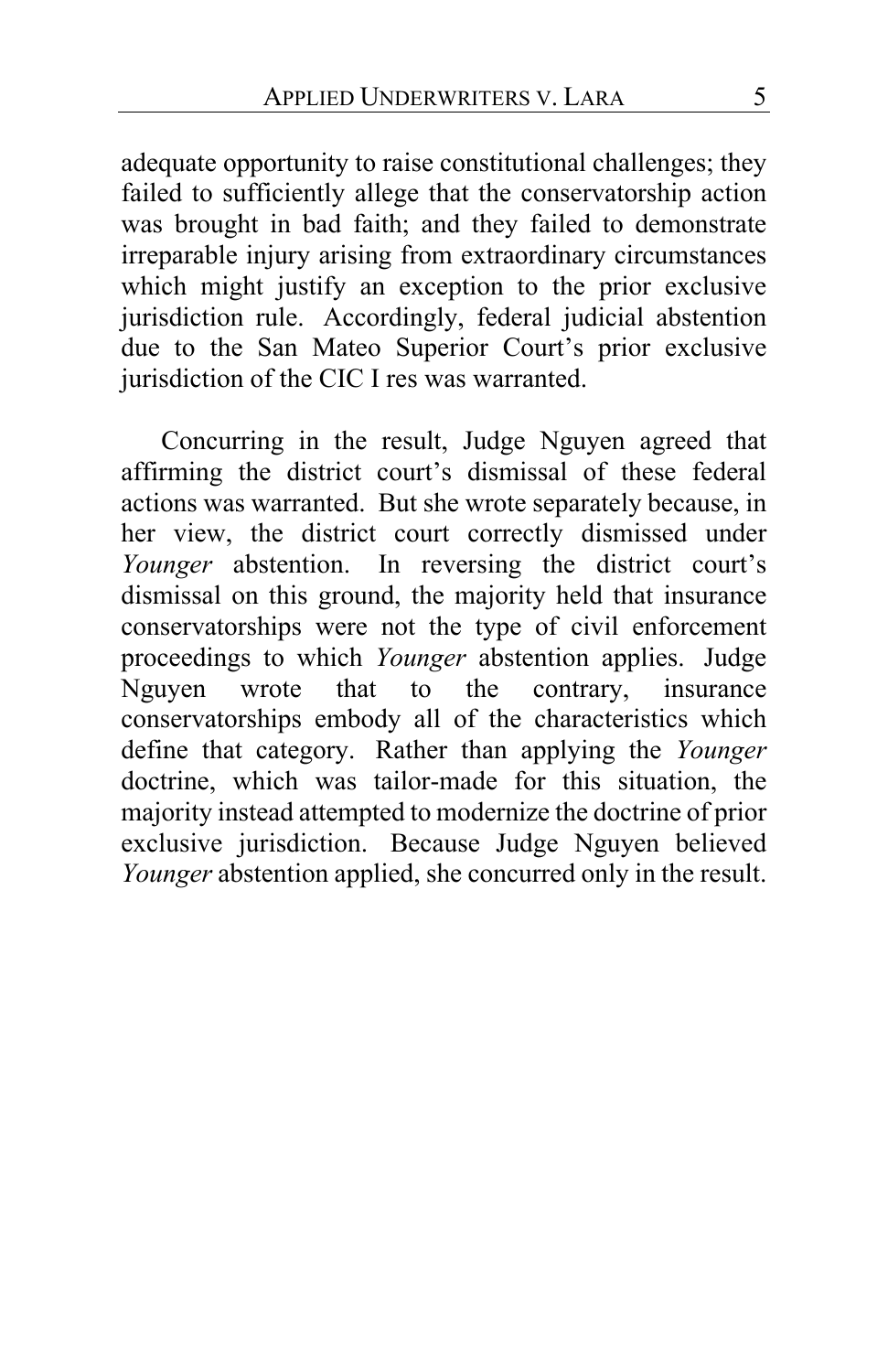# **COUNSEL**

Samuel C. Kaplan (argued), Boies Schiller Flexner LLP, Washington, D.C.; Maxwell V. Pritt, Beko O. Reblitz-Richardson, and Reed D. Forbush, Boies Schiller Flexner LLP, San Francisco, California; for Plaintiffs-Appellants.

Michael J. Strumwasser (argued), Dale K. Larson, Caroline Chiappetti, and Julia Michel, Strumwasser & Woocher LLP, Los Angeles, California; Cynthia J. Larsen, Justin Giovannettone, and Mark C. Smith, Orrick Herrington & Sutcliffe LLP, Sacramento, California; for Defendants-Appellees.

# **OPINION**

BEA, Circuit Judge:

In business, as in life, it is necessary to take risks. Indeed, fortune favors the bold.**[1](#page-5-0)** Sometimes you win, sometimes you lose. And when you lose, the loss should be paid. Here, Steven Menzies, Chief Executive Officer of Applied Underwriters, Inc. ("Applied") and President of California Insurance Company ("CIC I"), made a \$50 million bet with Berkshire Hathaway ("Berkshire") that he could complete the purchase of Berkshire's controlling interest in CIC I by September 30, 2019. Unfortunately for Menzies, the deal could not be completed in time, as the California Insurance Commissioner, Ricardo Lara ("Commissioner"), failed to approve the sale by that deadline.

<span id="page-5-0"></span>**<sup>1</sup>** Virgil, *Aeneid*, 10:284.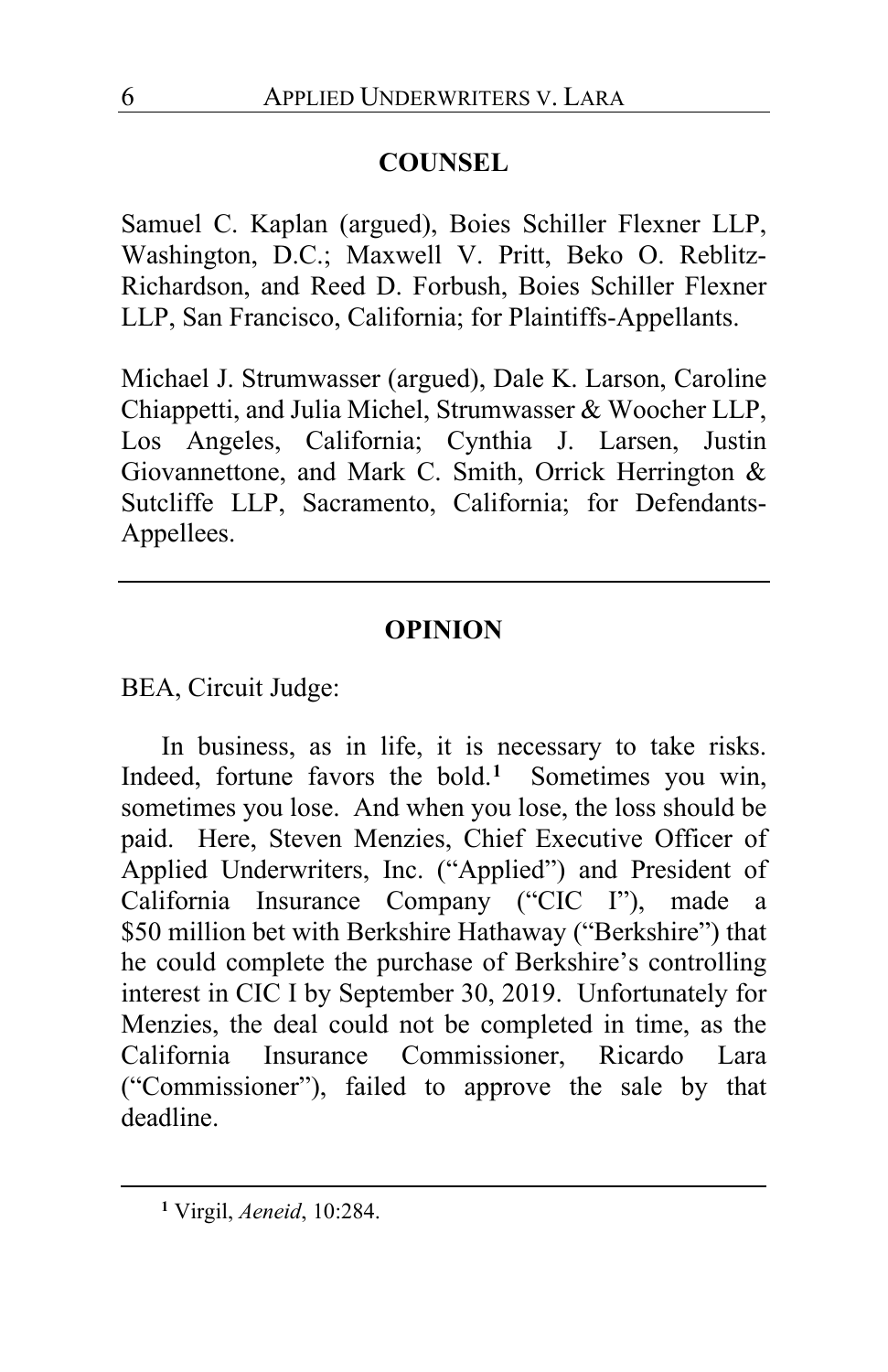Instead of accepting this loss, Menzies decided on a different approach. Menzies consummated the transaction with Berkshire without the Commissioner's approval, and then attempted to bypass the California insurance regulatory regime altogether by merging CIC I with New Mexicodomesticated California Insurance Company ("CIC II"), a shell company formed by Menzies to serve as the vehicle to effect CIC I's domestication outside of California. In response to Menzies's attempted out-of-state merger, the Commissioner filed an ex parte conservation application in the Superior Court of San Mateo to place CIC I in a conservatorship. That application was granted; the Superior Court appointed the Commissioner as the Conservator of CIC I. As Conservator, the Commissioner controlled CIC I and its assets, subject to the Superior Court approval. Subsequently, CIC I contested the grounds upon which the conservatorship was instituted by filing an application to vacate the order instituting the conservatorship in the Superior Court. CIC I claimed that the conditions cited for imposing the conservatorship no longer existed. The Superior Court denied CIC I's application. CIC I then sought a writ of mandate from the California Court of Appeal seeking to overturn the Superior Court's denial of CIC I's application to vacate the order instituting the conservatorship, and that petition for writ was also denied.

After CIC I unsuccessfully challenged the bases of the conservatorship in state court, both Applied and CIC II filed separate actions in federal court, asserting causes of action under 42 U.S.C. § 1983 alleging various constitutional violations. While characterized in various ways, the relief sought in both actions was the same—dissolution of the conservatorship of CIC I. The district court dismissed both actions pursuant to Federal Rule of Civil Procedure 12(b)(1), with each order holding that the district court lacked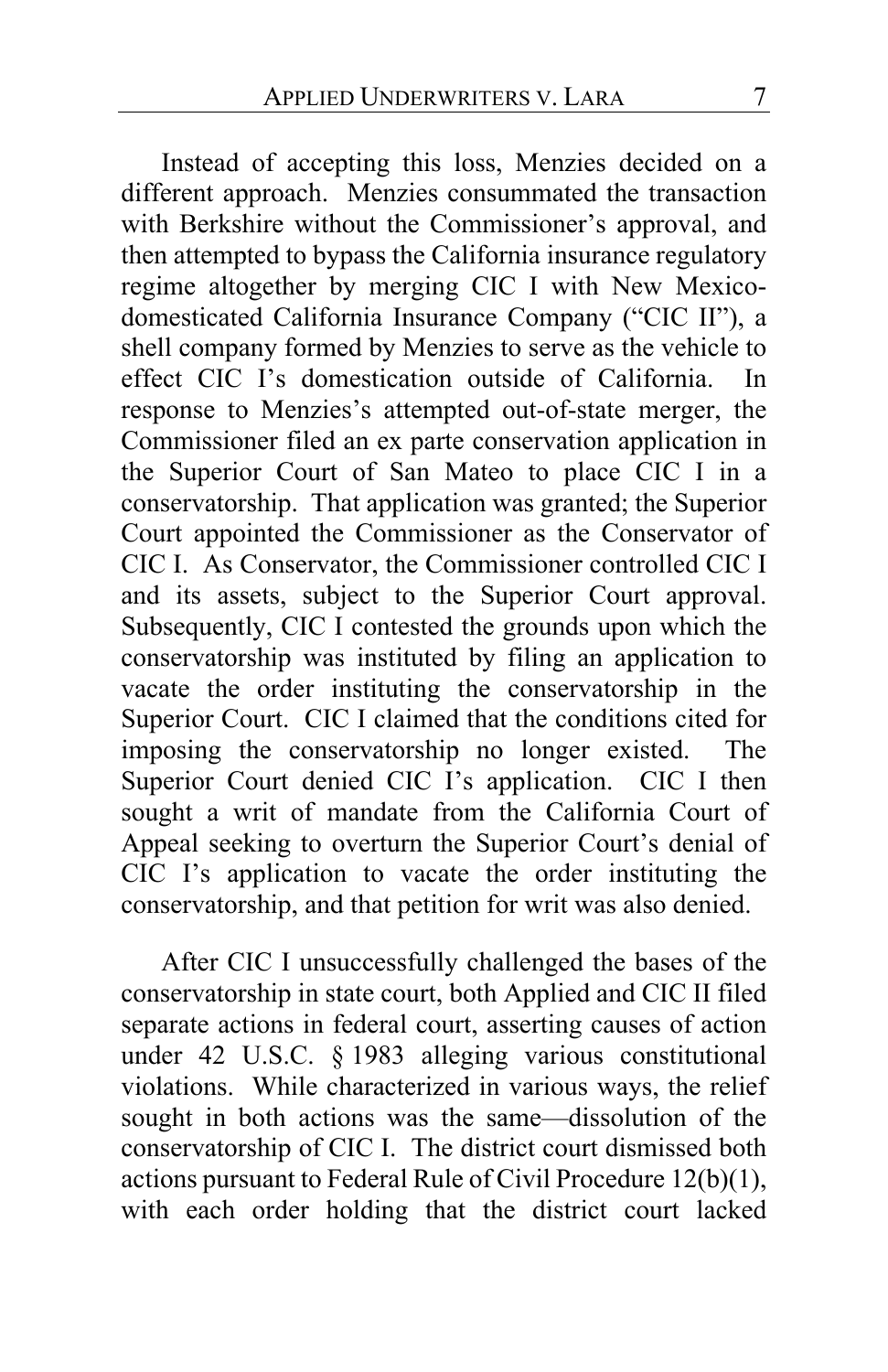jurisdiction to hear the cases under both the "prior exclusive jurisdiction" rule and the *Younger* abstention doctrine.

We have jurisdiction under 28 U.S.C. § 1291. We conclude that because important considerations of federalism are at stake, the district court's reliance on *Younger* abstention as a ground for dismissal was in error. An insurance conservatorship is not sufficiently akin to a criminal prosecution to bring it within the purview of the Supreme Court's current understanding of what constitutes a similar, *Younger*-eligible "civil enforcement proceeding," thus making the application of *Younger* improper in this case. We nonetheless affirm the district court's dismissal based on the alternative ground relied upon, the prior exclusive jurisdiction rule. We also announce limitations to the prior exclusive jurisdiction rule, explaining how this doctrine would not provide an absolute bar to parallel federal court litigation if extraordinary circumstances were present, none of which are here present.

### **I. BACKGROUND**

Appellants Applied Underwriters, Inc. and Applied Risk Services (collectively, "Applied") partner with CIC I to sell workers' compensation insurance and various payroll, agency, and claim services. CIC I is an admitted insurer in the State of California,**[2](#page-7-0)** which subjects it to regulation by the California Insurance Commissioner, a position currently held by Appellee Ricardo Lara. In January 2019, Steven Menzies, as Chief Executive Officer of Applied Underwriters, Inc. and as President of CIC I, entered into an

<span id="page-7-0"></span>**<sup>2</sup>** *See* Cal. Ins. Code § 24 (defining "admitted" as "entitled to transact insurance business in this state, having complied with the laws imposing conditions precedent to transaction of such business").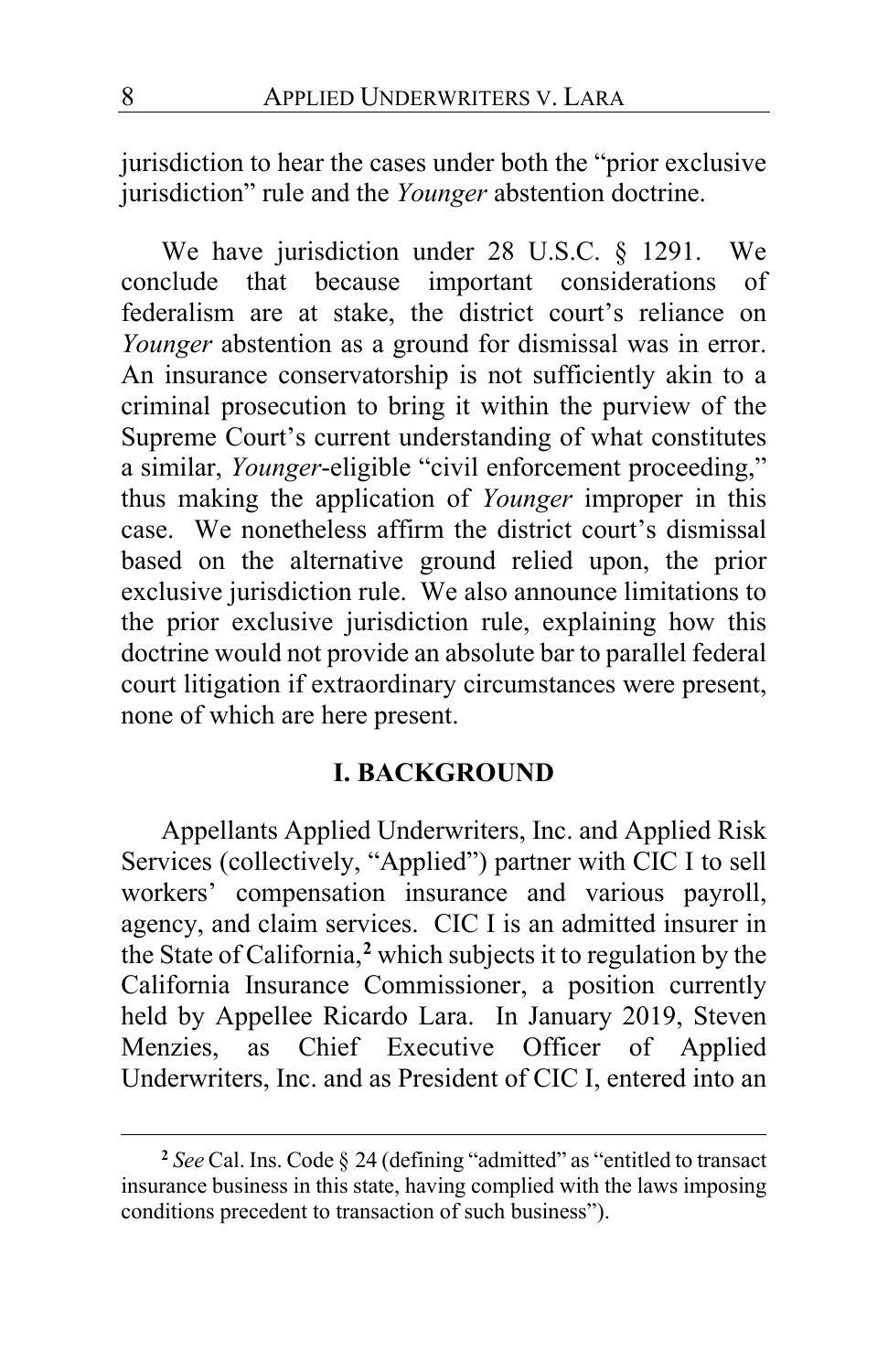agreement with Berkshire Hathaway to purchase Berkshire's controlling interest in CIC I (the "Agreement"). The Agreement included a \$50 million "breakup fee" were the transaction not consummated by September 30, 2019.

California Insurance Code § 1215.2(d) requires the California Insurance Commissioner to approve any sale (or merger) of a controlling interest in an admitted California insurer, and further provides the Commissioner with 60 days to approve or disapprove such transactions upon submission of the information concerning the transaction required by § 1215.2(a). These required submissions are known as "Form A" submissions. On April 9, 2019, Menzies, acting on behalf of CIC I, submitted to the California Department of Insurance ("CDI") his first "Form A," which detailed the proposed Agreement and sought official approval. However, upon review, the CDI requested further information concerning the Agreement, requiring Menzies to withdraw the first Form A submission and to submit a second Form A on June 12, 2019. After this second Form A submission was found unsatisfactory, Menzies submitted his third (and final) Form A submission concerning the Agreement on September 7, 2019.

When it became clear the Agreement would not be approved by the Commissioner in time to avoid the \$50 million "breakup fee," Menzies attempted to avoid the California regulatory process altogether by consummating the Agreement without CDI approval. Menzies sought to effect a merger (the "Merger") between CIC I, which he now purported to control, and a newly-formed New Mexico corporation, Appellant California Insurance Company ("CIC II"). This newly formed corporate insurer was not subject to California insurance regulations.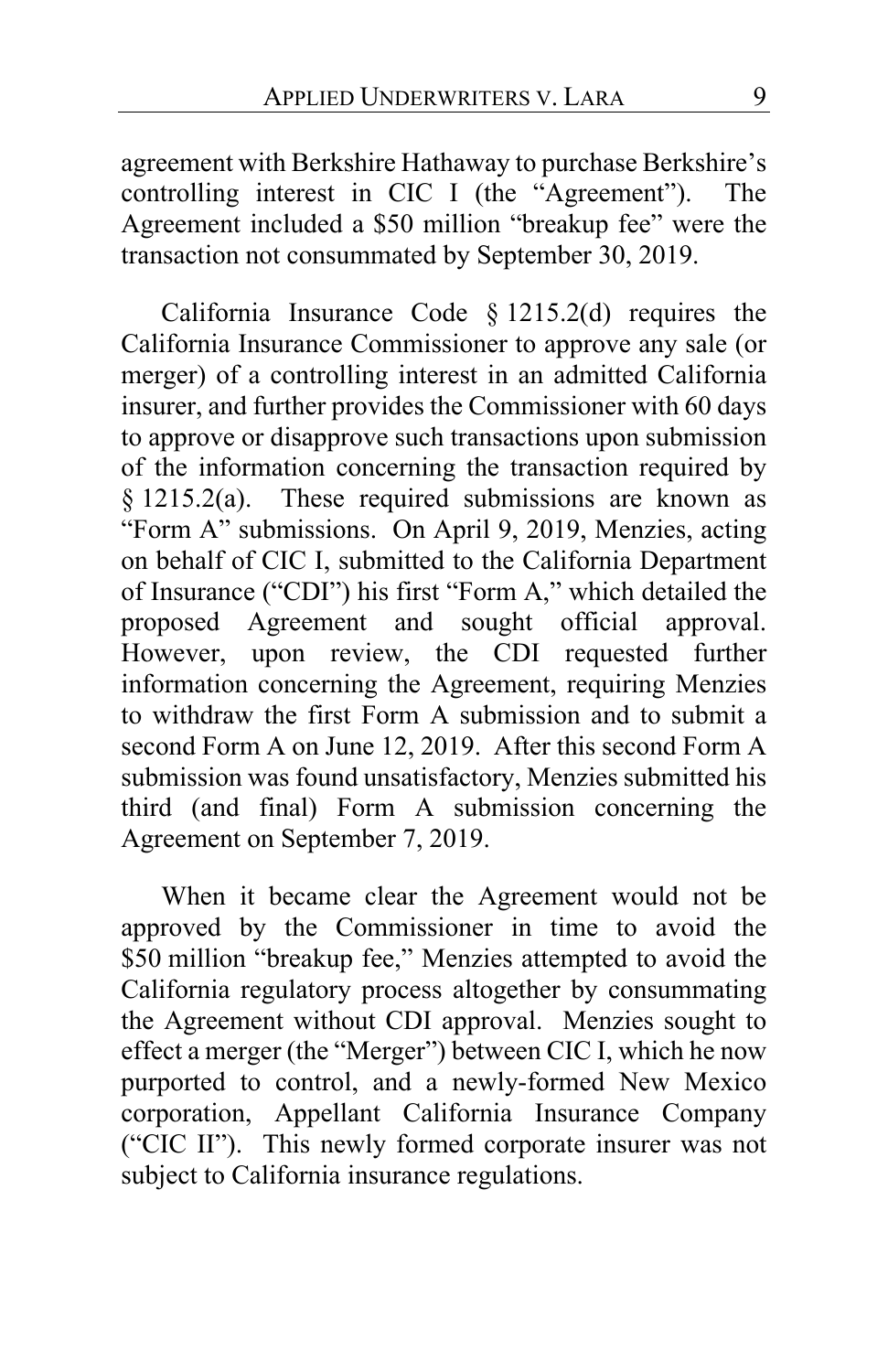Menzies negotiated a ten-day Agreement deadline extension with Berkshire, at a cost of \$10 million. On October 9, 2019, one day before the extended deadline was set to expire, the CDI notified Menzies that if the Merger were to be consummated without the approval of the CDI, "[CIC I] will cease to exist and [CIC II will be] an unlicensed insurer [] precluded from transacting the business of insurance in California." The uncertain fate of the Merger notwithstanding, the Agreement between Berkshire and Menzies closed on October 10, 2019, with CIC I becoming wholly owned by Menzies.

On November 4, 2019, before the CIC I/CIC II Merger could be completed, and without notice given to Appellants, the Commissioner filed an ex parte conservation application in the Superior Court of San Mateo which sought "an order appointing him as conservator of [CIC I]." The conservation application was based on the Commissioner's allegation that Menzies had not "filed and obtained written approval of the Commissioner" to consummate the Merger, in violation of California Insurance Code § 1215.2(d).

Also on November 4, 2019, again without any notice to Appellants, the Superior Court granted the Commissioner's conservation application, appointing California Insurance Commissioner Ricardo Lara as the Conservator of CIC I. In justifying lack of notice to Appellants, the Superior Court explicitly found

> that the Commissioner has . . . established good cause to believe that the State of California would be prejudiced were it to provide respondent advanced notice of this proceeding in that [CIC I] has within its authority power to at any time complete the ostensible consummation of the transaction,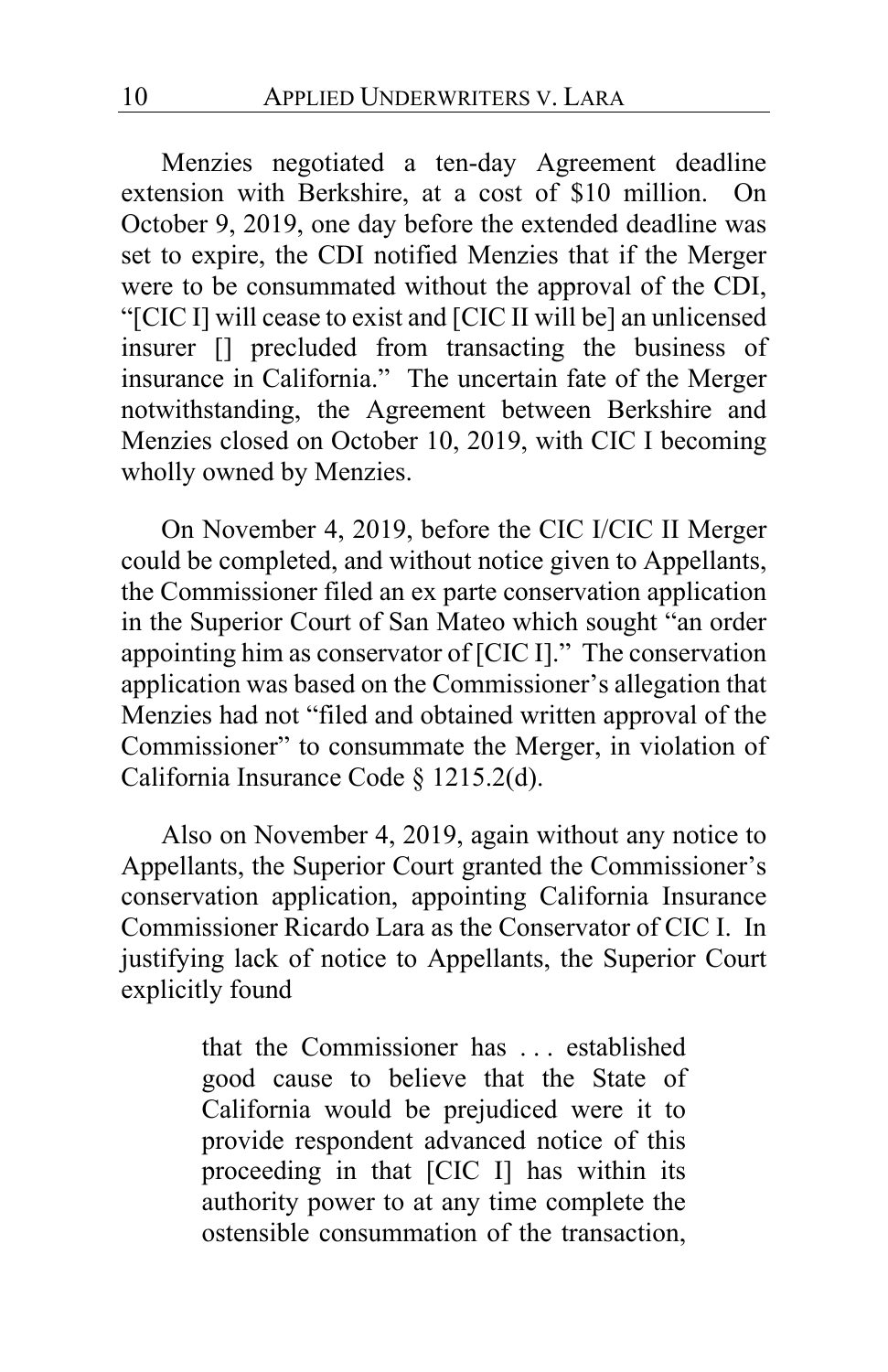which would have the effect of at least forfeiting [CIC I's] certificate of authority, rendering California policyholders ostensibly insured by an out-of-state insurer without authority to transact insurance in California . . . .

CIC I subsequently contested, unsuccessfully, the grounds upon which the conservatorship was instituted. Specifically, on March 12, 2020, CIC I filed an application to vacate the conservatorship with the Superior Court, arguing that: 1) the conservatorship was obtained under false pretenses; 2) the conditions cited for imposing the conservatorship no longer existed; 3) the Commissioner acted arbitrarily, capriciously, and in bad faith; and 4) the conservatorship continues to harm CIC I. After an August 6, 2020 hearing at which CIC I appeared by counsel, the Superior Court denied CIC I's application to vacate the conservatorship on August 11, 2020, for the following reasons:

> Respondents attempted to take [CIC I] and its assets out of California via a merger without adequate protection of policyholders and the public and the Conservatorship was ordered on those grounds. Respondents have failed to demonstrate that the conditions necessitating conservation no longer exist. In light of Respondent's prior conduct, the Conservation Order ensures that Respondents do not again attempt to take [CIC I] and its assets out of California ... [and] the Commissioner's preference to pursue a Rehabilitation Plan [for CIC I] is reasonable and sufficient under the circumstances.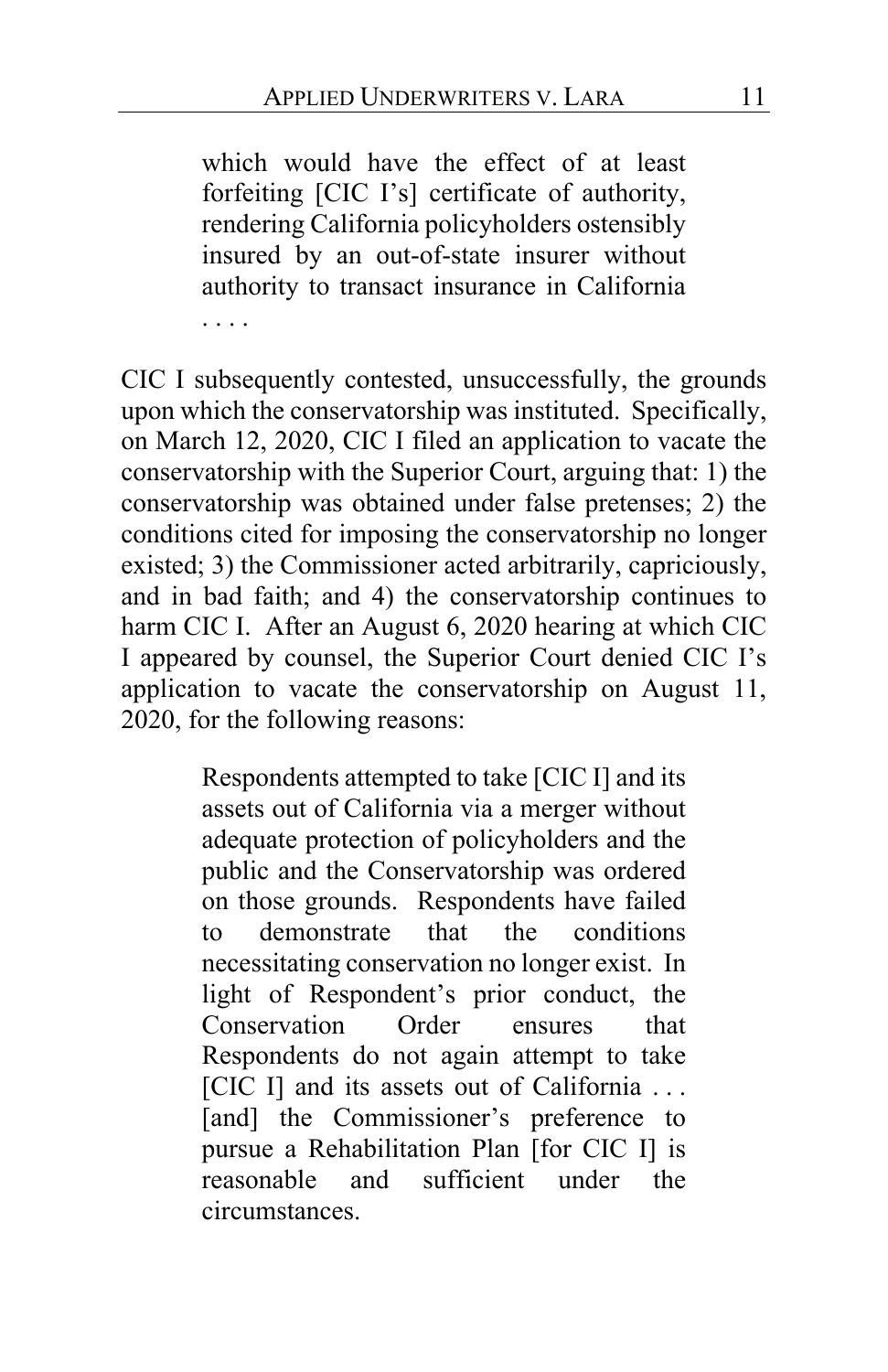Following this denial, CIC I filed an application for interlocutory appellate review with the California Court of Appeal, which was also denied. The record does not demonstrate whether a writ was sought from the California Supreme Court. On October 19, 2020, the Commissioner filed a proposed Rehabilitation Plan ("Rehabilitation Plan") with the Superior Court which articulated the terms he would accept to end the conservatorship of CIC I. CIC I has refused to accept the Commissioner's stated terms, so the conservatorship proceedings remain ongoing.

After CIC I had unsuccessfully challenged the bases of the conservatorship in state court, Appellants Applied and CIC II filed separate actions in federal court, asserting causes of action under 42 U.S.C. § 1983 alleging various constitutional violations ("the federal actions"). Appellants sought, among other forms of relief, orders "declaring the Commissioner's actions, as alleged, violate [Appellants'] rights to due process and equal protection under the Fourteenth Amendment to the United States Constitution." Appellants also sought orders "directing the Commissioner to take all necessary steps to end [CIC I's] conservatorship pursuant to California Insurance Code § 1012, and enjoining the Commissioner from continuing the conservation." The district court dismissed both actions pursuant to Federal Rule of Civil Procedure 12(b)(1), with each order holding that the district court lacked jurisdiction to hear the cases under both the "prior exclusive jurisdiction" rule and the *Younger*  abstention doctrine.

### **II. STANDARD OF REVIEW**

A district court's determination of subject matter jurisdiction, including its application of the prior exclusive jurisdiction rule, is reviewed de novo. *Chapman v. Deutsche Bank Nat. Trust Co.*, 651 F.3d 1039, 1043 (9th Cir. 2011).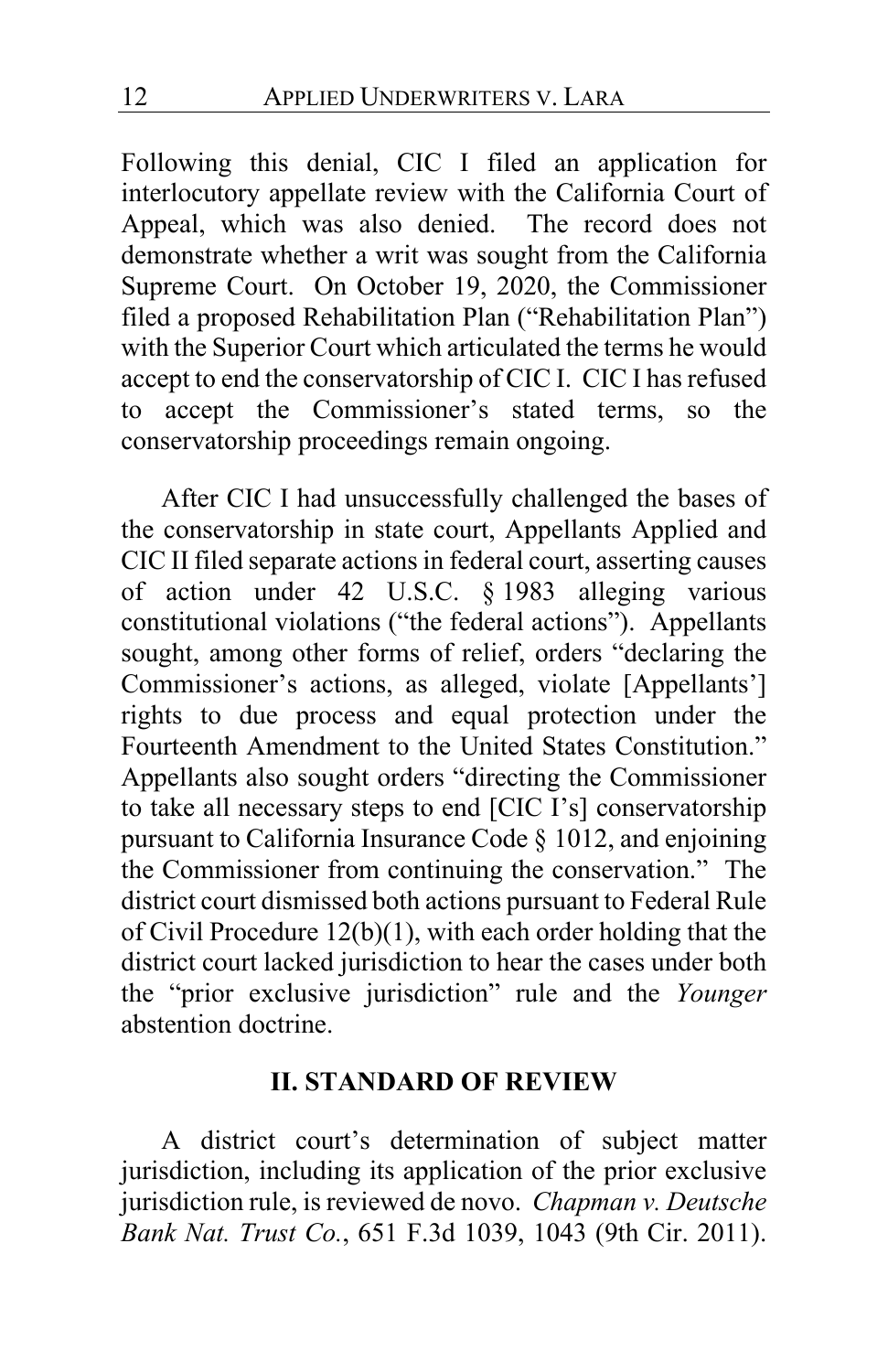A district court's determination to apply *Younger* abstention is reviewed de novo. *Bean v. Matteucci*, 986 F.3d 1128, 1132 (9th Cir. 2021).

### **III. ANALYSIS**

# **A.** *Younger* **abstention is not proper in an action challenging an insurance conservatorship**

In "exceptional circumstances," the *Younger* abstention doctrine instructs federal courts to decline to hear a case when a parallel state proceeding is ongoing. *New Orleans Pub. Serv., Inc. v. Council of New Orleans (NOPSI)*, 491 U.S. 350, 368 (1989). *Younger* abstention is rooted in "the basic doctrine of equity jurisprudence that courts of equity should not act . . . to restrain a *criminal* prosecution, when the moving party has an adequate remedy at law and will not suffer irreparable injury if denied equitable relief." *Younger v. Harris*, 401 U.S. 37, 43–44 (1971) (emphasis added). Following a period of continuous expansion, including to some civil proceedings, the Supreme Court firmly cabined the scope of the doctrine, holding that *Younger* applies only to three categories of cases (the *NOPSI* categories): 1) "ongoing state criminal prosecutions"; 2) "certain civil enforcement proceedings"; and 3) "civil proceedings involving certain orders . . . uniquely in the furtherance of the state courts' ability to perform their judicial functions." *Sprint Commc'ns, Inc. v. Jacobs*, 571 U.S. 69, 78 (2013) (cleaned up). If a state proceeding falls into one of these three categories, *Younger* abstention is applicable, but only if the three additional factors laid out in *Middlesex County Ethics Committee v. Garden State Bar Association*, 457 U.S. 423, 432 (1982) are also met: that the state proceeding is 1) "ongoing"; 2) "implicate[s] important state interests"; and 3) "provide<sup>[s]</sup> adequate opportunity . . . to raise constitutional challenges." *Herrera v. City of*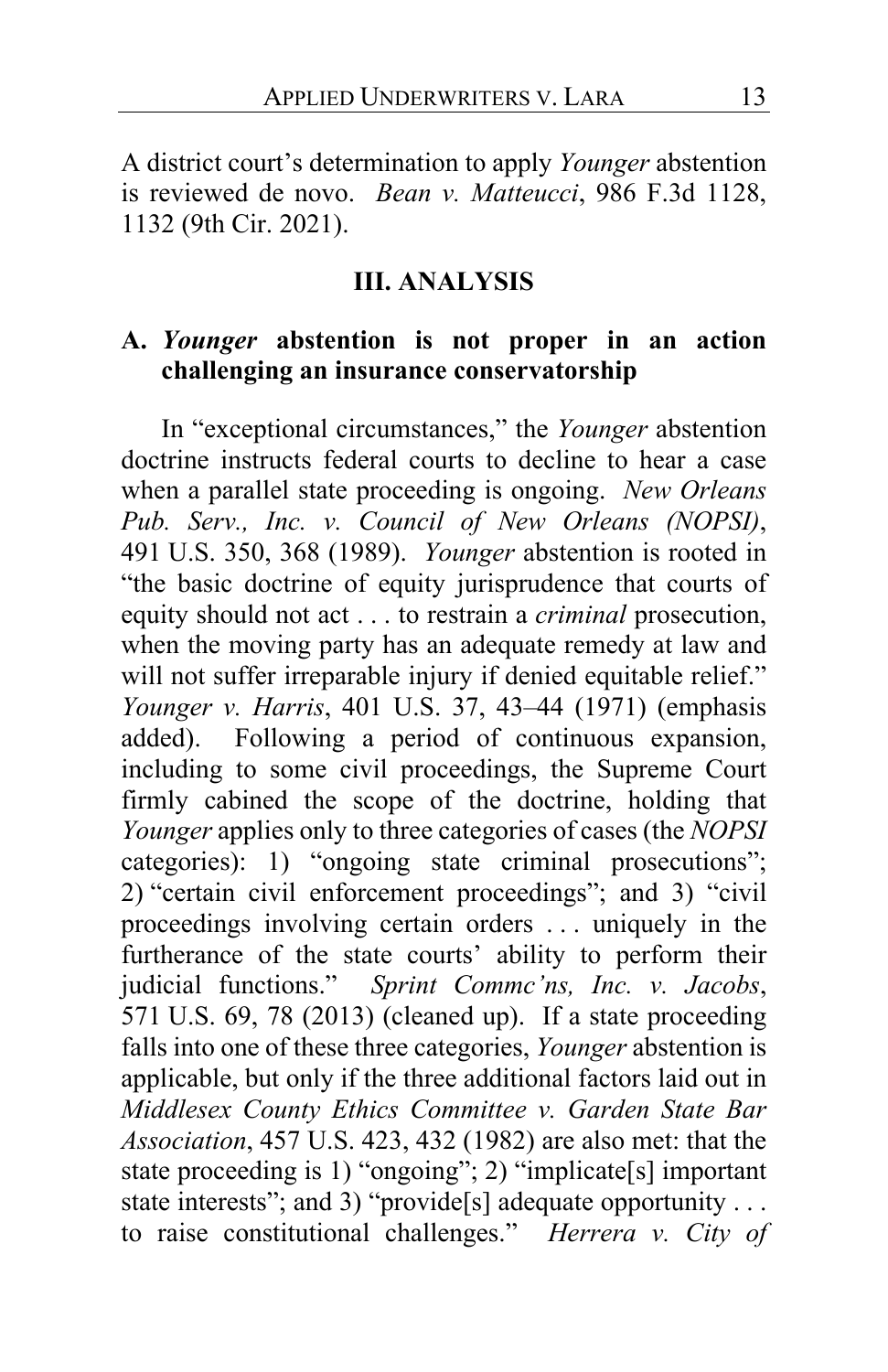*Palmdale*, 918 F.3d 1037, 1044 (9th Cir. 2019) (quoting *Middlesex*, 457 U.S. at 432) (cleaned up).

Here, the district court found that the Superior Court insurance conservatorship was a "civil enforcement proceeding" sufficient to warrant *Younger*, and that the three *Middlesex* factors were met. This holding was in error.

The hallmark of the civil enforcement proceeding category for *Younger* purposes is that such proceedings are "akin to a criminal prosecution" in "important respects." *Huffman v. Pursue, Ltd.*, 420 U.S. 592, 604 (1975). As noted in *Sprint*,

> Such enforcement actions are characteristically initiated to sanction the federal plaintiff, *i.e.*, the party challenging the state action, for some wrongful act. In cases of this genre, a state actor is routinely a party to the state proceeding and often initiates the action. Investigations are commonly involved, often culminating in the filing of a formal complaint or charges.

*Sprint*, 571 U.S. at 79–80 (citations omitted). Admittedly, the current situation bears *some* resemblance to a criminal prosecution. Here, the insurance conservatorship was brought by the Commissioner "acting under and within [the] police power" of the state of California pursuant to California Insurance Code § 1011. *Carpenter v. Pac. Mut. Life Ins. Co. of Cal.*, 10 Cal. 2d 307, 331 (1937). Specifically, the ex parte application alleged that, upon an investigation of the Commissioner, "Menzies's attempt to merge [CIC I] into and with CIC II without having filed and obtained written approval of the Commissioner to merge [CIC I] into a New Mexico domestic insurer is ground for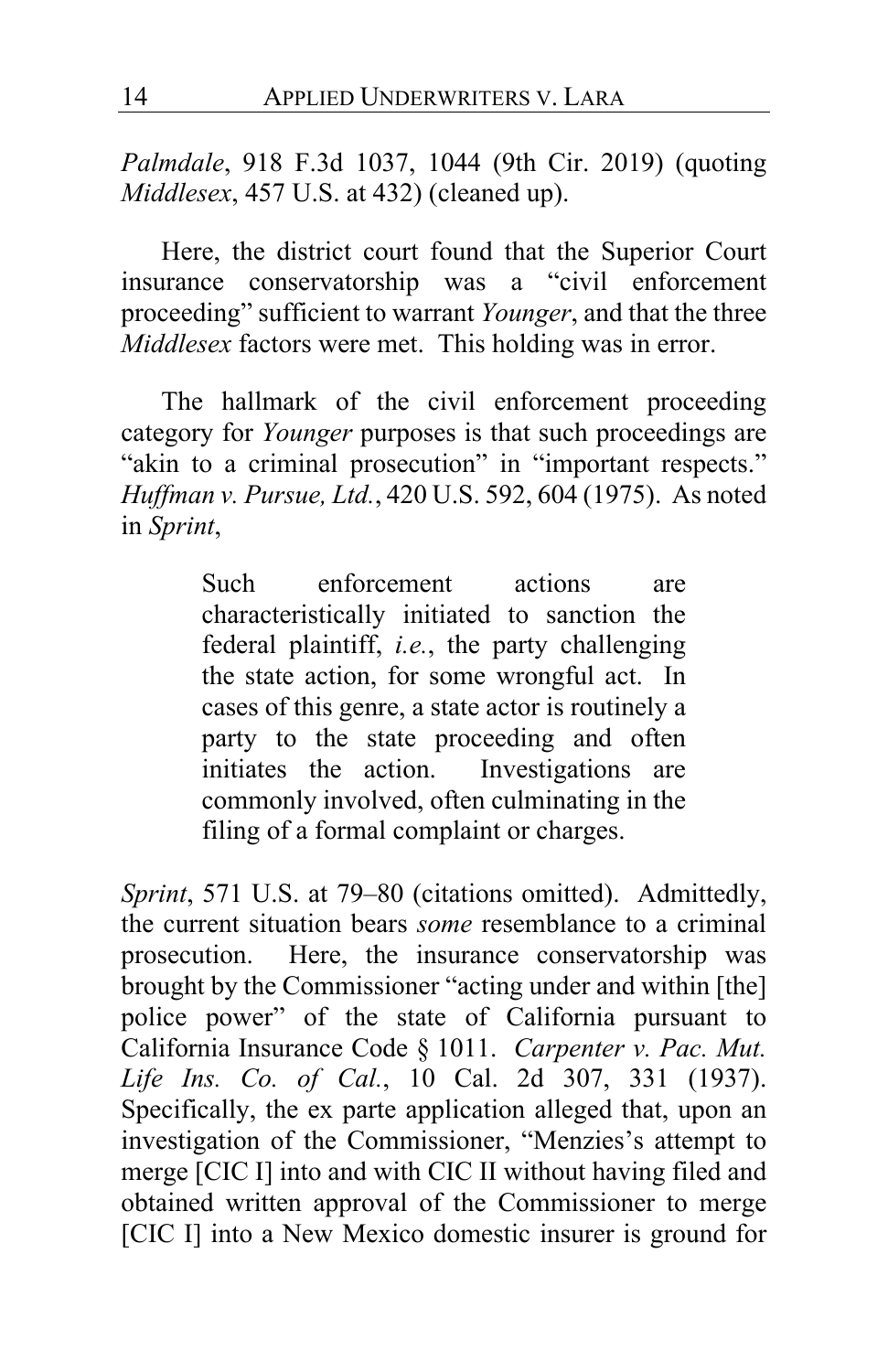conservation of an insurer pursuant to section 1011." Moreover, as noted above, in reviewing CIC I's challenge to vacate the conservation order, the Superior Court found that "Respondents attempted to take [CIC I] and its assets out of California via a merger without adequate protection of policyholders and the public and the Conservatorship was ordered on those grounds. Respondents have failed to demonstrate that the conditions necessitating conservation no longer exist." It was on these grounds that the district court found the conservatorship was a "civil enforcement action" sufficient to merit *Younger* abstention.

<span id="page-14-0"></span>This insurance conservatorship, however, cannot be said to have been brought "to sanction the federal plaintiff . . . for some wrongful act," *Sprint*, 571 U.S. at 79, which is the quintessential feature of a *Younger*-eligible "civil enforcement action." Indeed, in every case of the civil enforcement genre cited by *Sprint* where *Younger* abstention was found to be valid, the parallel proceedings were either "in aid of and closely related to criminal statutes," *Huffman*, 420 U.S. at 604, or were aimed at punishing some wrongful act through a penalty or sanction, *see, e.g.*, *Ohio Civ. Rights Comm'n v. Dayton Christian Schools, Inc.*, 477 U.S. 619, 629 (1986) (state-initiated administrative proceedings to enforce state civil rights laws, noting "potential sanctions for the alleged sex discrimination"); *Middlesex*, 457 U.S. at 427, 433–34 (state-initiated disciplinary proceedings against lawyer for violation of state ethics rules, noting the availability of "private reprimand" and "disbarment or suspension for more than one year"); *Moore v. Sims*, 442 U.S. 415, 419–20, 423 (1979) (state-initiated proceeding to gain custody of children allegedly abused by their parents, noting the action was "in aid of and closely related to criminal statutes"); *Trainor v. Hernandez*, 431 U.S. 434, 435, 444 (1977) (civil proceeding "brought by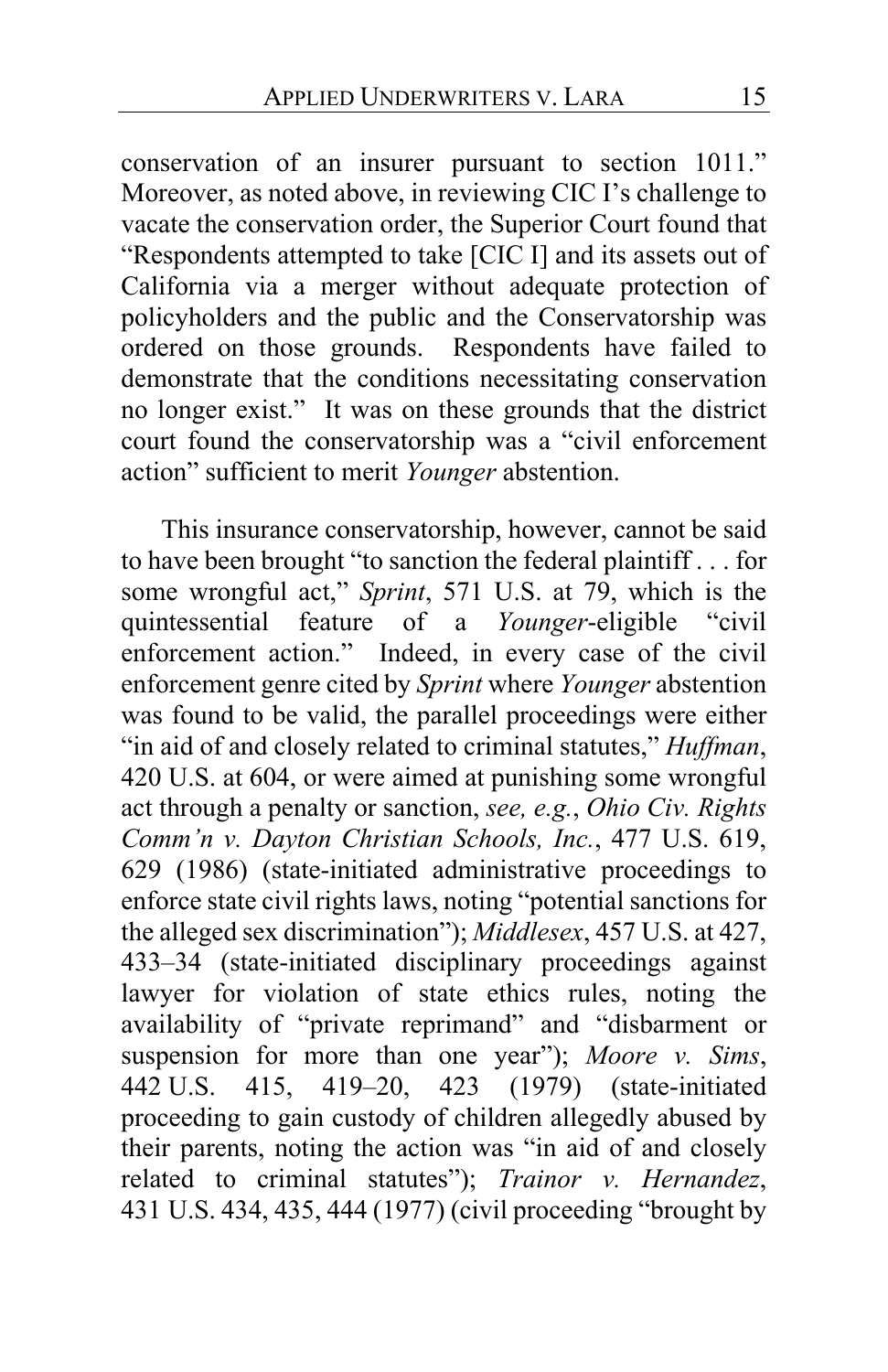the State in its sovereign capacity" to recover welfare payments defendants had allegedly obtained by fraud, "a crime under Illinois law"); *Huffman*, 420 U.S. at 596–98 (state-initiated proceeding to enforce public nuisance laws, which provided for "closure for up to a year of any place determined to be a nuisance," "preliminary injunctions pending final determination of status as a nuisance," and "sale of all personal property used in conducting the nuisance").

<span id="page-15-0"></span>Here, the complete lack of sanctions being sought against Appellants belie any punitive character to the insurance conservatorship action. This feature underscores why *Younger* abstention is not proper in this case. As noted long ago by the California Supreme Court, in an insurance conservatorship brought under the California Insurance Code,

> [t]he commissioner [is] not prosecuting an action "for the enforcement or protection of a right," or for the "redress or prevention of a wrong," or for the "punishment of a public offense." The proceeding [is] had under sections 1010 to 1061 of the Insurance Code which specially deal with the rehabilitation and liquidation of insurance companies. Those sections set up a comprehensive statutory scheme to accomplish those results. The proceeding is not one in which another party is prosecuting another party at all. It is simply a proceeding in which the state is invoking its power over a corporate entity permitted by the state to engage in a business vitally affected with the public interest upon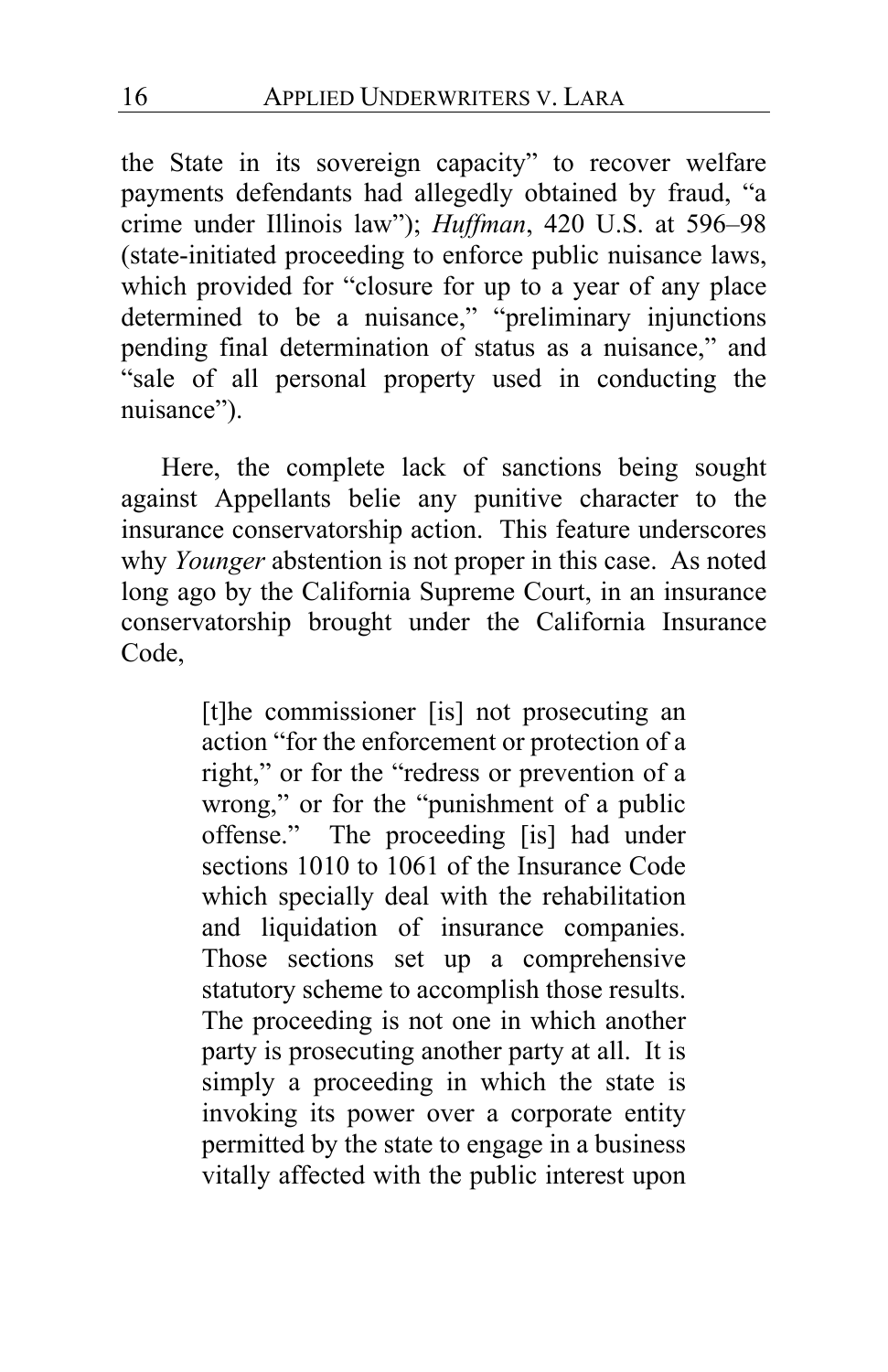condition of continuing compliance with the requirements provided by the state.

### *Carpenter*, 10 Cal. 2d at 327.

To be sure, the nature of the conservatorship in *Carpenter* was insolvency, *id.* at 315, not one like here, where CIC I was, and appears to remain, a financially viable entity. Notably, Appellants contend that, before this contested conservatorship, insurance conservatorships in California have usually been brought only when a firm has become insolvent or was at risk of becoming insolvent. Nonetheless, it is immaterial for *Younger* purposes that here, the conservatorship was brought because of an attempt by CIC I to consummate an unapproved sale of controlling interest and merger and to move the company's assets out of state, instead of for reasons of insolvency.

For one, as in conservatorships brought on by a firm's insolvency, the Commissioner's actions here were motivated by the purpose of ensuring "adequate protection of policyholders and the public." As the Commissioner's conservatorship application explained, if CIC I were "permitted to consummate" the Merger, then CIC I policyholders in California might "be left holding policies of a non-admitted insurer," such that "policyholders, including employees with serious work-related injuries and other claimants entitled to vital and necessary insurance benefits, may not have recourse to benefits." Thus, as with a conservatorship brought on by insolvency, the CIC I conservatorship is not a proceeding aimed at "punishment of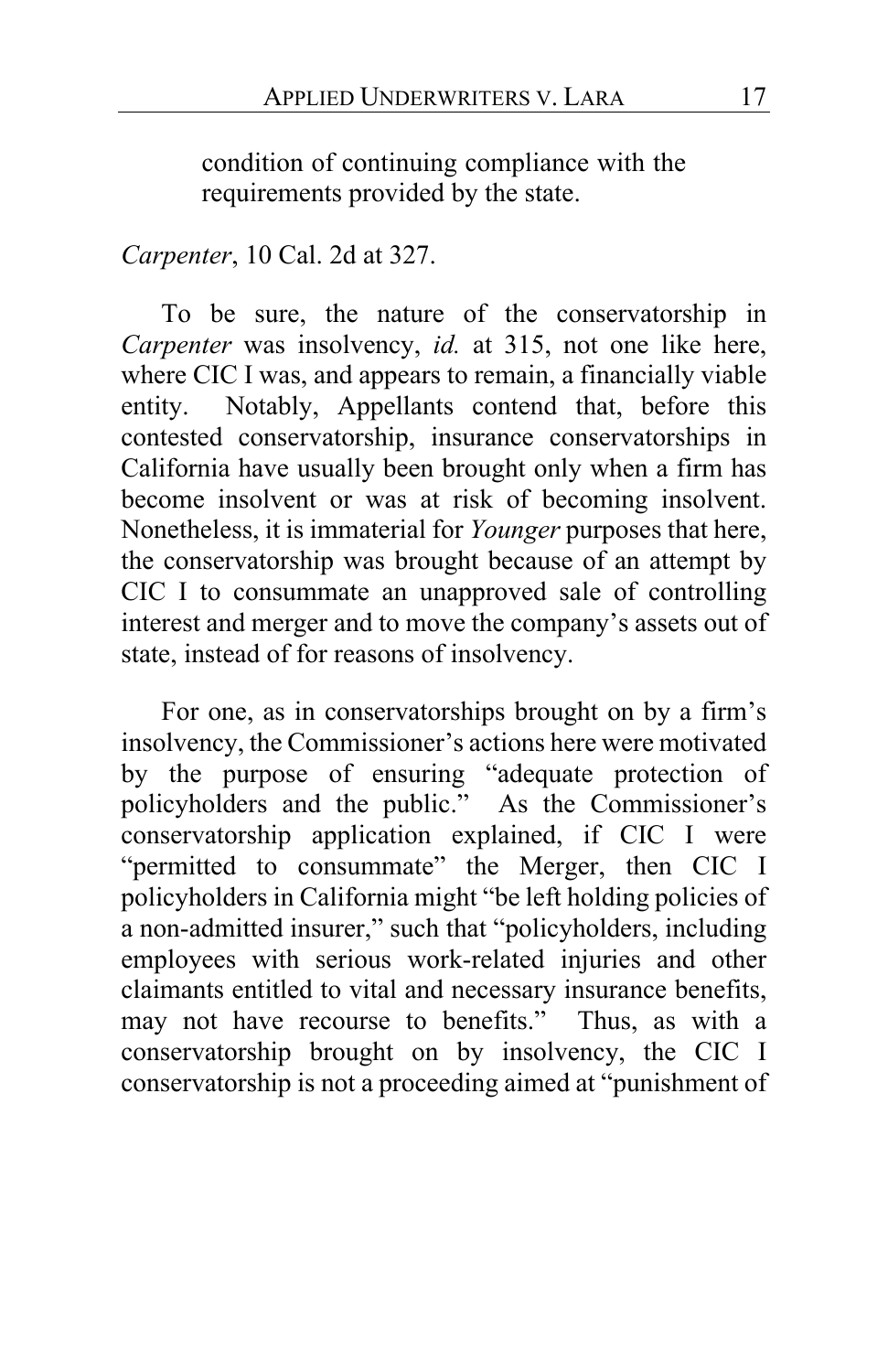a public offense" but rather one "by the state in the interest of the public." *Id.* at 327.**[3](#page-17-0)**

<span id="page-17-1"></span>Moreover, insolvency is itself often driven by acts that are in disregard of the public interest, as is an unapproved sale of controlling interest and concomitant merger attempt. Yet the disregard-of-public-interest factor alone does not impart those acts with the requisite "wrongful" nature such that punitive sanctions are merited. Indeed, in *Carpenter*, the noted insolvency had a readily identifiable cause: "that the hazardous and insolvent condition is principally caused by reason of the fact that for many years the company has issued a large number of noncancellable accident and health policies . . . at a rate inadequate to maintain the lawful reserves behind such policies." *Id.* at 315. Even though the insolvency was brought on because of clearly identifiable imprudent acts by the managers of the insolvent firm, these imprudent acts in no way impacted the California Supreme Court's analysis that the conservatorship was not brought to prosecute "an action for the enforcement or protection of a right, or for the redress or prevention of a wrong, or for the punishment of a public offense." *Id.* at 327 (internal quotation marks omitted).

<span id="page-17-2"></span><span id="page-17-0"></span>**<sup>3</sup>** As noted by the concurrence, "individualized inquiries into motive are not part of [the *Younger*] analysis," citing *Bristol-Meyers Squibb Co. v. Connors*, 979 F.3d 732, 737 (9th Cir. 2020). We agree. However, this fact cuts *against* the concurrence's argument, given that, as demonstrated above, conservatorships are fundamentally brought "by the state in the interest of the public," and not for the "punishment of a public offense." *Carpenter*, 10 Cal. 2d at 327. It is only after attempting to divine the Commissioner's true motive in bringing the conservatorship of CIC I that the concurrence is able to determine that *this* conservatorship is a sanction.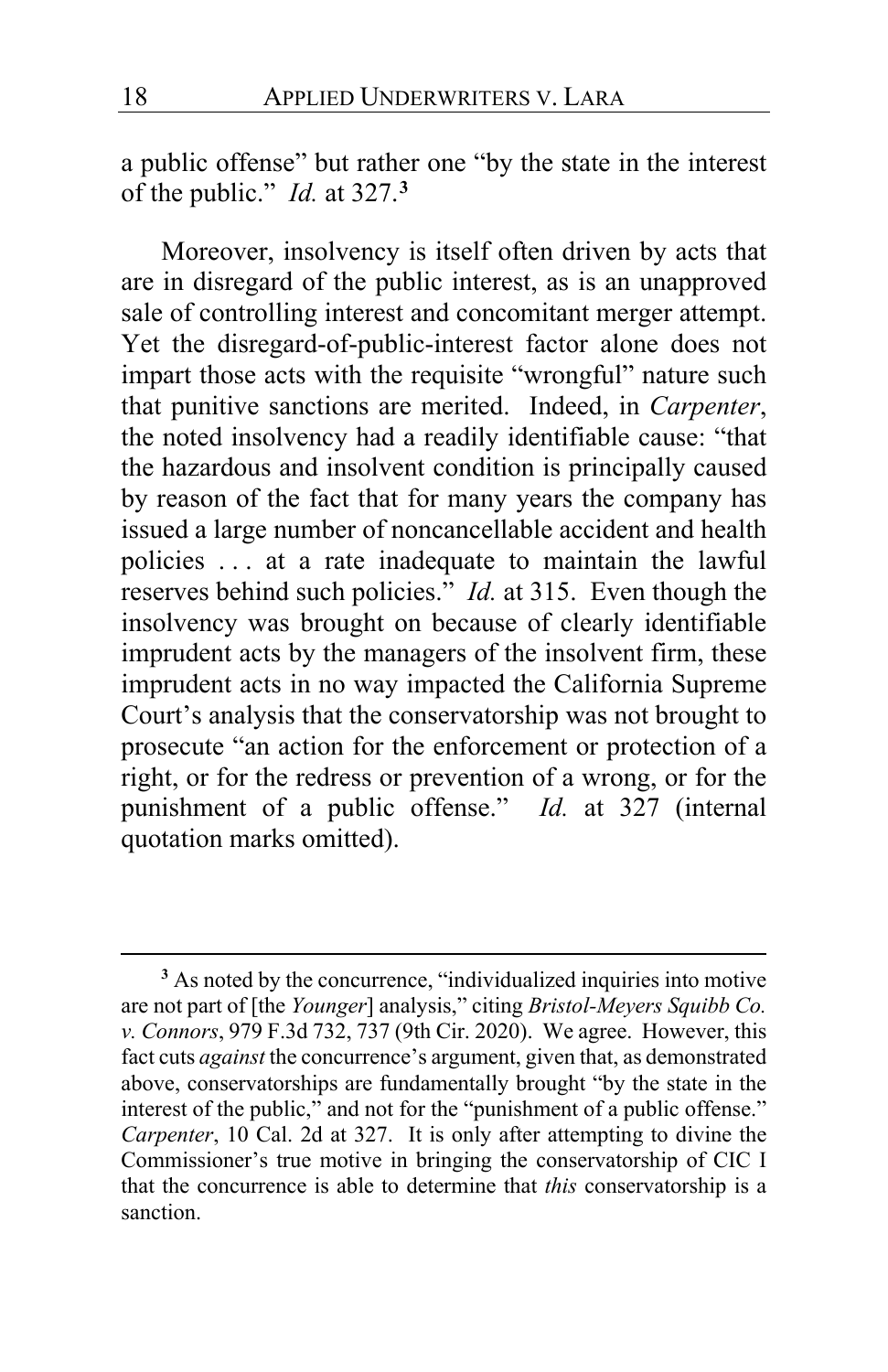We therefore decline to extend the class of "civil" enforcement proceedings" sufficient to warrant application of *Younger* to actions divorced from a quasi-criminal context. *See Sprint*, 571 U.S. at 81. Accordingly, the district court's application of the *Younger* abstention doctrine to this case was in error.**[4](#page-18-0)** Nonetheless, dismissal of Appellants'

<span id="page-18-0"></span>**<sup>4</sup>** Appellees contend that in addition to falling within the "civil enforcement action" *NOPSI* category, insurance conservatorships also fall within the category of "civil proceedings involving certain orders that are uniquely in the furtherance of the state courts' ability to perform their judicial functions." 491 U.S. at 368. This argument is meritless. This third category has been explained to stand "in aid of the authority of the judicial system, so that its orders and judgments are not rendered nugatory," *Pennzoil Co. v. Texaco, Inc.*, 481 U.S. 1, 13 (1987) (cleaned up), and has been applied by the Supreme Court to require federal abstention in order to avoid interfering with civil contempt orders, *Juidice v. Vail,* 430 U.S. 327, 336 n. 12 (1977), and to avoid interfering with state requirements to post bond pending appeal, *Pennzoil Co.*, 481 U.S. at 3, 18. The district court correctly found that the insurance conservatorship does not implicate "the regular operation of [a state court's] judicial system" with respect to "the processes by which the State compels compliance with the judgements of its courts," *Pennzoil Co.*, 481 U.S. at 13–14 (cleaned up), and that it is therefore not within the scope of this category.

Appellees' argument that *Worldwide Church of God, Inc. v. California*, 623 F.2d 613 (9th Cir. 1980) (per curiam), demands otherwise is unpersuasive. *Worldwide Church* conforms with the established proposition that *Younger* applies to certain "civil *enforcement* actions," as at issue in that case was the court-ordered imposition of a permanent receivership of a church allegedly engaged in the fraudulent distribution of charitable donations to the personal accounts of those who controlled the church. *Id.* at 614–15 (emphasis added). Notably, *Worldwide Church* was decided before *Middlesex*, *Pennzoil*, *NOPSI*, or *Sprint* were decided and so does not reflect *NOPSI*'s and *Sprint*'s cabining of *Younger* to the three distinct "exceptional circumstances" described above. *NOPSI*, 491 U.S. at 368. And, in any event, *Worldwide Church* did not cite *Juidice* or purport to extend the logic of *Juidice*'s abstention holding beyond proceedings that lie "at the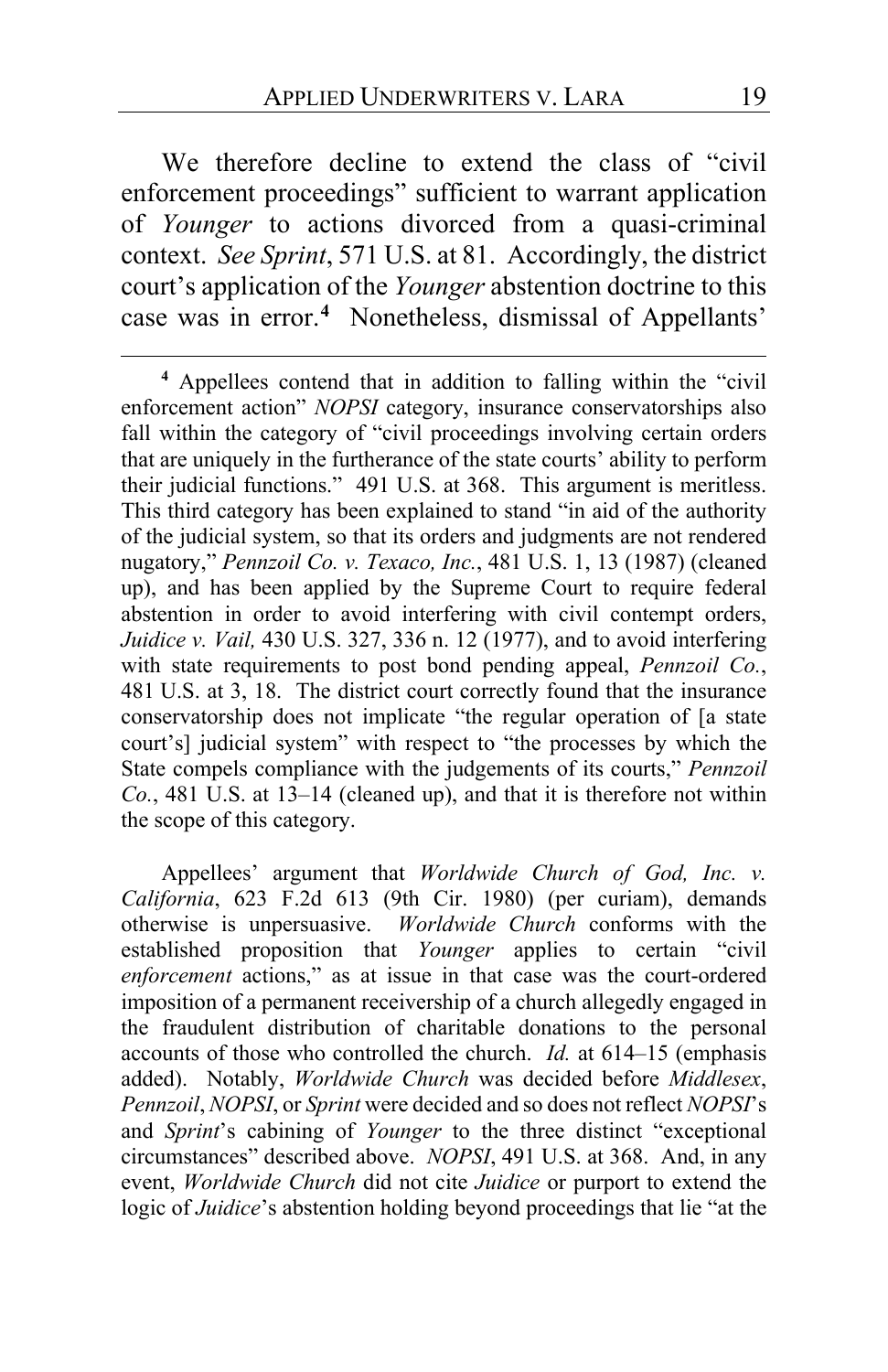claims was warranted on account of the prior exclusive jurisdiction rule.

## **B. The prior exclusive jurisdiction rule bars federal interference**

"[T]he ancient and oft-repeated . . . doctrine of prior exclusive jurisdiction [holds] that when a court of competent jurisdiction has obtained possession, custody, or control of particular property, that possession may not be disturbed by any other court." *State Eng'r v. S. Fork Band of Te-Maok Tribe of W. Shoshone Indians*, 339 F.3d 804, 809 (9th Cir. 2003) (cleaned up). Said another way, where one court first takes proper *in rem* jurisdiction over a res, another court "is precluded from exercising its jurisdiction over the same res." *Kline v. Burke Const. Co.*, 260 U.S. 226, 229 (1922); *see also Princess Lida of Thurn & Taxis v. Thompson*, 305 U.S. 456, 466–67 (1939).

As a threshold matter, the application at the heart of this case seeking an insurance conservatorship was first filed on November 4, 2019, and the conservatorship of CIC I was granted on the same day. The federal actions currently on appeal were first filed on October 20, 2020 (Applied action) and January 6, 2021 (CIC II action). Therefore, if both the insurance conservatorship and the federal actions are either *in rem* or *quasi in rem* proceedings, the prior exclusive jurisdiction rule applies to bar the federal actions, subject to the limited exceptions we announce below.

core of the administration of a State's judicial system." *Juidice*, 430 U.S. at 335.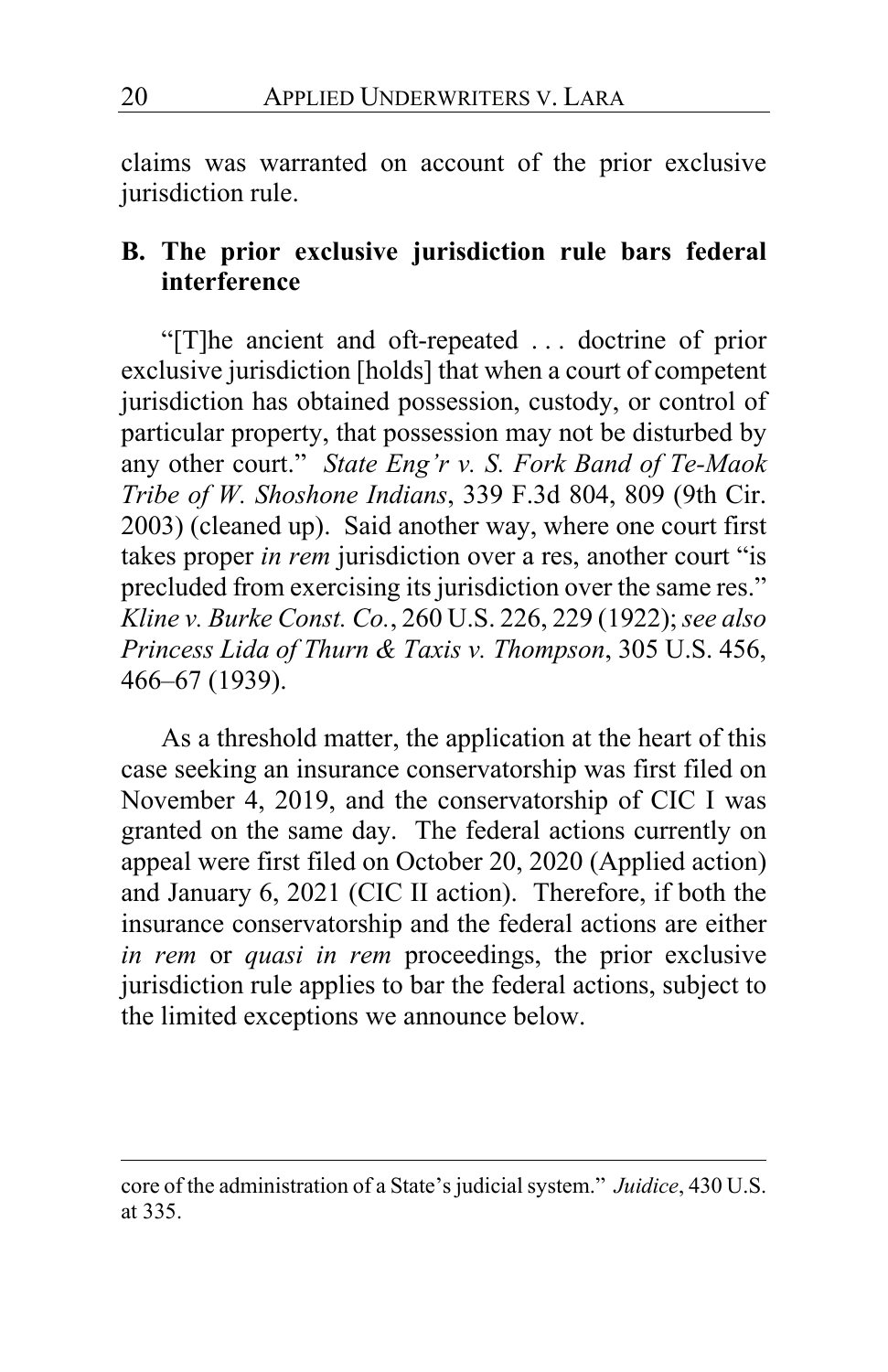### *1. The insurance conservatorship is an in rem proceeding*

Looking to the insurance conservation order itself, the Superior Court asserted *in rem* jurisdiction over CIC I by authorizing the Conservator to take title to CIC I:

> 11. The Conservator is authorized in his or her discretion to take possession of any and all assets of [CIC I], including books, records, property (both real and personal), accounts, safe deposit boxes, rights of action, and all such assets as may be in the name of [CIC I], wheresoever situated.

> 12. Title to all property and assets of [CIC I], designated by the Conservator in his or her discretion, including deposits, securities, contracts, rights of actions, books, records, and other assets of every type and nature, and including both those presently in [CIC I's] possession and those that may be discovered hereafter, wheresoever situated, that are necessary or appropriate for the orderly conservation of [CIC I] is to be vested in the Conservator or his or her successor in office, in his official capacity as Conservator. The Conservator is authorized to deal with such assets in his or her own name as Conservator or in the name of [CIC I], and all persons are enjoined from interfering with Conservator's possession and title to such assets.

Appellants challenge this view, contending that because title to CIC I was vested in the Commissioner instead of the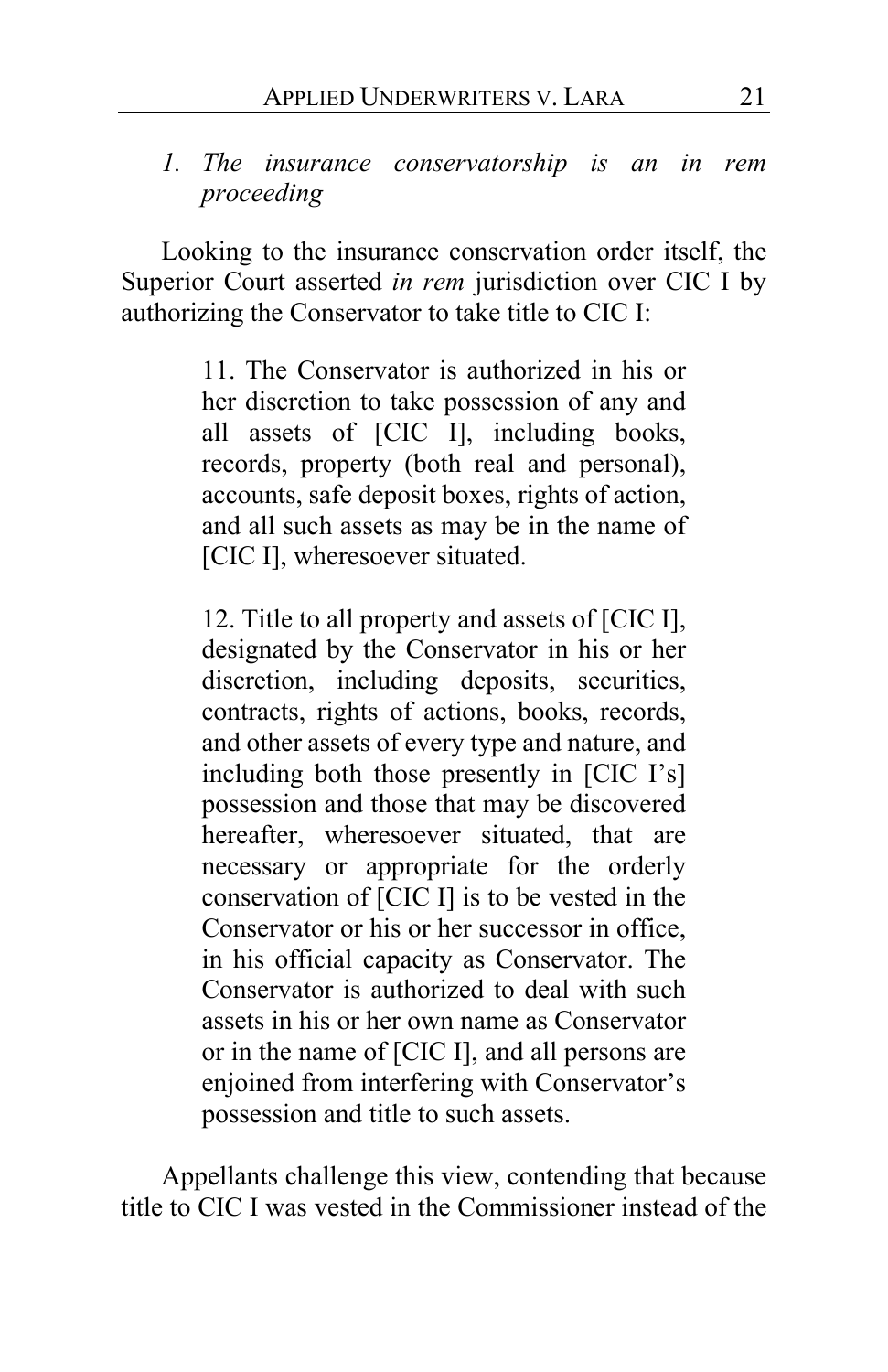Superior Court itself, the conservatorship is not properly understood as proceeding *in rem*. This view is unpersuasive, for two reasons. First, it ignores the Superior Court's own explicit assertion of *in rem* jurisdiction over CIC I:

> **11. Powers of the Court and the Conservator.** This Court shall continue to assert and to maintain sole and exclusive jurisdiction, to the exclusion of all other courts or tribunals, over and to all assets of [CIC I] of whatsoever kind or nature and wherever or however owned or held.

Second, *United States v. Bank of New York & Trust Co.*, 296 U.S. 463 (1936) forecloses Appellants' argument. There, the Court noted that while "the state court directed the superintendent of insurance to take possession of the assets" of the conserved insurance firms, "[t]he proceeding was essentially one *in rem*," *id.* at 475, later noting that "the superintendent still holds possession by virtue of [the state court's] authorization, and the res thus remains under the court's jurisdiction," *id.* at 476.

*Garamendi v. Executive Life Insurance Co.*, 17 Cal. App. 4th 504 (1993), further supports the *in rem* classification here. *Garamendi* considered an appeal of a Superior Court order in an insurance conservatorship arising under California Insurance Code § 1011. *Id.* at 508–09. The conservatorship concerned assets of a limited partnership in which the insurance company under conservatorship owned a 92% interest. *Id.* at 509. *Garamendi* held that the insurance company under conservatorship and the affected limited partnership shared an "identity of interest" sufficient to give the Superior Court jurisdiction over the limited partnership's assets pursuant to the original conservation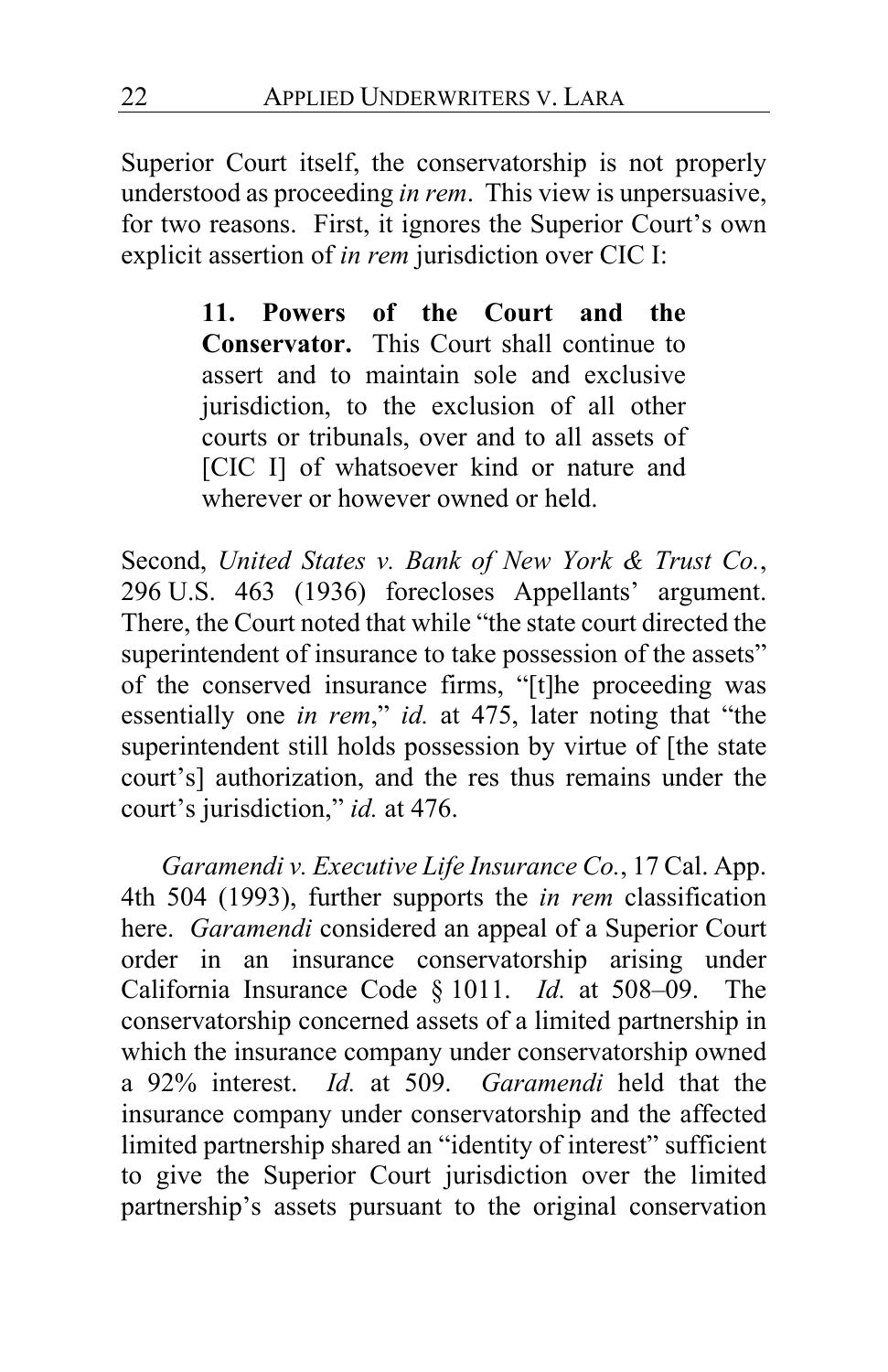order. *Id.* at 523. In doing so, *Garamendi* explicitly categorized the Superior Court's jurisdiction in that action as *in rem*. *Id.* This view was subsequently endorsed by this Court in *Morgan Stanley Mortgage Capital Inc. v. Insurance Commissioner,* 18 F.3d 790, 792 (9th Cir. 1994).

Based on the cited cases, the state court insurance conservatorship here challenged is one proceeding *in rem*.

*2. The federal actions are either in rem or quasi in rem proceedings*

In form, the federal actions are *in personam* actions asserting claims under 42 U.S.C. § 1983 directed against certain state officials. However, *State Engineer* instructs courts to look "behind the form of the action to the gravamen of a complaint and the nature of the right sued on" when determining the true jurisdictional nature of a case. 339 F.3d at 810 (cleaned up).

Here, in both federal actions, the gravamen of the complaint is directed at ending the conservatorship's control over CIC I's assets:

### **PRAYER FOR RELIEF**

WHEREFORE, in connection with the preceding paragraphs, Plaintiffs respectfully request that the Court enter judgment in their favor against Defendants, and award the following relief:

A. An Order declaring the Commissioner's actions, as alleged, violate Plaintiffs' rights to due process and equal protection under the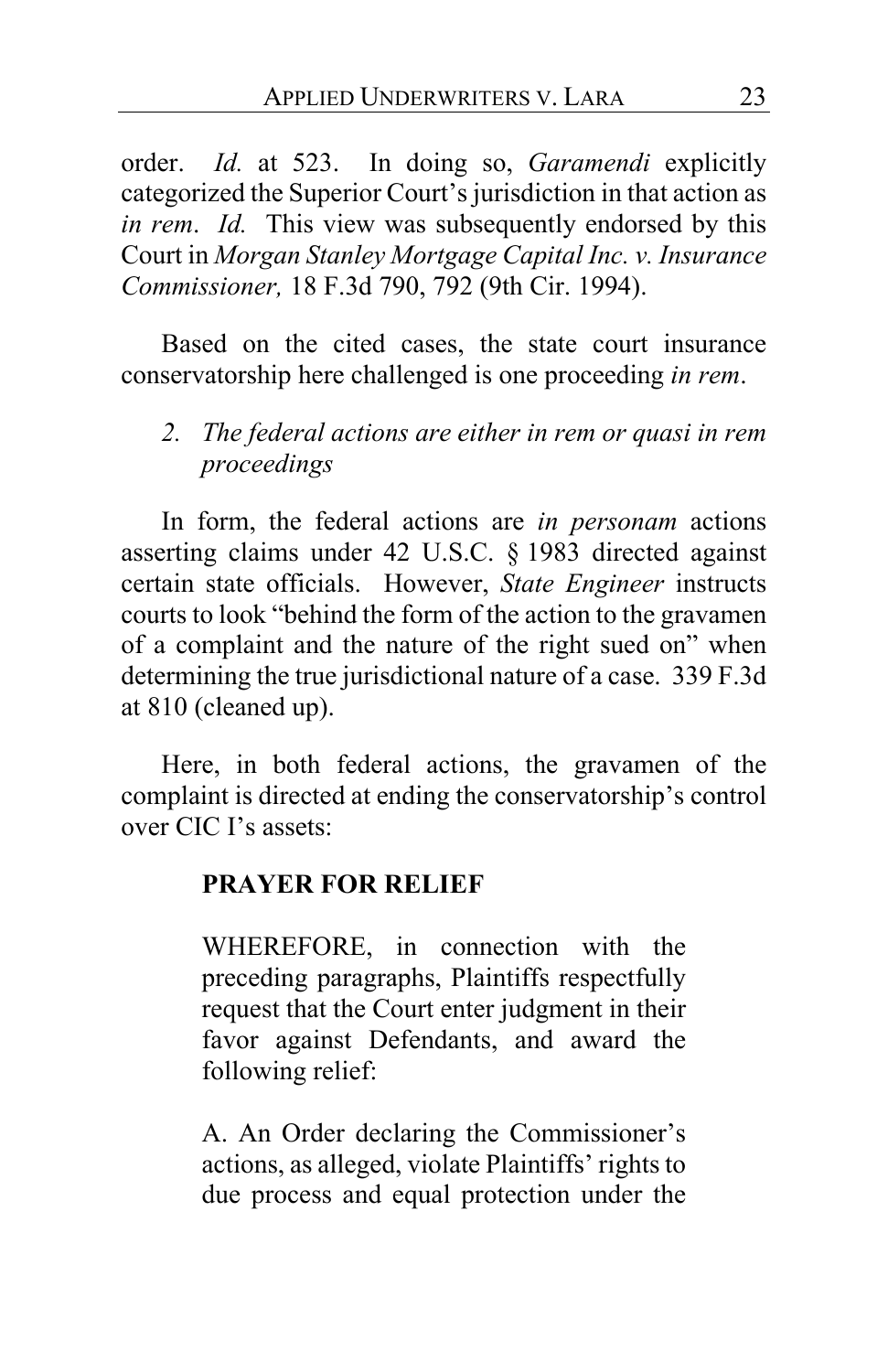Fourteenth Amendment to the United States Constitution;

B. An Order declaring the Commissioner's actions, as alleged, constitute a violation of the Dormant Commerce Clause and an unlawful taking of Plaintiffs' property interests in violation of the Fifth and Fourteenth Amendments to the United States Constitution;

C. An Order directing the Commissioner to take all necessary steps to end CIC's conservatorship pursuant to California Insurance Code § 1012, and enjoining the Commissioner from continuing the conservation;

Appellants' prayers for relief seeking declaratory orders also seek to interfere with the state court's control over the CIC I res, imparting an inherently *in rem* nature to the federal actions.

Moreover, in *State Engineer*, the Court rejected Appellants' argument that the underlying "contempt actions [were] *in personam* rather than *in rem*," 339 F.3d at 810, recognizing that "the contempt action was brought to enforce a decree over a res," *id.* at 811. In this respect, *State Engineer* mirrors the instant federal actions, which, as noted above, seek "necessarily [to] interfere with the jurisdiction or control by the state court over the res"—here, the assets of CIC I. *Bank of N.Y.*, 296 U.S. at 478. Similarly, in *Bank of New York*, although the underlying complaints were brought by the United States in form as *in personam* actions in "accounting and delivery" against two New York banks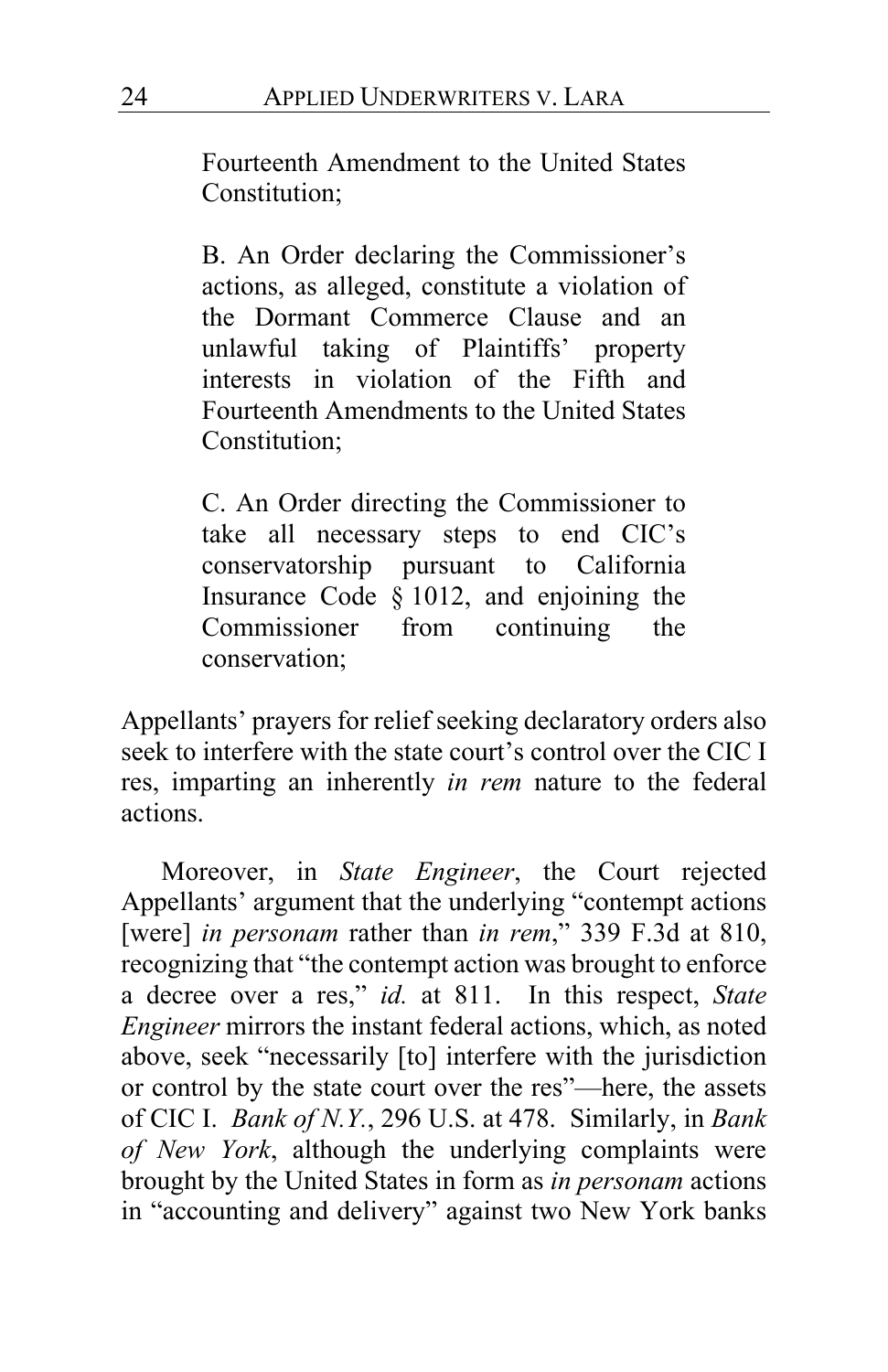concerning the United States' claim to ownership over certain funds, *id.* at 470, the Supreme Court looked through the form of the actions to observe that "the object of the suits is to take the property from the depositaries and from the control of the state court, and to vest the property in the United States to the exclusion of all those whose claims are being adjudicated in the state proceedings," *id.* at 478, and were thus *in rem* proceedings.

For these reasons, the federal actions are necessarily proceeding either *in rem* or *quasi in rem*. And as the state court insurance conservatorship is also one proceeding *in rem* and was filed first, it appears the federal actions must be dismissed.

### *3. Prior exclusive jurisdiction and 42 U.S.C. § 1983*

This case does, however, have a unique and important feature. To our knowledge, it is the first case in this Court implicating the prior exclusive jurisdiction rule in connection with a 42 U.S.C. § 1983 action.**[5](#page-24-0)** And as it is currently formulated in the caselaw, the prior exclusive jurisdiction rule presents as an absolute bar to federal court involvement in state court suits when both suits are either *in rem* or *quasi in rem*, regardless of the presence of any claimed deprivations of constitutional rights occurring in the

<span id="page-24-0"></span>**<sup>5</sup>** In a recent unpublished decision, the Third Circuit considered a 42 U.S.C. § 1983 action which also implicated the prior exclusive jurisdiction rule, finding that the prior exclusive jurisdiction rule barred jurisdiction in that case. *Dyno v. Dyno*, No. 20-3302, 2021 WL 3508252, at \*2 (3rd Cir. Aug. 10, 2021) (referring to the prior exclusive jurisdiction rule as "the *Princess Lida* doctrine," citing *Princess Lida*, 305 U.S. at 466).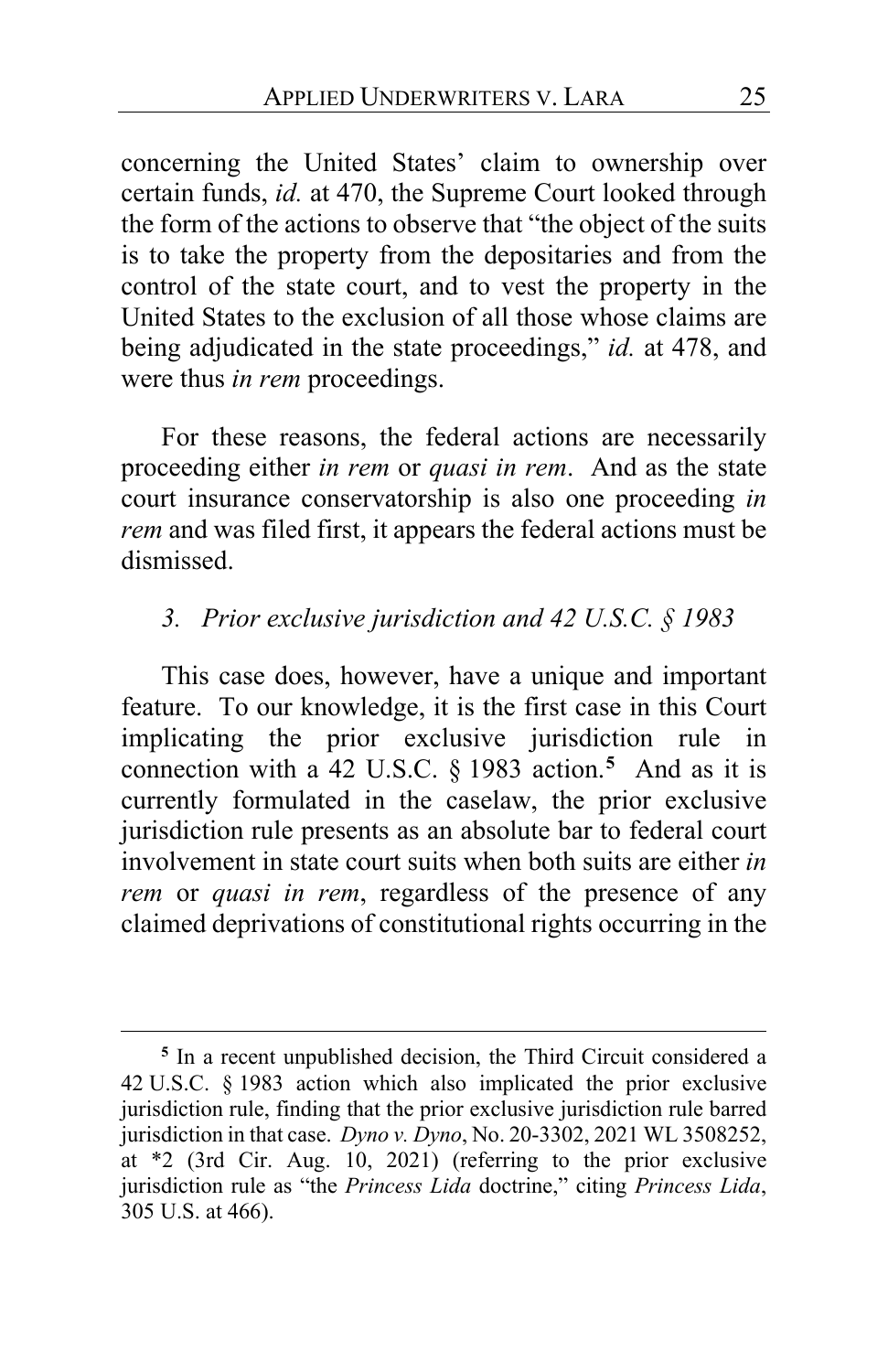initial action.**[6](#page-25-0)** Accordingly, we take occasion to discuss limitations on the prior exclusive jurisdiction rule that may be necessary in unusual circumstances in which the adjudication of constitutional rights might be compromised, but conclude that this case does not present any such circumstances.

At core, abstention doctrines are rooted in policy considerations which allow federal courts to exercise "discretion in determining whether to grant certain types of relief—a discretion that was part of the common-law background against which the statutes conferring jurisdiction were enacted." *NOPSI*, 491 U.S. at 359. Accordingly, "there are some classes of cases in which the withholding of authorized equitable relief because of undue interference with state proceedings is 'the normal thing to do.'" *Id.* (quoting *Younger*, 401 U.S. at 45). Still, abstention is only "the normal thing to do" in "exceptional circumstances." *Sprint*, 571 U.S. at 78 (quoting *NOPSI*, 491 U.S. at 368). Such "exceptional circumstances" have been generalized to embody situations "where denying a federal forum would clearly serve an important countervailing interest, for example, where abstention is warranted by considerations of proper constitutional adjudication, regard for federal-state relations, or wise judicial administration." *Quackenbush v. Allstate Ins. Co.*, 517 U.S. 706, 716 (1996) (cleaned up). "Few public interests have a higher claim upon the discretion of a federal chancellor than the avoidance of needless friction with state

<span id="page-25-0"></span>**<sup>6</sup>** To be sure, the prior exclusive jurisdiction rule applies with equal force in prohibiting a state court from interfering with a federal court that first takes *in rem* or *quasi in rem* jurisdiction over a disputed res. *See, e.g., United States v. Alpine Land & Reservoir Co.*, 174 F.3d 1007, 1012–14 (9th Cir. 1999).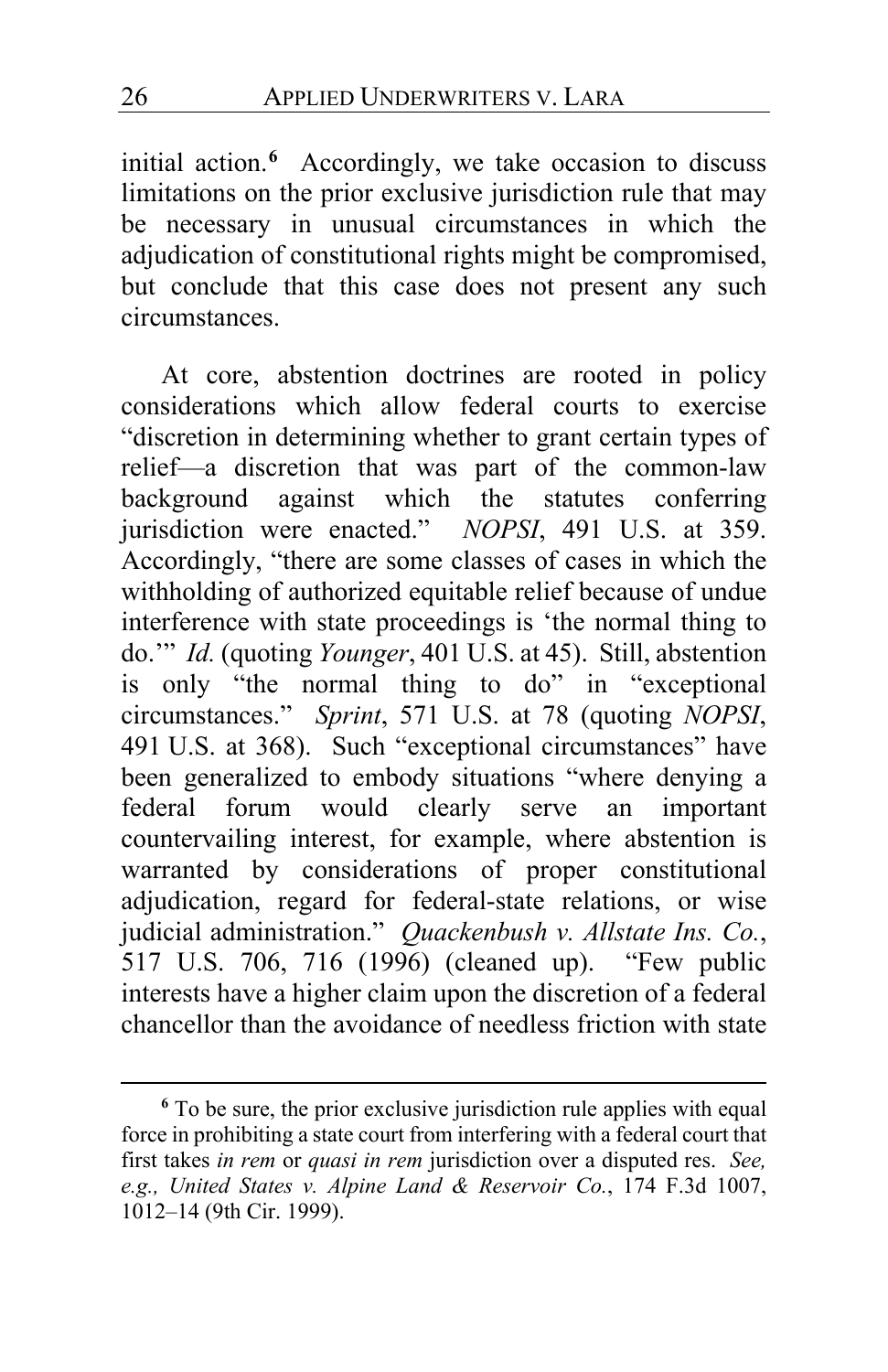policies, whether the policy relates to the enforcement of the criminal law, or the administration of a specialized scheme for liquidating embarrassed business enterprises, or the final authority of a state court to interpret doubtful regulatory laws of the state." *Id.* at 717–18 (quoting *R.R. Comm'n of Tex. v. Pullman*, 312 U.S. 496, 500 (1941)). And to be sure, "[s]tates, as a matter of tradition and express federal consent, have an important interest in maintaining precise and detailed regulatory schemes for the insurance industry." *Id.* at 733 (Kennedy, J., concurring) (citing McCarran-Ferguson Act, Pub. L. No. 79-15, 59 Stat. 33 (1945) (codified as amended at 15 U.S.C. § 1011 *et seq.*)).

Standing in contrast to the abstention doctrines, *Ex parte Young*, 209 U.S. 123 (1908), and its progeny explicitly permit injunctions against state officials preventing them from prosecuting criminal actions "where the danger of irreparable loss is both great and immediate," *Younger*, 401 U.S. at 45 (quoting *Fenner v. Boykin*, 271 U.S. 240, 243 (1926)). Notably, *Younger* itself refused to extend *Ex parte Young* to enjoin a prosecution that "was already pending in the state court" and which afforded the moving party "an opportunity to raise his constitutional claims." *Id.* at 49. The *Younger* Court emphasized that "the possible unconstitutionality of a statute 'on its face' does not in itself justify an injunction against good-faith attempts to enforce it, and that [the party seeking the injunction] failed to make any showing of bad faith, harassment, or any other unusual circumstance that would call for equitable relief." *Id.* at 54.

With this background, it is clear that abstention under the prior exclusive jurisdiction rule can be proper even though the federal action asserts a 42 U.S.C. § 1983 claim. By maintaining otherwise, Appellants ask this Court to craft a broad, *Ex parte Young*-type exception to the prior exclusive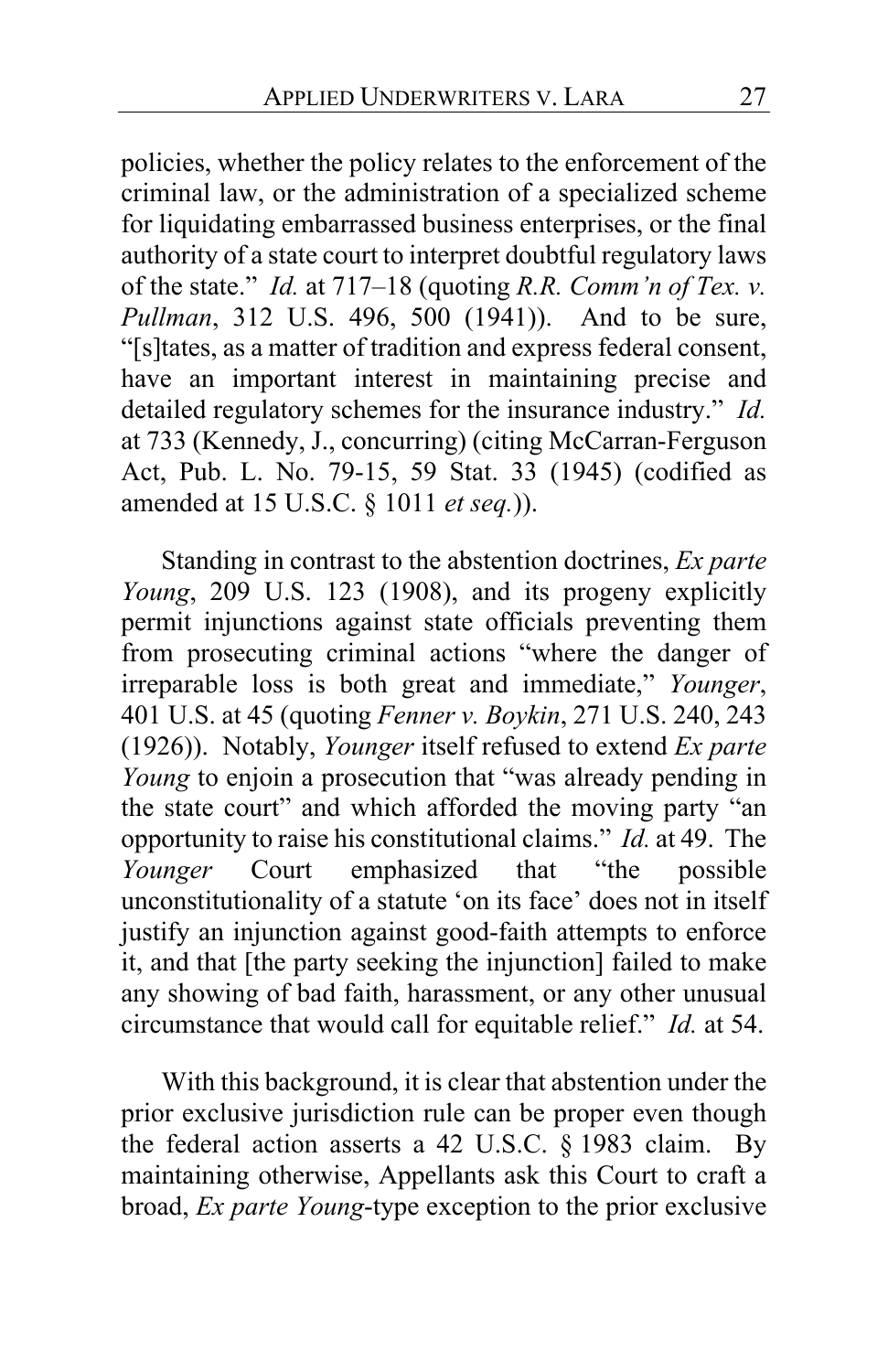jurisdiction rule for any 42 U.S.C. § 1983 action brought against state officials when such suits seek to enjoin an ongoing state court *in rem* proceeding. This we shall not do.

Nor are there any special circumstances in this case justifying a limitation on the prior exclusive jurisdiction rule. Appellants first argue in this regard that they are unable to present any objections in the insurance conservatorship at all, given that they are not parties to that action. However, Appellants' interests are well represented in the conservatorship action, given that each of CIC I, CIC II, and Applied are all subject to the common management and control of Steven Menzies and Jeffrey Silver.**[7](#page-27-0)** Further, as noted by the district court, any party with a material interest in CIC I has been "expressly invited . . . to submit any objections—constitutional or otherwise—they have to the Proposed Rehabilitation Plan in writing and orally at the hearing on the Commissioner's application to approve the Plan."

Appellants next argue that certain procedural characteristics of the conservatorship proceeding will prevent them from adequately raising their constitutional claims, alleging that "the limitations of conservation

<span id="page-27-0"></span>**<sup>7</sup>** Here, an analogy exists to *Younger* abstention principles. Supreme Court precedent holds that *Younger* abstention is applicable when nominally distinct parties to the state and federal actions are nonetheless "so closely related that they should all be subject to the *Younger* considerations which govern any one of them." *Doran v. Salem Inn, Inc.*, 422 U.S. 922, 928 (1975). Moreover, in *Herrera v. City of Palmdale*, 918 F.3d 1037 (9th Cir. 2019), this Court held that *Younger* abstention was applicable where the state action was brought against a corporation while the federal action was brought by the co-founders of the corporation and their family, *id.* at 1041, 1047. Appellants offer no reasons why these same considerations should not apply in the prior exclusive jurisdiction analysis.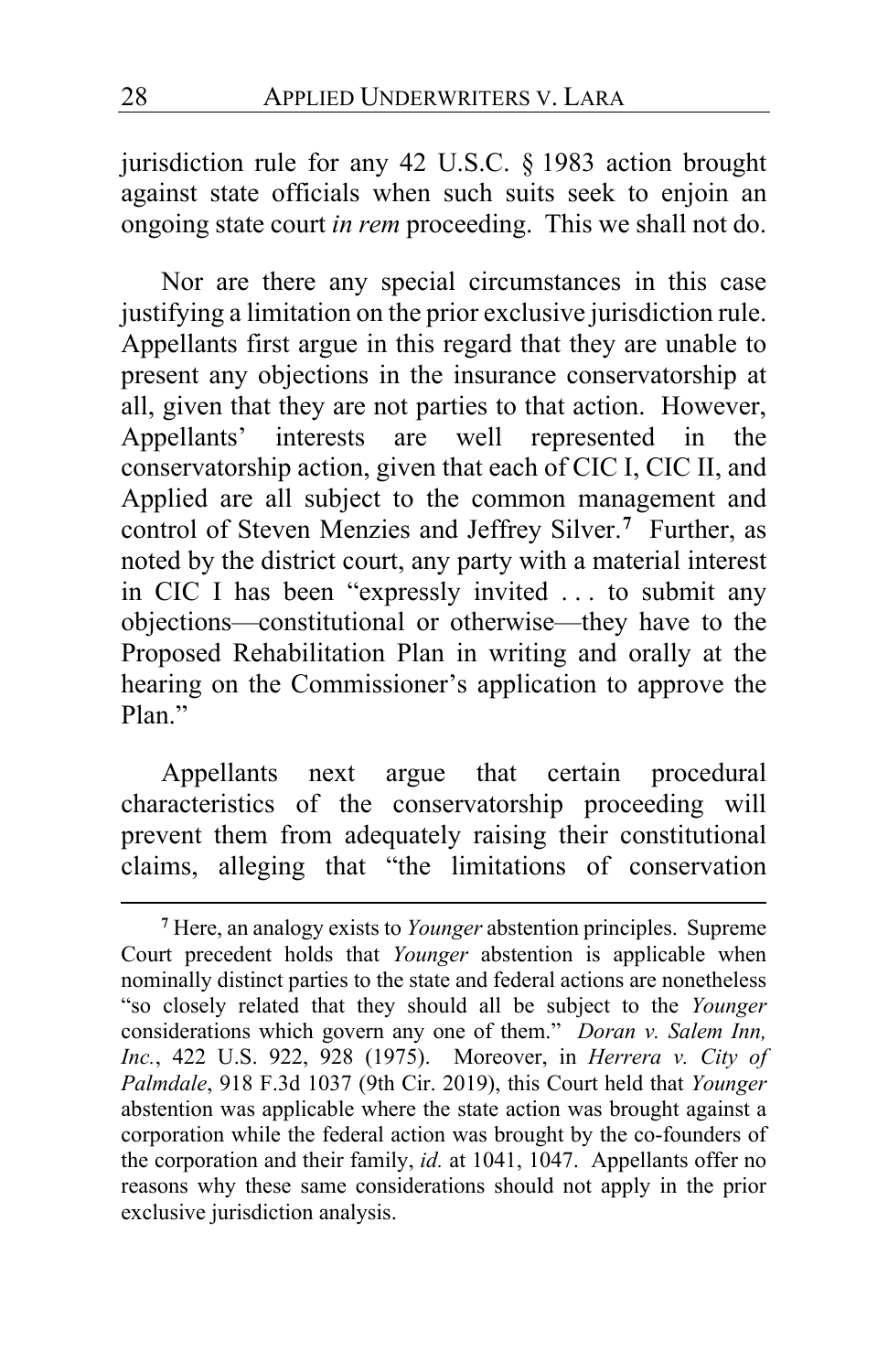proceedings under California law foreclose any realistic ability for Appellants to develop and present fact-based constitutional claims hinging on proof of motive and conduct rather than the facial validity of a law." However, state caselaw firmly establishes the contrary—that Appellants do have adequate opportunity to raise constitutional challenges in insurance conservatorship proceedings. *Carpenter*, the earlier mentioned California Supreme Court case, for example, reviewed arguments "that the provisions of the Insurance Code dealing with rehabilitation of insolvent insurance companies were unconstitutional in that they violated the due process, equal protection of the law, and the contract clauses of the Federal Constitution." *Carpenter*, 10 Cal. 2d at 328–32.**[8](#page-28-0)** *Rhode Island Insurance Co. v. Downey*, 95 Cal. App. 2d 220 (1949), considered a "[p]etition for a writ of mandate directing the superior court to vacate its 'Order Appointing Conservator and Restraining Order' in a proceeding brought against petitioner by respondent Insurance Commissioner of the State of California" which argued "that to make the application of statutes providing for summary seizure constitutional there must be a reasonable necessity for taking, coupled with an adequate remedy giving the company whose assets are seized the right to show that the seizure was unnecessary and unjustified," *id.* at 223, 238–39. And *In re Executive Life Insurance Co.*, 32 Cal. App. 4th 344 (1995), considered the appellants' "claim that the nature of the confirmation hearing on the modified [rehabilitation] plan denied them their First Amendment rights of speech and petition," *id.* at 391.

To the extent that Appellants are genuinely unable to raise fact-based "claims of unconstitutional retaliation" "for

<span id="page-28-0"></span>**<sup>8</sup>** *Carpenter* was then further affirmed by the U.S. Supreme Court in *Neblett v. Carpenter*, 305 U.S. 297 (1938).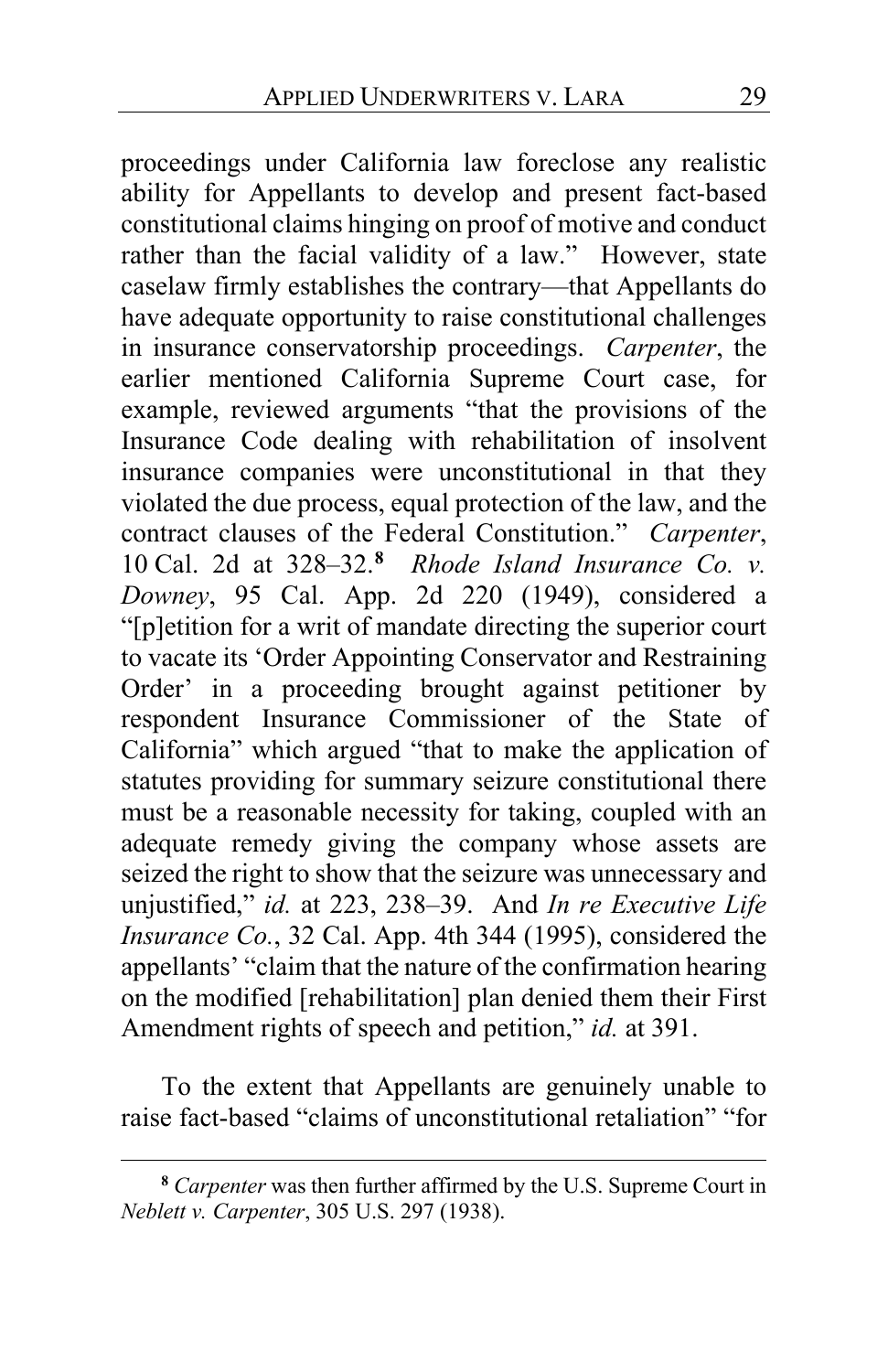[CIC I's] and Appellants' First Amendment activity," there would unquestionably be a proper due process challenge under the Fourteenth Amendment to the facial validity of the relevant provisions of the California Insurance Code, a challenge the Superior Court, Court of Appeals, and California Supreme Court are able to pass upon, as thoroughly demonstrated by the California state caselaw cited above.**[9](#page-29-0)** Indeed, due process challenges have been raised in CIC I's application for interlocutory appellate review with the California Court of Appeal. Specifically, CIC I asserted in its petition for writ of mandate or other relief that the "Superior Court's Failure to Conduct a Full Hearing And to Construe the Relevant Statute Was Legal Error And Violated the Express Terms of Section 1012 and [CIC I's] Right to Due Process." And as stated above, CIC I filed an application to vacate the conservatorship with the Superior Court, arguing that: 1) the conservatorship was obtained under false pretenses; 2) the conditions cited for imposing the conservatorship no longer existed; 3) the Commissioner acted arbitrarily, capriciously, and in bad faith; and 4) the conservatorship continues to harm CIC I. Contrary to Appellants' representation that "the Superior Court concluded that state law forecloses any scrutiny of Appellees' choice to pursue a conservation over an injunction," the Superior Court explicitly found, on the merits, that "the Commissioner's preference to pursue a Rehabilitation Plan is reasonable and sufficient under the circumstances," evincing that the Superior Court considered

<span id="page-29-0"></span>**<sup>9</sup>** Just as in *Younger*, whether the party seeking to enjoin ongoing proceedings has "an adequate opportunity to raise constitutional claims" "does not turn on whether the federal plaintiff actually avails himself of the opportunity to present federal constitutional claims in the state proceeding, but rather whether such an opportunity exists." *Herrera*, 918 F.3d at 1045–46.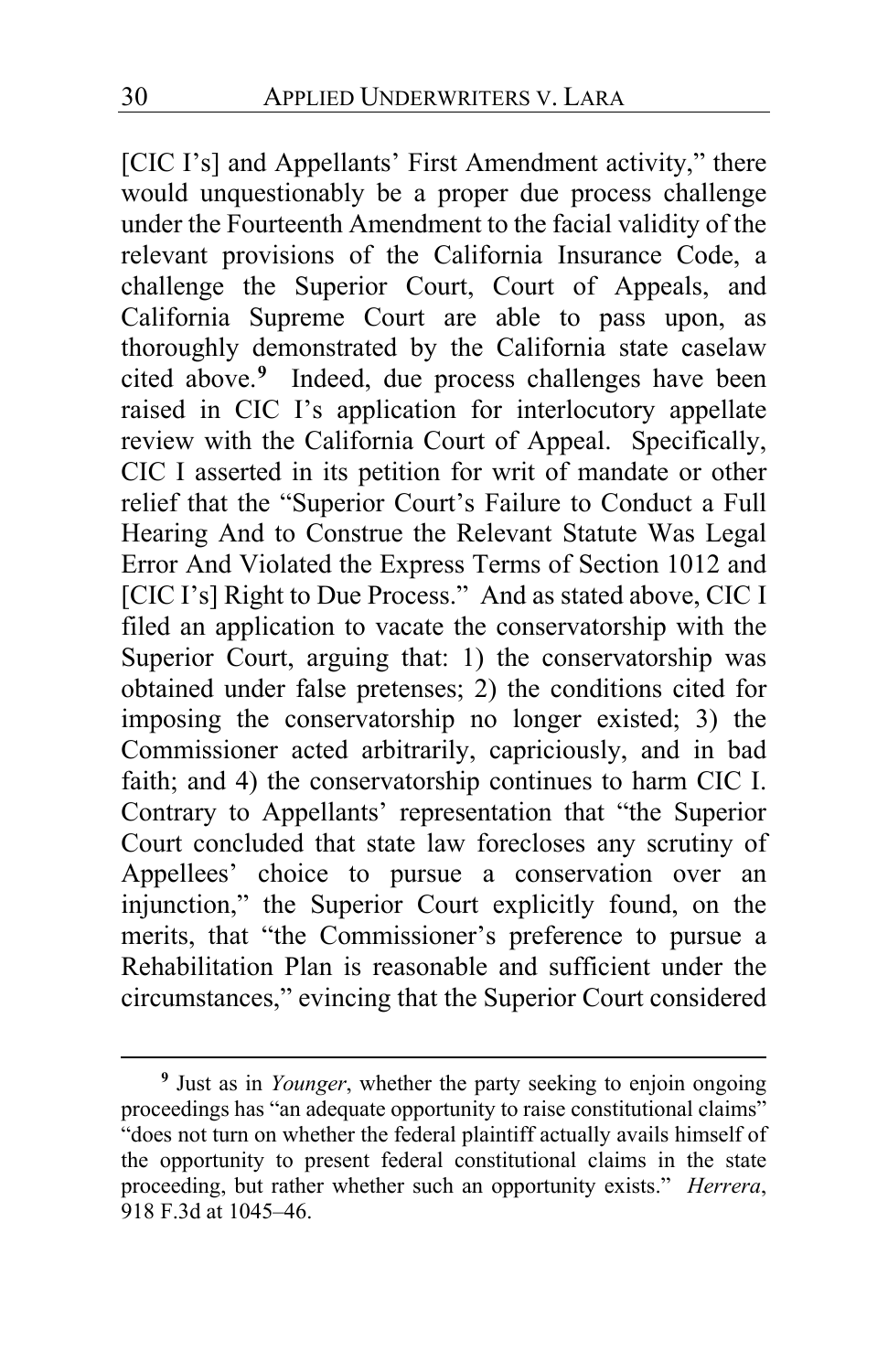CIC I's arguments of whether the Commissioner was justified in pursuing a conservatorship over an injunction.

We will also consider, as in *Younger* cases, "bad faith" and "irreparable injury" exceptions to the otherwise valid application of the prior exclusive jurisdiction rule. In the context of *Younger*, "bad faith 'generally means that a prosecution has been brought without a reasonable expectation of obtaining a valid conviction.'" *Baffert v. Cal. Horse Racing Bd.*, 332 F.3d 613, 621 (9th Cir. 2003) (quoting *Kugler v. Helfant*, 421 U.S. 117, 126 n.6 (1975)). Such "bad faith" might arise in cases involving "repeated harassment by enforcement authorities with no intention of securing a conclusive resolution" or where there is evidence of "pecuniary bias by the tribunal." *Partington v. Gedan*, 961 F.2d 852, 861–62 (9th Cir. 1992). The Second Circuit has provided the following helpful guidance for determining what constitutes an allegation of "bad faith": "it is only when the state proceeding is brought *with no legitimate purpose* that [the] state interest in correcting its own mistakes dissipates" and the "bad faith" exception to *Younger* applies. *Diamond "D" Const. Corp. v. McGowan*, 282 F.3d 191, 200 (2nd Cir. 2002) (emphasis added).

Moreover, the Supreme Court in *Hicks v. Miranda*, 422 U.S. 332 (1975), stated that where there are allegations of "repeated judicial authorization" for the alleged bad faith conduct of the federal defendant, "we cannot agree that bad faith and harassment were made out" unless there is an allegation that the judicial authorization itself was steeped in the bad faith actions of the judicial officers involved, *id.*  at 351.

In view of these teachings, it is clear there are no sufficient allegations of "bad faith" here to merit an exception to the valid application of the prior exclusive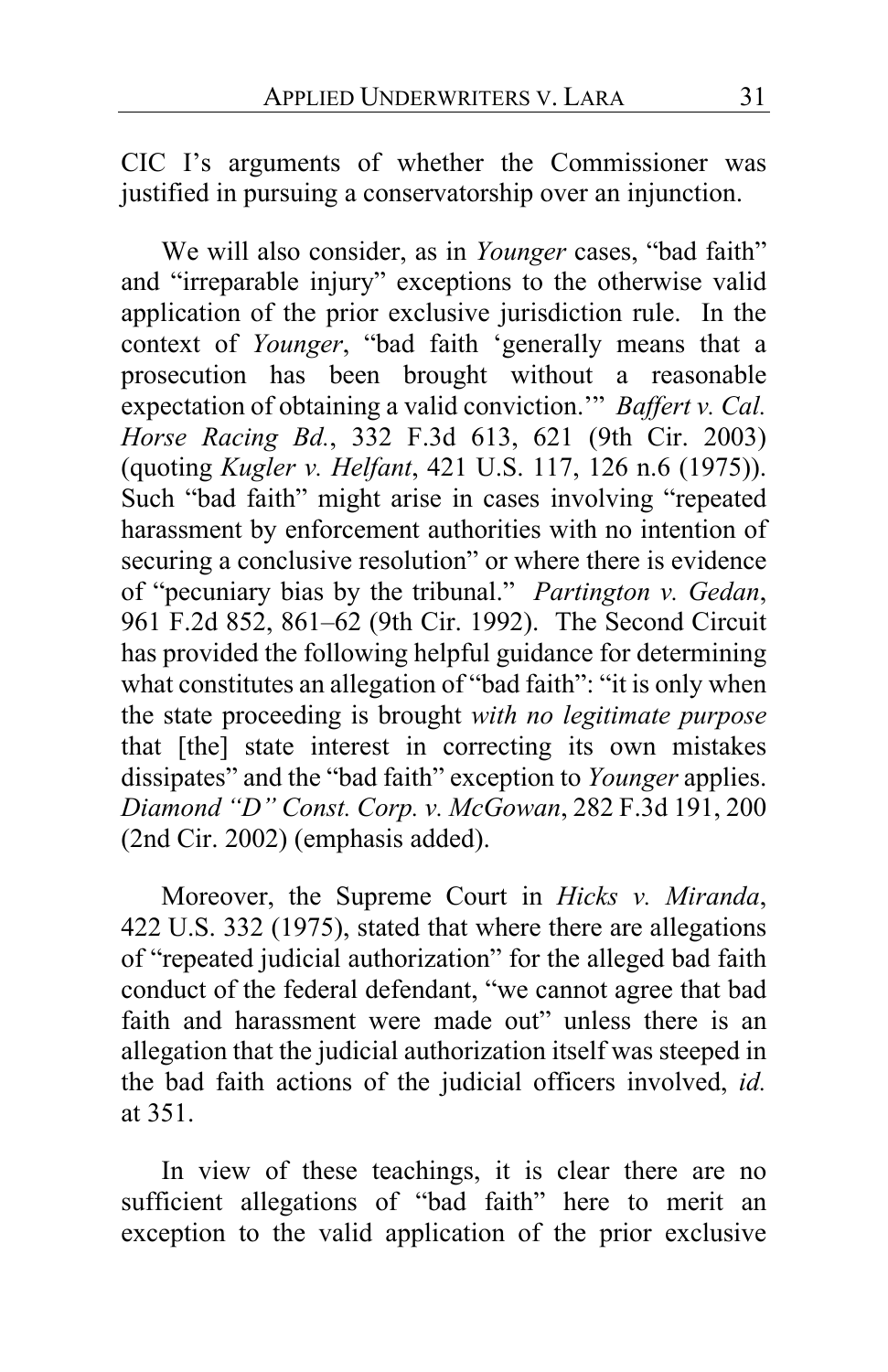jurisdiction rule. As previously noted, the conservatorship action was brought for a legitimate reason—indeed, Appellants' own factual allegations make out a violation of § 1215.2(d) sufficient to trigger a conservatorship under  $§ 1011(c).$  The allegations make clear that Appellants neither sought nor received approval from the CDI for the proposed purchase of the controlling interest in CIC I and the concomitant CIC I / CIC II merger, as required by California Insurance Code  $\S$  1215.2(d), and that the merger was an obvious attempt to avoid the California insurance regulatory regime. It is possible to imagine a hypothetical situation in which the Commissioner is seeking, through his proposed Rehabilitation Plan, favorable settlements for politically allied recipients to compensate for past and future political contributions, or improper kickbacks for himself from settlement recipients or others who may conceivably be favored by other provisions of the proposed Rehabilitation Plan. This sort of skullduggery could make out a viable bad faith claim *against the Commissioner*.

Before the district court below, Appellants did make some allegations vaguely to that effect, at least implicitly.**[10](#page-31-0)** However, Appellants' allegations do not suggest that the Commissioner acted "with no intention of securing a conclusive resolution." *Partington*, 961 F.2d at 862. What is more, an allegation of "bad faith" is not a talisman sufficient to overcome an otherwise proper exercise of abstention. For purposes of fashioning a "bad faith"

<span id="page-31-0"></span>**<sup>10</sup>** Appellants asserted, among other claims, that Appellees "are using their broad state conservation powers as a club to force settlement by parties in private litigation that *they want policyholders and their attorneys to win*." Why they wanted those parties to win—for some nefarious purpose, or because those parties were entitled to prevail—was not spelled out.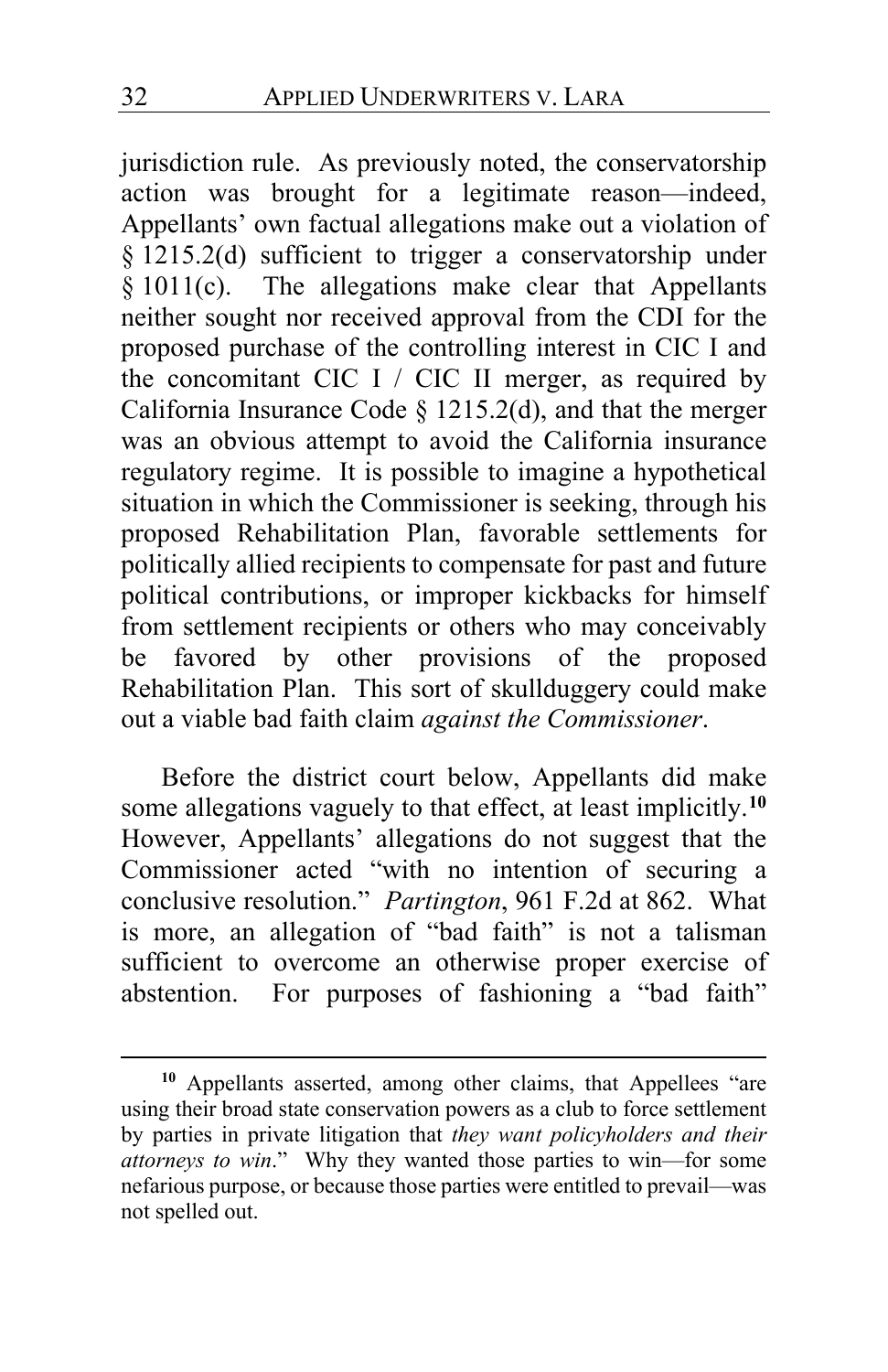exception to the application of the prior exclusive jurisdiction rule, in addition to the due process exception already outlined, by analogy to *Younger*, Appellants in these circumstances—where state officials have sought and received "repeated judicial authorization for their conduct"—must allege that the *state court itself* is part of the Commissioner's bad faith scheme, or is otherwise acting in bad faith to deprive Appellants of a fair chance to litigate the propriety of the exercise of *in rem* jurisdiction. *Hicks*, 422 U.S. at 351. Appellants have failed to make such allegations.**[11](#page-32-0)**

Likewise, Appellants have failed to demonstrate "irreparable injury" arising from "extraordinary circumstances" which might justify an exception to the prior exclusive jurisdiction rule. In the context of *Younger*, as noted by the district court, "such circumstances must be 'extraordinary' in the sense of creating an extraordinarily pressing need for immediate federal equitable relief, not merely in the sense of presenting a highly unusual factual situation." *Moore v. Sims*, 442 U.S. 415, 433 (1979)

<span id="page-32-0"></span>**<sup>11</sup>** To be clear, where the state officials have sought and received judicial authorization for their conduct, the necessity of bad faith allegations against the Superior Court itself cannot be understated. Simply alleging that the Superior Court made an incorrect ruling, even a "clear error," is not sufficient to defeat an otherwise proper application of abstention. A respect for federalism demands as much. Appellants can seek review of the Superior Court's decision in the California Court of Appeals, the California Supreme Court, and ultimately, the Supreme Court of the United States. Without specific allegations that the Superior Court is itself acting in bad faith, this federal tribunal must respect the competency of the parallel state court system to correct any mistakes of law that are made in that system. "Minimal respect for the state processes, of course, precludes any *presumption* that the state courts will not safeguard federal constitutional rights." *Middlesex*, 457 U.S. at 431 (emphasis in original).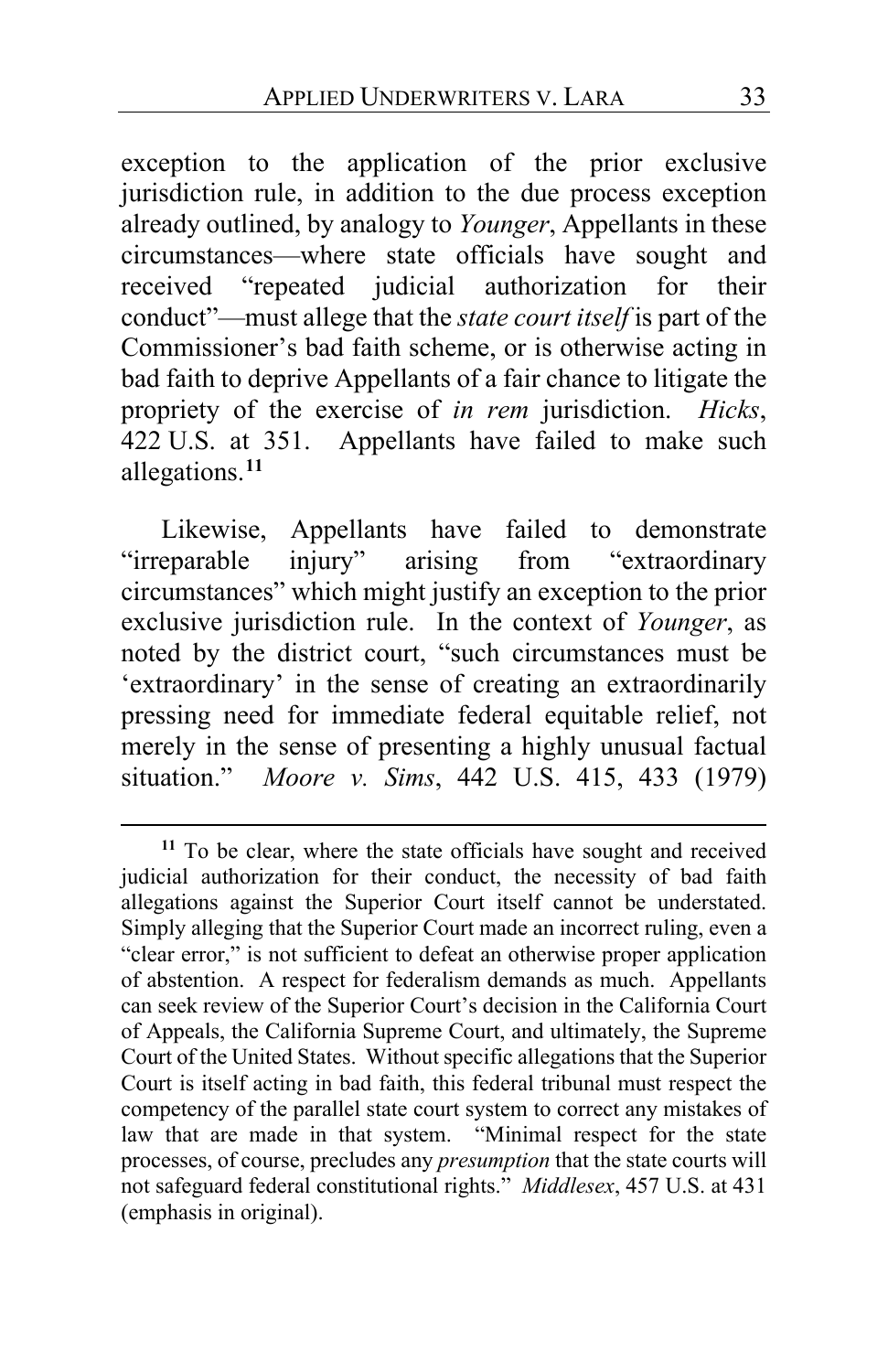(quoting *Kugler v. Helfant*, 421 U.S. 117, 125 (1975)). Two recent Ninth Circuit cases have found "extraordinary circumstances" giving rise to "irreparable injury" sufficient to satisfy the exception to *Younger*. *Bean v. Matteucci*, 986 F.3d 1128 (9th Cir. 2021), held that an individual's "due process right to avoid forcible administration of antipsychotic medications" was a harm that "cannot be fully vindicated after trial," *id.* at 1134–35. Likewise, *Arevalo v. Hennessy*, 882 F.3d 763 (9th Cir. 2018), held that where "petitioner has been incarcerated for over six months without a constitutionally adequate bail hearing," such a "[d]eprivation of physical liberty by detention constitutes irreparable harm," *id.* at 767.

Here, however, Appellants allege no such concrete irreparable harm. Instead, Appellants allege only speculative harms that *may* arise *if* the Superior Court adopts the Commissioner's proposed Rehabilitation Plan. Even then, Appellants will have ample opportunity to have that decision reviewed by appellate state courts.**[12](#page-33-0)**

Moreover, Appellants' claims of "irreparable harm" suffer from a more fundamental defect. As noted above, Appellants have sufficient ability to challenge the conservatorship in the Superior Court, which includes the ability to challenge the proposed Rehabilitation Plan. If the Superior Court approves the Rehabilitation Plan, and the Rehabilitation Plan is then affirmed by the California Court

<span id="page-33-0"></span>**<sup>12</sup>** Specifically, Appellants allege that "[t]he [irreparable] harm includes forced settlements of litigation rights, millions of dollars in lost property and assets, and nearly \$100 million lost from the forced transfer of CIC's and Appellants' book of business to third parties. And the best means of repairing that harm—damages—is unavailable because the relief would run against the state and thus is barred by the Eleventh Amendment."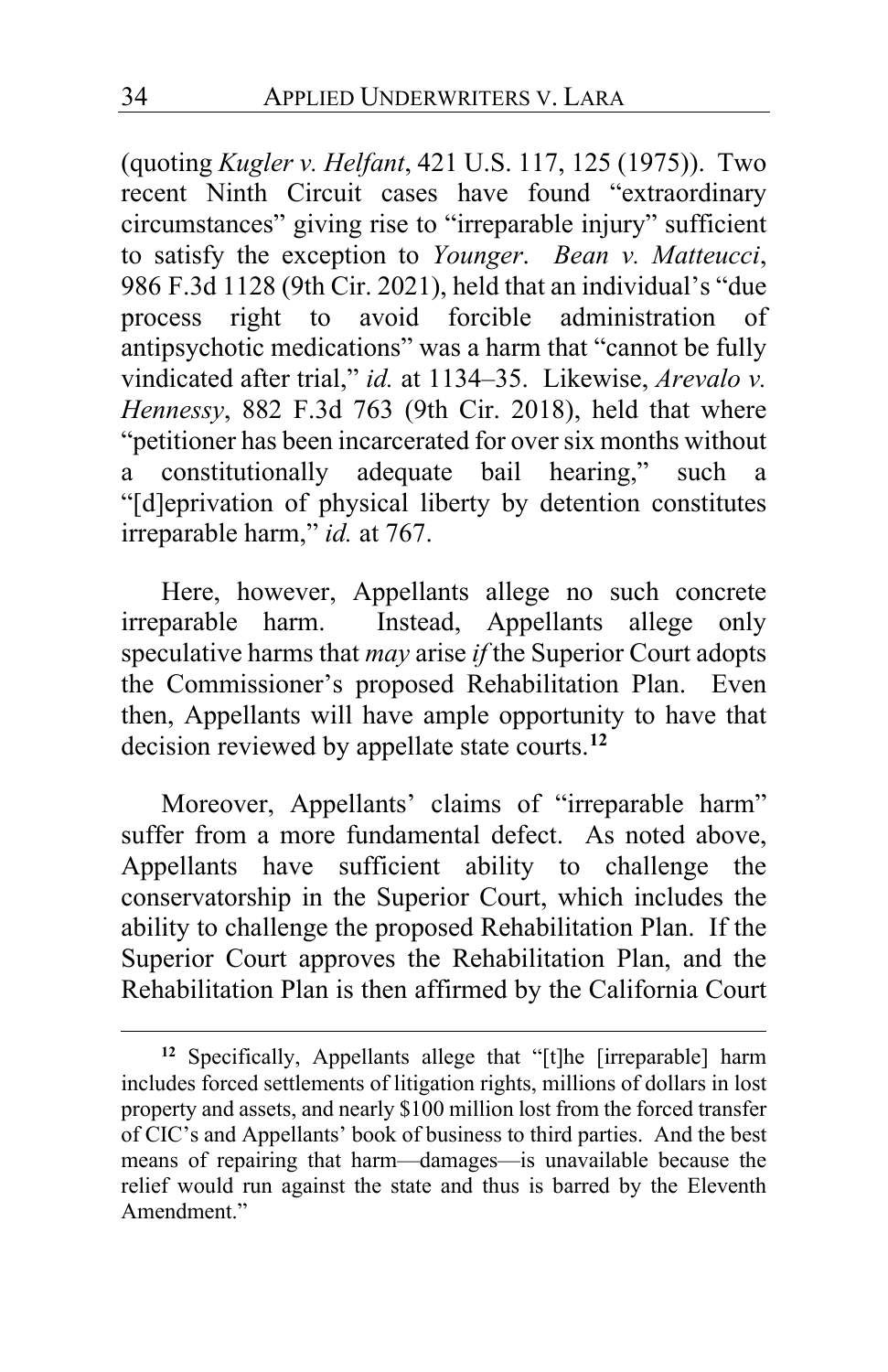of Appeals and the California Supreme Court, that properly obtained judgment would not be a legally cognizable "injury" for the purposes of § 1983 damages. So, although Appellants note the fundamental concept that damages against the state are generally barred by the Eleventh Amendment (notwithstanding California Government Code §§ 800–900 et seq.), a properly obtained judgment, even if adverse to Appellants' interests, cannot count as an "injury" to a party such that the inability to obtain damages supports federal injunctive relief. To hold otherwise would be to hold that a state official can properly act within his authority to impose a conservatorship on an insurance firm, propose a Rehabilitation Plan approved by the Superior Court, California Court of Appeals, and California Supreme Court, then, at the same time, be subject to damages by the unhappy owners and affiliates of the conserved insurance firm subject to the Rehabilitation Plan. This result would be absurd.

Appellants allege a final source of potential "irreparable injury" resulting from their present inability to service new CIC I policies while CIC I is under the conservatorship, thereby depriving Appellants of profits they would have otherwise realized. In the event the Superior Court or an appellate state court were to hold that the conservatorship was entirely unfounded, denying the Commissioner's proposed Rehabilitation Plan, returning all assets to CIC I's management, and allowing the Merger with CIC II to consummate, Appellants may well have suffered an "irreparable injury," given Appellants' uncertain ability to recover damages from the state. However, two reasons prevent this claim from representing an "irreparable loss [that] is both great and immediate" so as to merit an exception to an otherwise valid exercise of abstention. *Younger*, 401 U.S. at 45.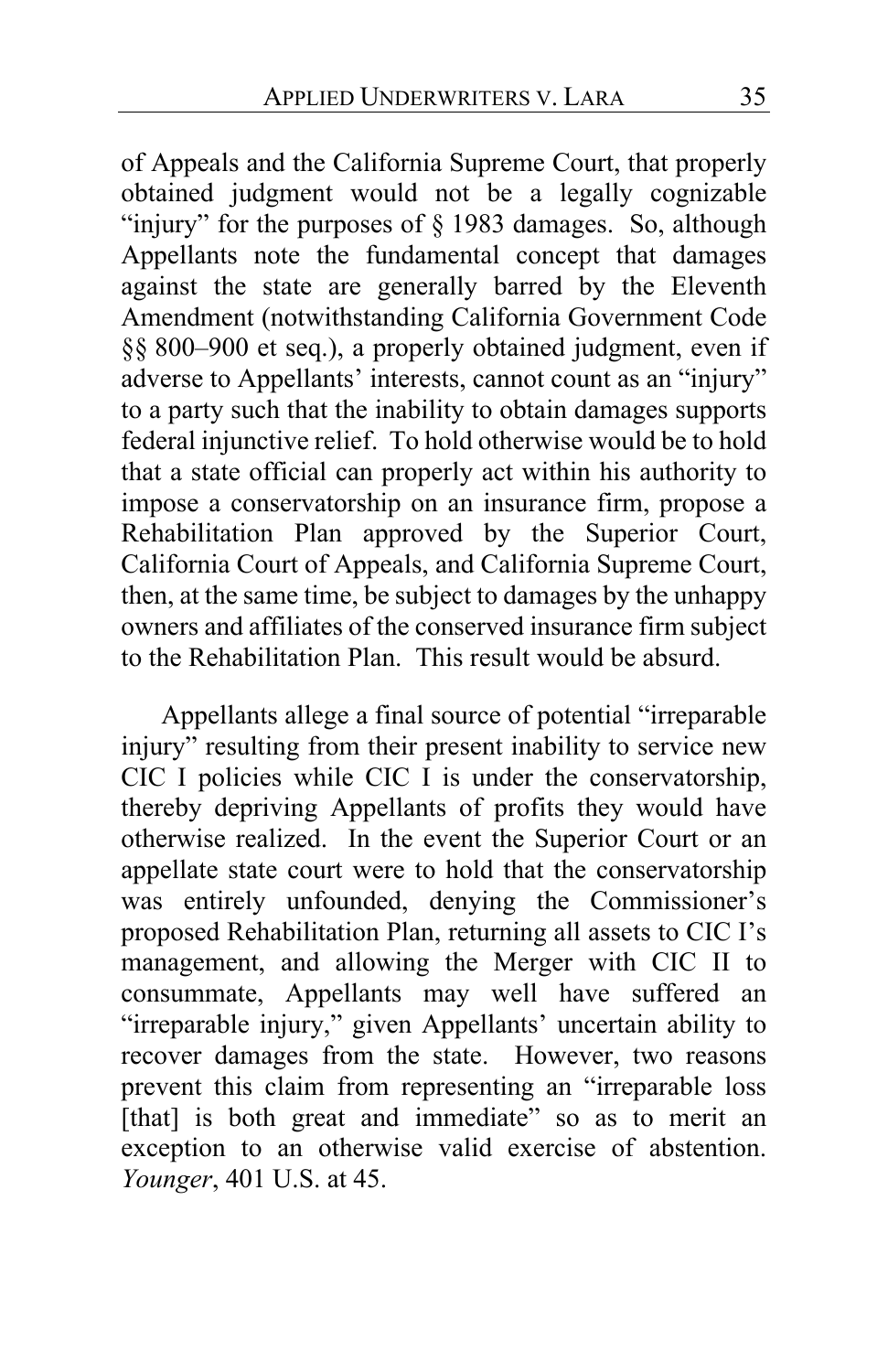First, as previously stated, Appellants' own factual allegations make out a violation of  $\S$  1215.2(d) sufficient to trigger a conservatorship under § 1011(c). What is more, after the Commissioner's ex parte conservatorship application was granted, the propriety of the conservatorship has been twice affirmed, once by the Superior Court in denying CIC I's application to vacate the conservatorship, and once by the California Court of Appeals in denying CIC I's application for interlocutory appellate review of the Superior Court's denial of CIC I's application to vacate the conservatorship. Given this background, it seems highly unlikely Appellants would ever have any claim for recovery based on a theory that the conservatorship was impermissible.

Second, even in the event that the conservatorship is vacated in full as baseless, Appellants have not established that they would be categorically barred from relief under California Government Code §§ 800–900 et seq. Moreover, Appellants do not argue that the calculation of damages is impossible. To be sure, it is unclear whether the institution of a truly baseless conservatorship could serve as grounds for waiver of state sovereign immunity under that statute, but the possibility of such relief further underscores why Appellants' claim of "irreparable injury" is misplaced.

Accordingly, as Appellants have failed to allege here any true "irreparable injury" arising from "extraordinary circumstances," application of the prior exclusive jurisdiction rule requires federal judicial abstention in this case.

Of course, we do not acknowledge these limitations on the prior exclusive jurisdiction rule lightly, given the potential embarrassment of competing federal and state courts issuing injunctions against one another concerning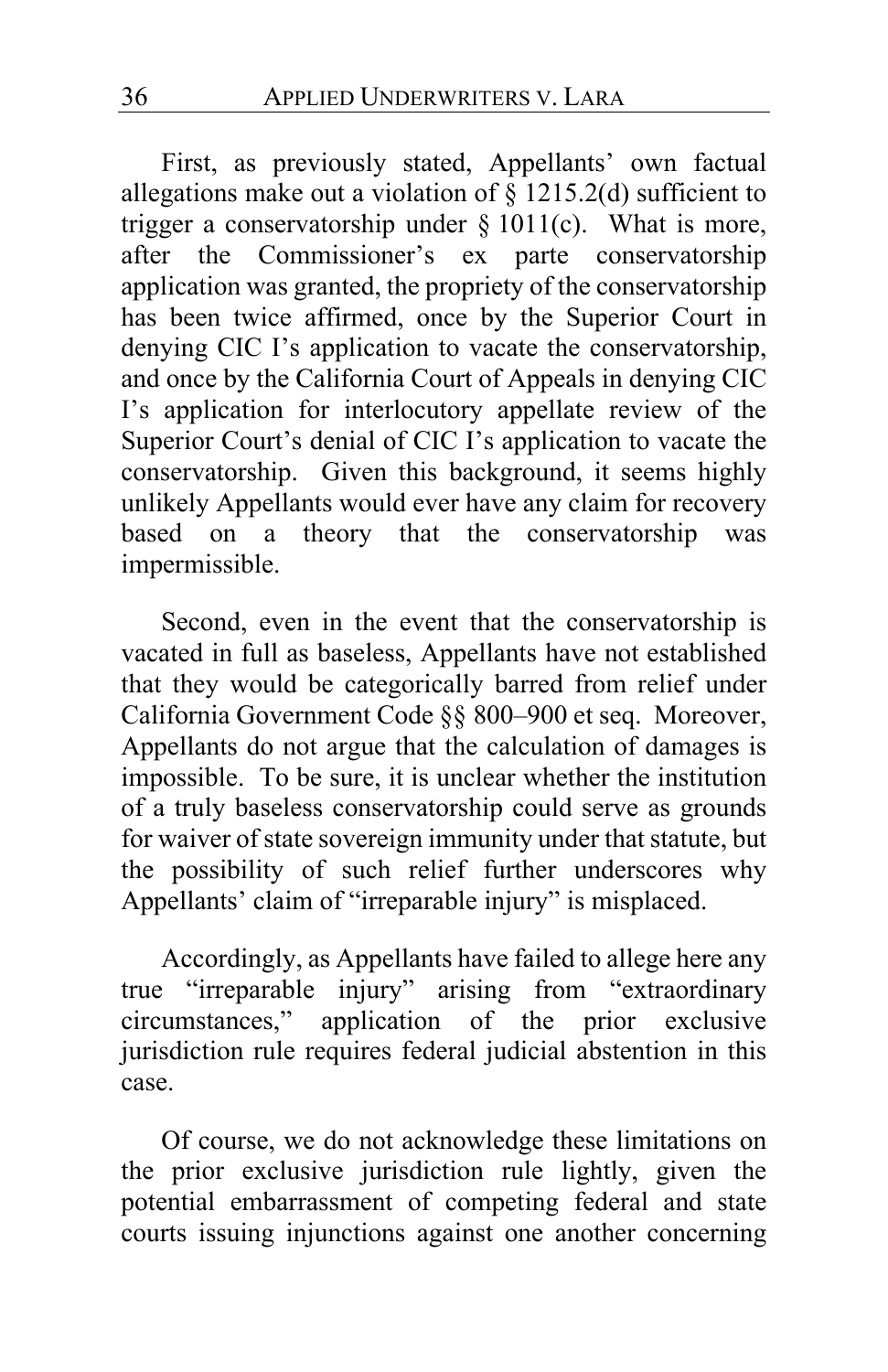control of a disputed res. However, if such a case were to arise where a state forum was irremediably depriving a litigant of his constitutional rights, then federal interference would be required, the prior exclusive jurisdiction rule notwithstanding.**[13](#page-36-0)** Indeed, if the initial proceeding were to be wholly repugnant to the Constitution, the state forum could not be said to have "competent jurisdiction" over the res. *State Eng'r*, 339 F.3d at 809. But this case in no way presents such an extraordinary situation. Accordingly, federal judicial abstention due to the San Mateo Superior Court's prior exclusive jurisdiction of the CIC I res is warranted.

### **IV. CONCLUSION**

For the foregoing reasons, we **AFFIRM** the district court's dismissal of the federal actions.

NGUYEN, Circuit Judge, concurring in the result:

I agree that we should affirm the district court's dismissal of these federal actions. But I write separately because, in my view, the district court correctly dismissed under *Younger* abstention. In rejecting this ground for dismissal, the majority holds that insurance conservatorships are not the type of civil enforcement proceedings to which

<span id="page-36-0"></span>**<sup>13</sup>** In addition to the exceptions at issue in this case, federal jurisdiction may be appropriate, notwithstanding the prior exclusive jurisdiction rule, in a case involving enforcement of a statute that is "flagrantly and patently violative of express constitutional prohibitions in every clause, sentence and paragraph, and in whatever manner and against whomever an effort might be made to apply it." *Watson v. Buck*, 313 U.S. 387, 403 (1941).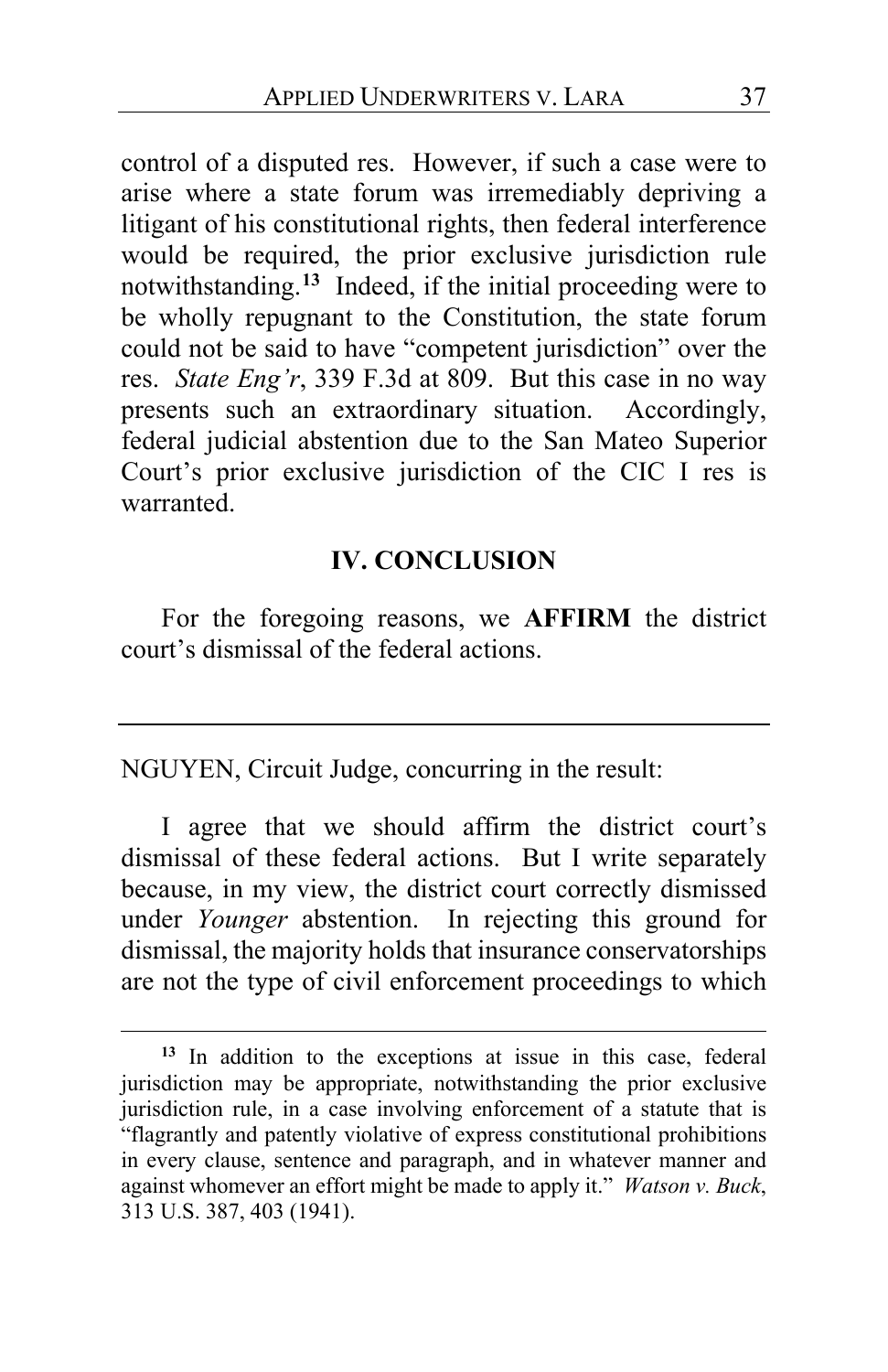*Younger* abstention applies. To the contrary, insurance conservatorships embody all of the characteristics which define that category.

Instead of applying *Younger* abstention, the majority breaks new ground to determine how the prior exclusive jurisdiction doctrine should apply when a federal plaintiff asserts constitutional violations in a pending state court proceeding. *Younger* addresses how federal courts should proceed in this situation, which explains why the majority must import aspects of *Younger* into its extension of the prior exclusive jurisdiction doctrine. Rather than reinvent the wheel, I would apply *Younger*, which the majority's own analysis confirms is a better fit.

#### **I**

### **A**

The Supreme Court has said that *Younger* only applies to civil enforcement proceedings that are "'akin to a criminal prosecution' in 'important respects.'" *Sprint Commc'ns, Inc. v. Jacobs*, 571 U.S. 69, 79 (2013) (quoting *Huffman v. Pursue Ltd.*, 420 U.S. 592, 604 (1975)). First, "enforcement actions are characteristically initiated to sanction the federal plaintiff . . . for some wrongful act." *Id.* Second, "a state actor is routinely a party to the state proceeding and often initiates the action." *Id.* Third, "[i]nvestigations are commonly involved, often culminating in the filing of a formal complaint or charges." *Id.* at 79–80.

The majority does not dispute that the second and third of these characteristics are present in insurance conservatorships. These characteristics are easily shown. The proceedings here can only be initiated by a state actor— California's Insurance Commissioner—who not only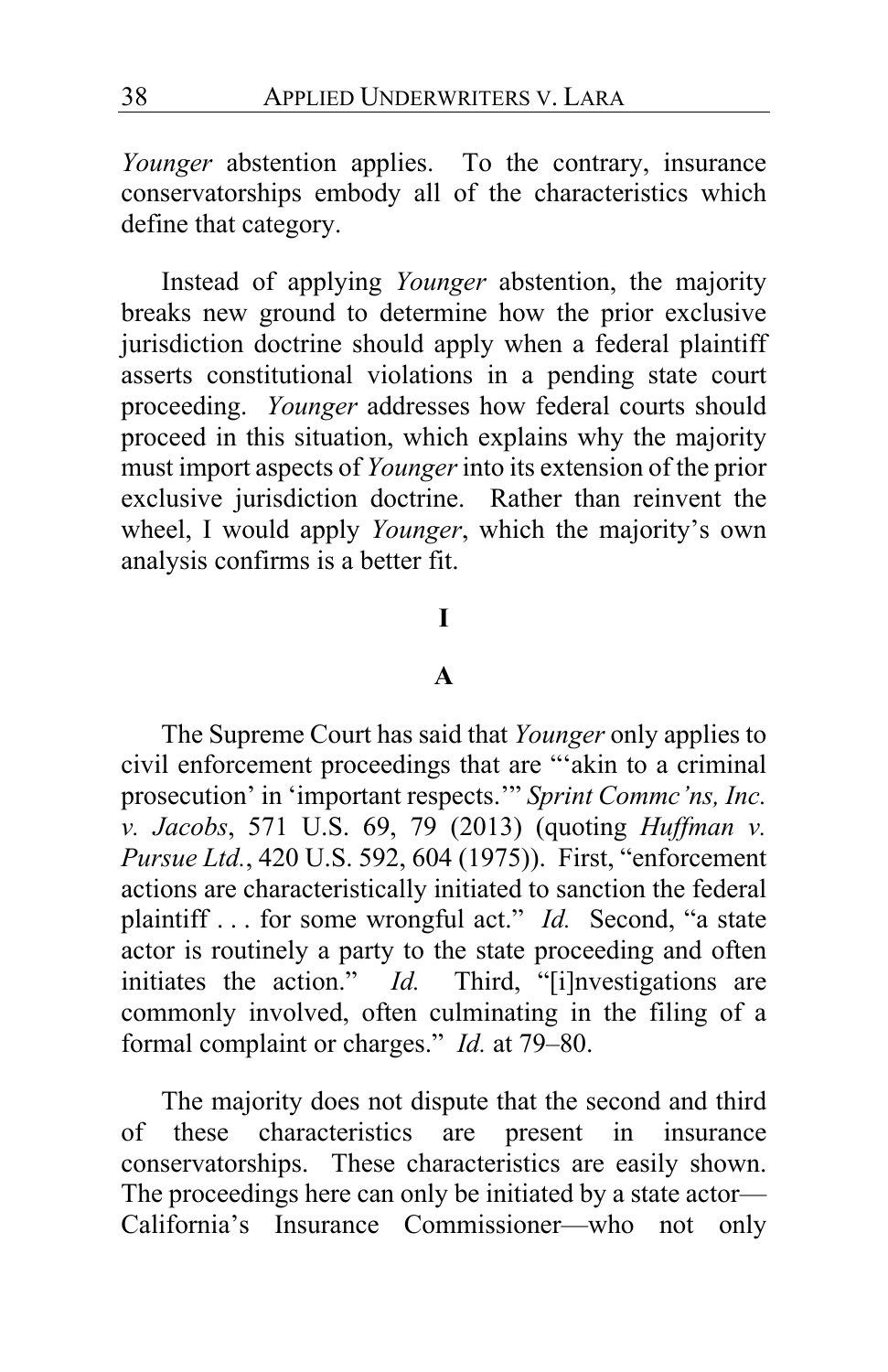remains a party to those proceedings but controls the insurer's assets and business while the action is pending. *See*  Cal. Ins. Code § 1011; *Bristol-Myers Squibb Co. v. Connors*, 979 F.3d 732, 736 (9th Cir. 2020) (holding that a case was sufficiently state-initiated because it could only be brought by state officials), *cert. denied*, 141 S. Ct. 2796 (2021). And insurance conservatorships can only be initiated by filing a "verified application," a formal statement of allegations supporting relief, which obviously requires some prior investigation. *See* Cal. Ins. Code § 1011.**[1](#page-38-0)**

The only issue is whether the first characteristic is present. The majority explains that the district court erred because "[t]his insurance conservatorship . . . cannot be said to have been brought 'to sanction the federal plaintiff . . . for some wrongful act,' *Sprint*, 571 U.S. at 79, which is the quintessential feature of a *Younger-*eligible 'civil enforcement action." Maj. Op. at [15.](#page-14-0) I strongly disagree. The Commissioner undoubtedly initiated the conservatorship "to sanction [CIC I] for some wrongful act." *Sprint*, 571 U.S. at 79. How could it be otherwise? The conservatorship was initiated as a direct response to CIC I's attempt to do an end-run around California's regulators by consummating an unapproved merger in brazen violation of California law and the Insurance Commissioner's direct warning. *See* Cal. Ins. Code §§ 1011(c), 1215.2(d).

Yet the majority concludes that the conservatorship lacks the requisite "punitive character" and "sanctions" to qualify

<span id="page-38-0"></span>**<sup>1</sup>** I assume for argument's sake that these second and third characteristics are not sufficiently indicative of civil enforcement proceedings by themselves. *But see Bristol-Myers Squibb*, 979 F.3d at 737 ("Nothing in [*Sprint*] suggests that the characteristics it identified should be treated as a checklist . . . .").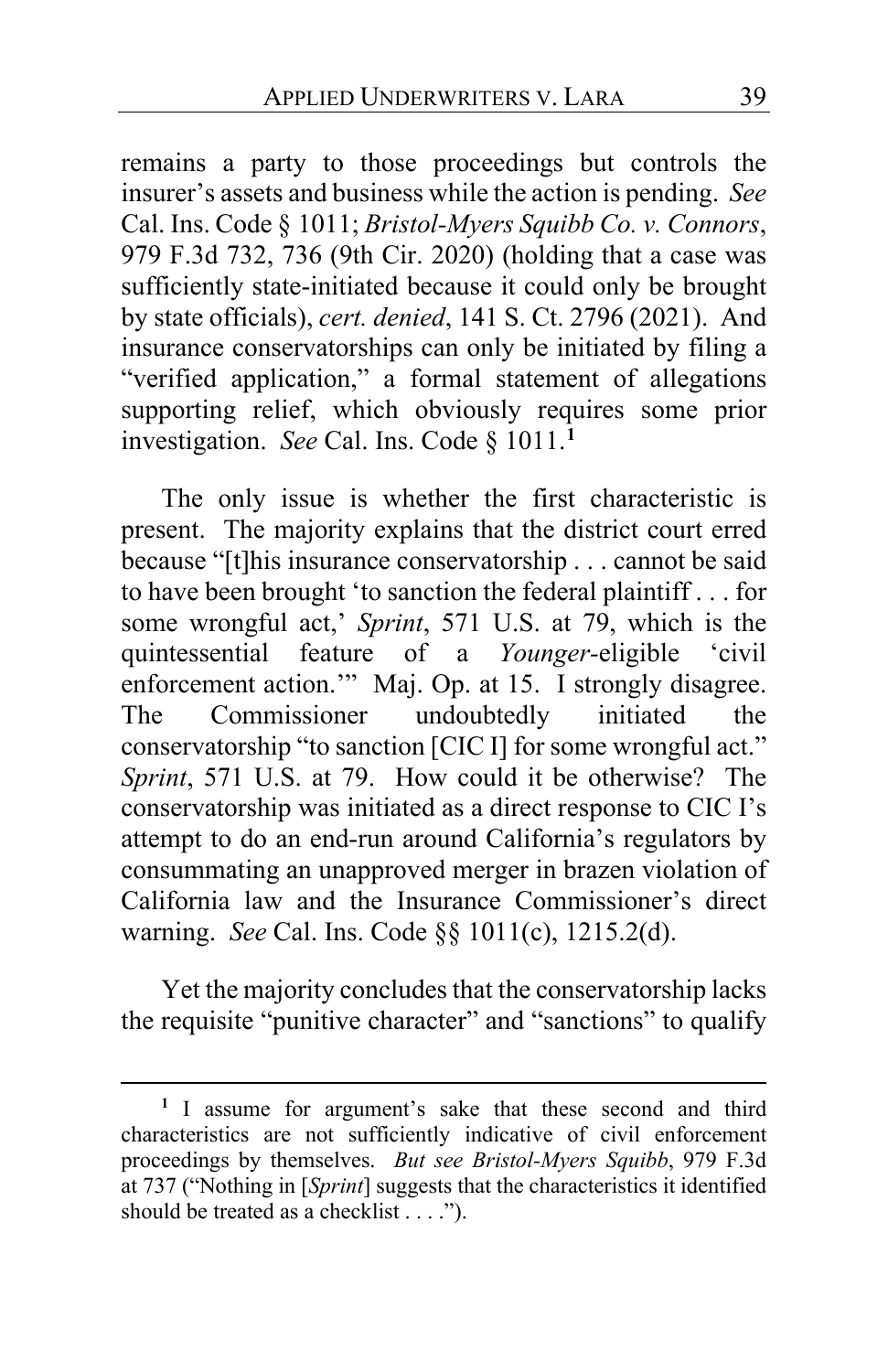as a civil enforcement proceeding. Maj. Op. a[t 16.](#page-15-0) But what would establish the requisite punitive character or sanction? The majority doesn't say. Appellants argue, and the majority appears to accept, that *Younger* abstention cannot apply when the purpose of a proceeding is to protect consumers and the public and rehabilitate the insured.

But a state proceeding can still be subject to *Younger*  even if its purpose is to rehabilitate, to deter, or to protect the public. In *Middlesex*, the Supreme Court applied *Younger*  abstention to attorney disciplinary proceedings even though the purpose of those proceedings was "the protection of the public, the purification of the bar and the prevention of a reoccurrence." 457 U.S. 423, 434 (1982) (citation omitted). No case suggests that disciplinary proceedings would become exempt from *Younger* abstention if they sought a primarily rehabilitative remedy – such as mandatory education or counseling – as opposed to disbarment or suspension. Such individualized inquiries into motive are not part of this analysis. *See Bristol-Myers Squibb*, 979 F.3d at 737 (rejecting "case-specific inquiry" into "the State's true motive in bringing [a] case"). *Middlesex* thus shows that proceedings geared towards "protection," "prevention," and even rehabilitation can have the requisite punitive character. 457 U.S. at 434; *see also Herrera v. City of Palmdale*, 918 F.3d 1037, 1045 (9th Cir. 2019) (applying *Younger*  abstention to suit to abate conditions at a motel that "pose[d] a severe life and health and safety hazard to any occupants, nearby residents, and the public.").

Focusing on the remedies sought, it is also clear that insurance conservatorships are "sanctions." This characteristic of civil enforcement proceedings is supposed to be "akin to a criminal prosecution." *Sprint*, 571 U.S. at 79. In the criminal context, of course, sentences are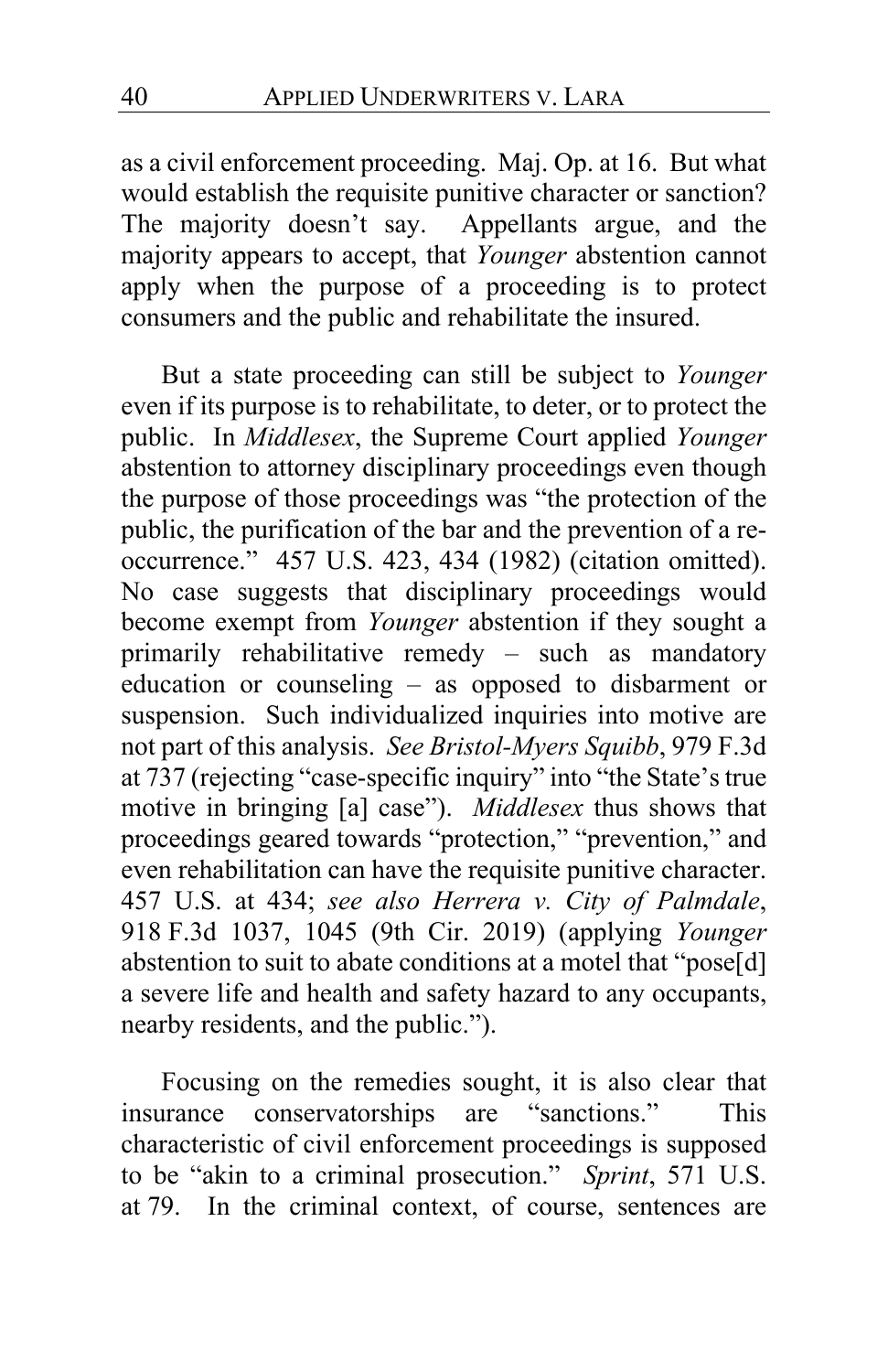shaped by interests in deterrence, protection of the public, and rehabilitation. *See* 18 U.S.C. § 3553(a)(2)(B)–(D). Civil enforcement proceedings accordingly remain akin to criminal prosecution even when their goal is in part to stop wrongful conduct and to protect the public from its consequences.

We have thus held that state-imposed receiverships, which have similar aims to conservatorships, can be sufficient sanctions to fall within *Younger*'s civil enforcement category. *See Herrera*, 918 F.3d at 1045 (holding that "the appointment of a receiver to take possession and control of the property" in a civil nuisance action was a "sanction[] . . . consistent with the enforcement actions described in *Sprint* . . . ."); *Worldwide Church of God, Inc. v. State of Cal.*, 623 F.2d 613, 614 (9th Cir. 1980) (per curiam) (holding that *Younger* abstention applied to a receivership imposed "to prevent diversion of Church assets from charitable purposes to the personal benefit of persons who controlled the Church."). Like these state-imposed receiverships, the Commissioner in conservation proceedings manages an insurer's property with a "fiduciary dut[y]" to protect interested stakeholders. John K. DiMugno & Paul E.B. Glad, *California Insurance Law Handbook*  § 40.5 (2022). The Commissioner's "initial objective is almost always to rehabilitate the insolvent or delinquent insurer." *Id.* § 40.3. That its goals are protection and rehabilitation does not mean that court-ordered dispossession of an insurer's assets at the request of state officials does not amount to a sanction.

#### **B**

The majority also appears to suggest that the "imprudent acts" of an insurer cannot be "wrongful conduct" of the severity that a criminal prosecution would redress. Maj. Op.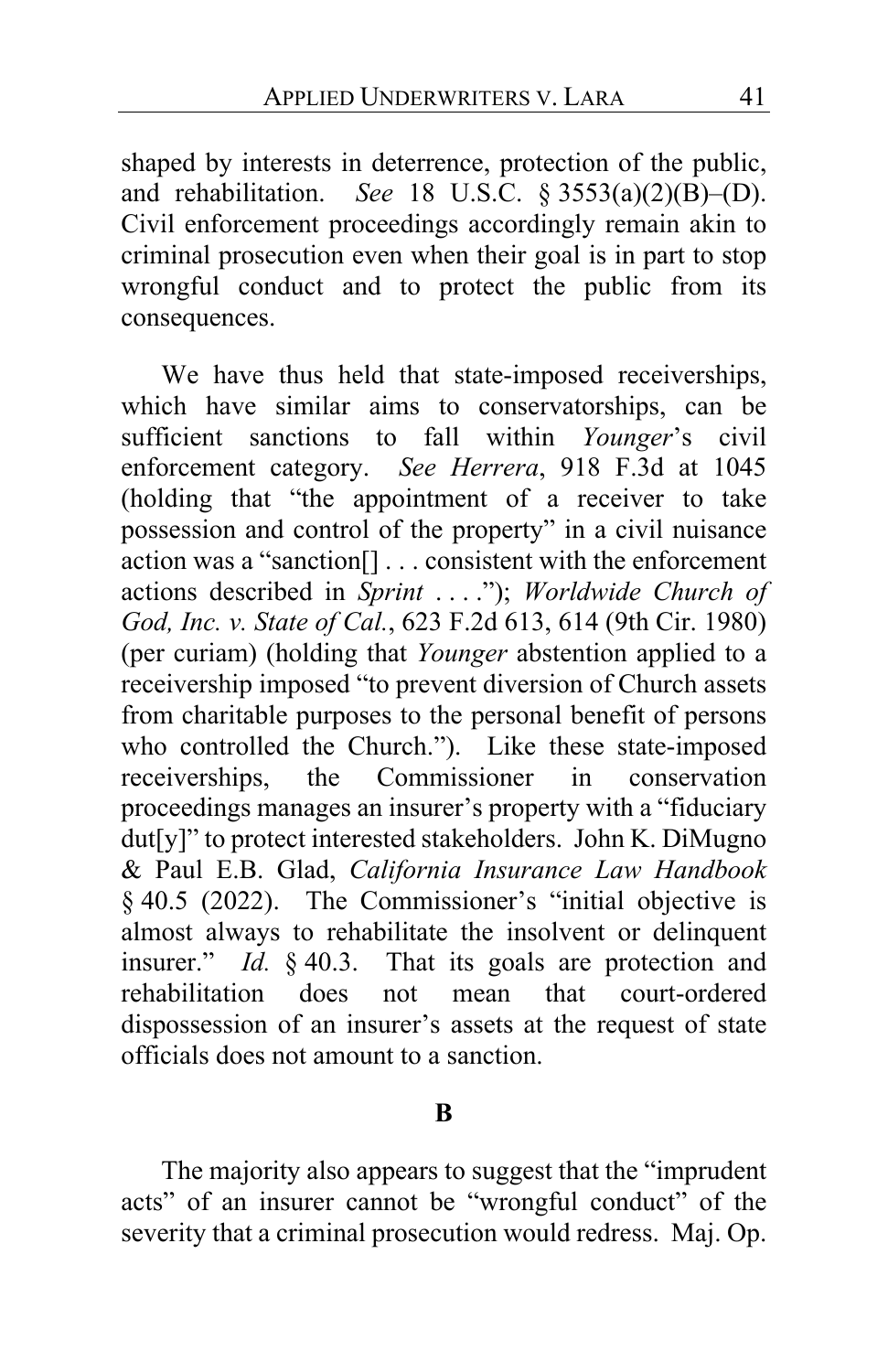at [18.](#page-17-1) The majority provides no authority that *Younger*  abstention should turn on the egregiousness of the conduct addressed by parallel state proceedings. Regardless, the Commissioner points out that some conduct triggering conservation proceedings, including the conduct in which CIC I engaged, can trigger criminal penalties under California law. *See* Cal. Ins. Code §§ 700(b), 1215.11(d), (f). And while short of what state law criminalizes, most of the conditions that authorize a conservatorship describe blatant malfeasance, such as defying orders of the Commissioner or violating conditions of practice as an insurer, *see* Cal. Ins. Code § 1011(a)–(c), (e)–(h), and are appropriately categorized by state law as "Proceedings in Cases of . . . Delinquency," *see id.* Div. 1, Pt. 2, Ch. 1, Art. 14. Even if it mattered that insurance conservatorships are usually brought to redress insolvency, *see id.* § 1011(d), (i), there is no reason why a state could not treat such conduct as worthy of sanction in a civil enforcement proceeding. In a highly regulated field such as insurance, conduct innocent in other contexts, such as running an insolvent business, can take on such a "grave and important interest" that "something must be done to remedy the situation." *Carpenter v. Pac. Mut. Life Ins. Co. of Cal.*, 74 P.2d 761, 775 (Cal. 1937).

The majority's only response to the concurrence – and to this analysis of the different reasons for bringing insurance conservatorships – is to mischaracterize it as an "individualized inquir[y]" into "the Commissioner's true motive in bringing the conservatorship of CIC I." Maj. Op. at [18](#page-17-2) n.3. It is because "[t]hat kind of case-specific inquiry finds no support in precedent" that I (unlike the majority) examine Cal. Ins. Code § 1011 as a whole. *Bristol-Myers Squibb*, 979 F.3d at 737. That the facts of this case are so "akin to criminal prosecutions" only illustrates how far the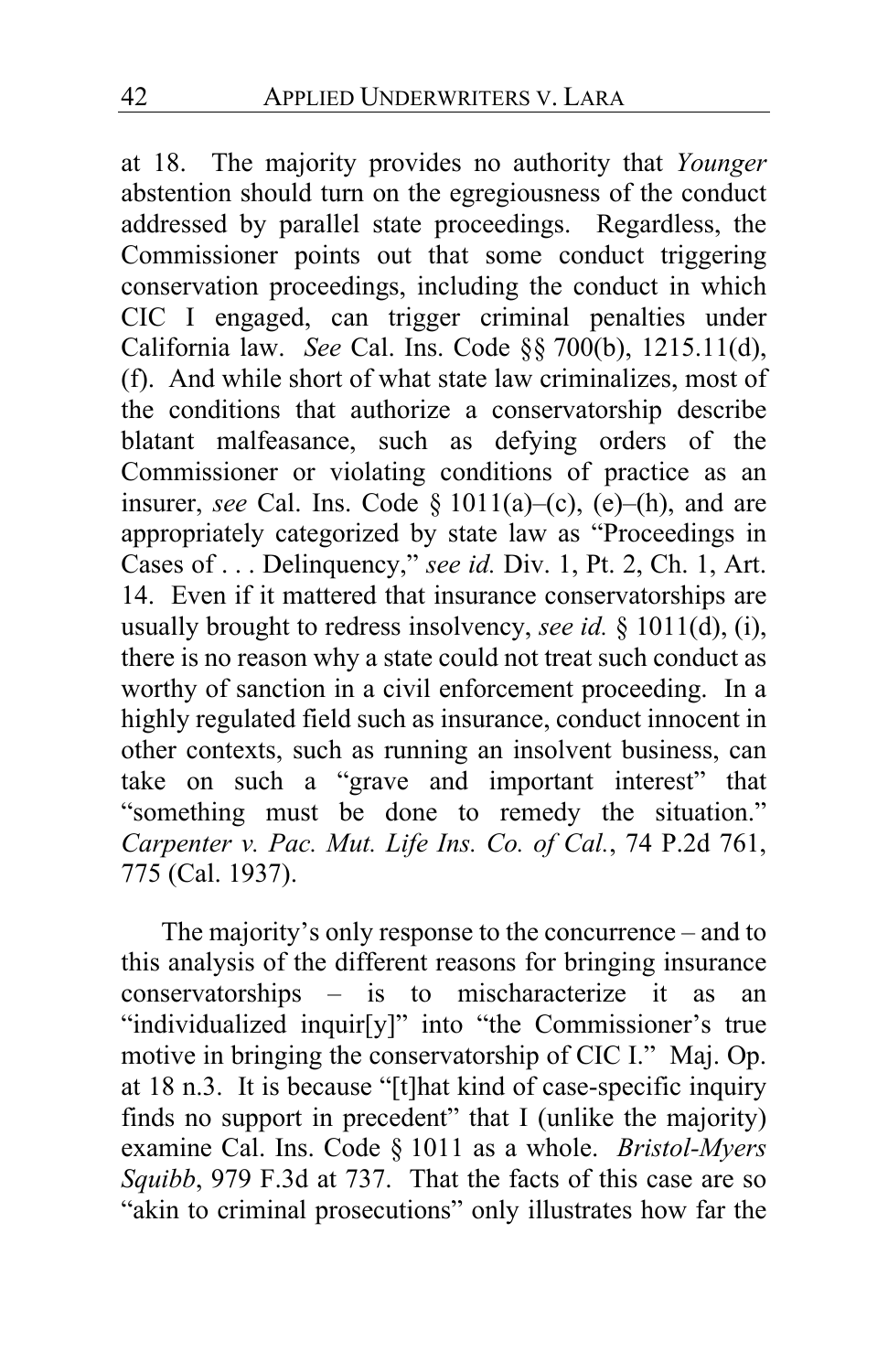majority strays from the Supreme Court's characterization of civil enforcement proceedings. *Sprint*, 571 U.S. at 72.

### **C**

The majority gives great weight to a passage from the California Supreme Court's 1937 decision in *Carpenter*, stating that insurance conservatorships are "not brought to prosecute 'an action for the enforcement or protection of a right, or for the redress or prevention of a wrong, or for the punishment of a public offense.'" Maj. Op. at 18 (quoting *Carpenter*, 74 P.2d at 773). This quotation has little if any relevance to the issues in this case. *Carpenter* was quoting section 22 of the California Code of Civil Procedure, which simply defines "ordinary proceeding[s]" as distinct from "special proceeding[s]," which include conservatorships. *See* Cal. Code Civ. Proc. §§ 22–23. The statute was only quoted to answer a procedural question entirely unrelated to the characteristics of civil enforcement proceedings – whether the trial court was required to enter formal findings. *See Carpenter*, 74 P.2d at 773–774.

Perplexingly, the majority also purports to find support for its position in *Carpenter*'s statement that insurance conservatorships are "not a controversy between private parties but a proceeding by the state in the interest of the public." *Id.* at 774; *see* Maj. Op. at 17–18. That language strongly supports applying *Younger* abstention. *Younger*eligible civil enforcement proceedings are characteristically initiated by the state, *see Sprint*, 571 U.S. at 79, and in order to qualify for *Younger* they must "implicate important state interests," *Middlesex*, 457 U.S. at 432. Moreover, *Carpenter*'s statement that conservatorships are "not a controversy between private parties," 74 P.2d at 774, clearly distinguishes them from purely private disputes that fall outside *Younger*'s reach. *See Sprint*, 571 U.S. at 80 (dispute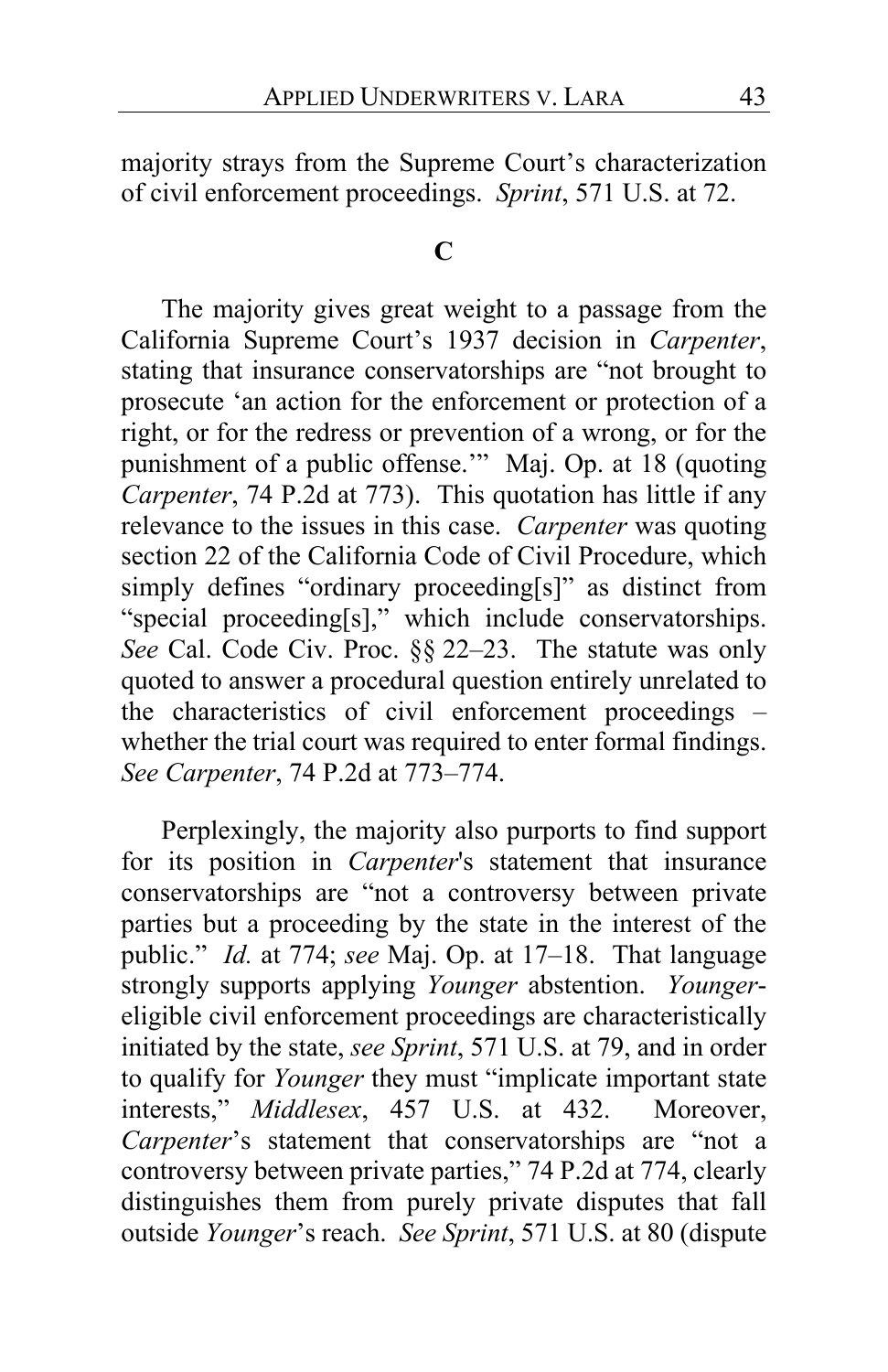over fees between national and local telecommunications carriers); *Rynearson v. Ferguson*, 903 F.3d 920, 926 (9th Cir. 2018) (anti-stalking protection order sought by private party against another private party); *Cook v. Harding*, 879 F.3d 1035, 1040 (9th Cir. 2018) (challenge to enforcement of private surrogacy contract).

As *Carpenter* helps to confirm, all three characteristics that *Sprint* identified are present here. Insurance conservatorships are brought by the Commissioner, following an investigation that results in a formal allegation of wrongful conduct against an insurer, and they empower the Commissioner to impose measures that will protect the public from the insurer's misconduct, prevent recurrence, and rehabilitate the insurer. Under *Sprint*, insurance conservatorships are thus civil enforcement proceedings and *Younger* abstention applies.

#### **II**

After rejecting the district court's conclusion on *Younger*, the majority articulates various limitations to the prior exclusive jurisdiction doctrine in the context of § 1983 actions. Maj. Op. at 26–37. As the majority recognizes, these limitations are drawn directly from *Younger*  abstention. *See id.* at 27–34 & nn. 7, 9. The majority in effect runs through the remainder of the *Younger* analysis, and I fully agree with how the majority applies those limitations to the facts of this case.

That the majority finds it necessary to transplant *Younger*  principles onto the prior exclusive jurisdiction doctrine is revealing. *Younger* abstention was developed to reconcile respect for state courts with the federal interest in enforcing constitutional rights. *See Middlesex*, 457 U.S. at 431 (explaining that a policy underlying *Younger* is that